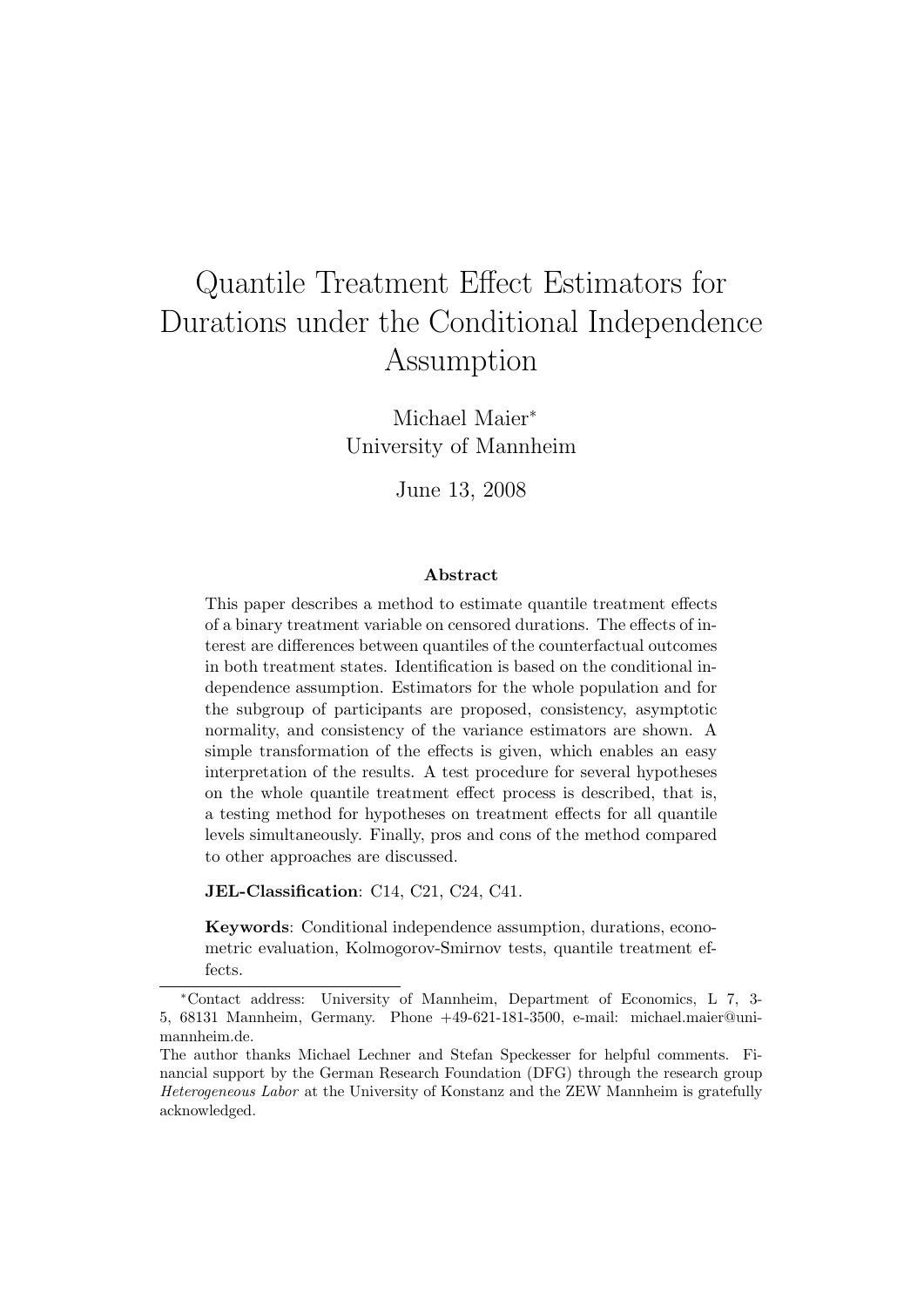## 1 Introduction

This paper describes a method to estimate quantile treatment effects of a binary treatment variable on censored durations. Using the framework of econometric evaluation methods, the effects of interest are the differences between quantiles of the counterfactual outcomes in both treatment states. Identification is based on the conditional independence assumption. The proposed model extends the model of Firpo (2007) by allowing censored outcomes.

Most approaches for analyzing durations are based on the concept of the hazard rate. Kiefer (1988) and van den Berg (2001) give economic examples and review numerous methods for estimating the hazard rates in a variety of different contexts. To derive causal effects in the presence of self-selected individuals, the general model of Abbring and van den Berg (2003a) examines the effect of a treatment at some point in time on an outcome duration. Abbring and van den Berg (2004) compare this approach to alternatives like basic (nondynamic) binary treatment effect models and panel data models. A method for implementation is proposed by Abbring and van den Berg (2003b), whereas Abbring (2003, 2006) give overviews and generalizations of the underlying basic dynamic approach. Abbring (2007) introduces a general framework where durations are defined by the crossing of a threshold by certain stochastic processes. In an instrumental variables setting, Abbring and van den Berg (2005) define treatment effects concerning hazard rates and consider identification and estimation in various situations with respect to time of treatment and compliance of the individuals to the instrumental variable.

The present paper uses a different approach to analyze treatment effects on durations. Instead of modelling hazard rates, the focus directly lies on durations. The influence of the treatment variable on the outcome duration is investigated by using the censored quantile regression model of Powell (1986), which adapts the quantile regression estimator of Koenker and Bassett (1978) to censored dependent variables. The applicability of quantile regressions for duration analyses is adressed by Koenker and Bilias (2001) and Koenker and Geling (2001) for the uncensored case. Empirical analyses of censored durations using quantile (or median) regressions are carried out by Horowitz and Neumann (1987) and Fitzenberger and Wilke (2005), for example.

The treatment effects may differ for each individual. Therefore, an evaluation approach based on the assumption of independence of the latent outcomes and the treatment conditional on the covariates is used. This is implemented by using the reweighting approach introduced in the econometric evaluation literature by Hirano, Imbens, and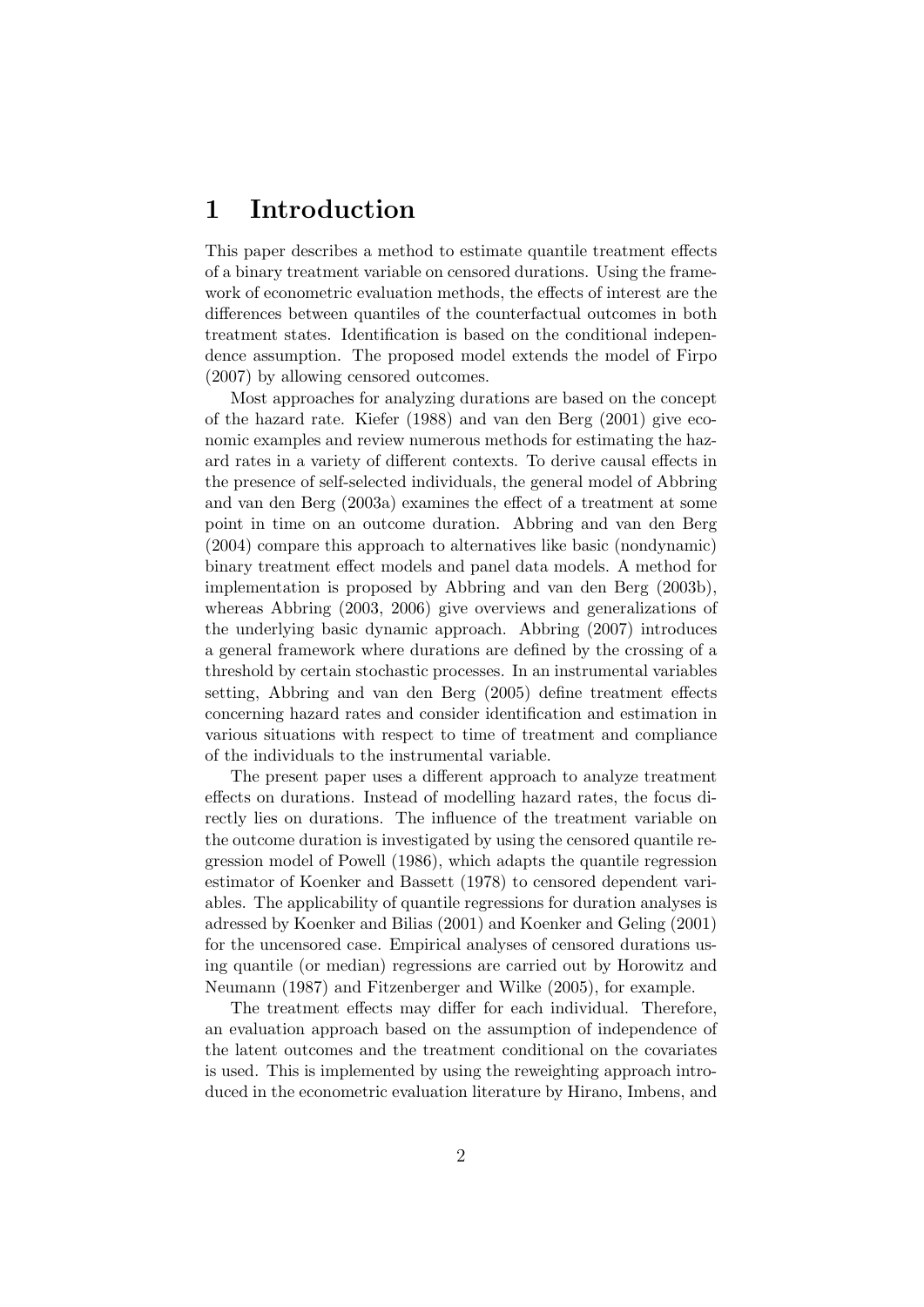Ridder (2003). In the following, the weighting scheme is applied to the censored quantile regression objective function of Powell (1986). This extends the quantile treatment effect model of Firpo (2007) by allowing censored outcomes. The propensity score necessary for this approach is estimated by the nonparametric series estimator of Horowitz and Mammen (2004), which avoids the strong differentiability assumption of the series estimator proposed by Hirano, Imbens, and Ridder (2003).

In contrast to the general timing-of-events approach (see Abbring and van den Berg (2003a), for example), the present approach does not make use of the exact time of the realization of a treatment. It considers whether a treatment occured in some time period and evaluates its impact on some subsequent outcome duration. In this respect, the present approach resembles to the multiple treatment effects framework, which considers how many treatments an individual choose in a certain time period and compares the outcomes to those of individuals which chose a different number of treatments, but without taking into account the exact position in time when treatments were taken (see Lechner and Miquel (2001)).

In the following, estimators for quantile treatment effects for the whole population and for the subgroup of participants are proposed. Section [2.1](#page-2-0) describes the approach of Horowitz and Mammen (2004), which is used to estimate the propensity score. Section [2.2](#page-6-0) describes the quantile treatment estimators and shows consistency and asymptotic normality. It also contains a simple transformation which makes a clear interpretation of the results possible. The transformation yields an expression of the relative change of the counterfactual durations. Variance estimators are defined and their consistency is shown in section [2.3.](#page-8-0) Quantile regression models enable in principle to estimate a continuum of quantile treatment effects. To test hypotheses for the whole quantile treatment effect process, a test procedure following Chernozhukov and Hansen (2006) and Chernozhukov and Fernandez-Val (2005) is described in section [3.](#page-12-0) Section [4](#page-15-0) concludes. All proofs are given in the appendix.

## 2 Estimation Approach and Asymptotic Properties

#### <span id="page-2-0"></span>2.1 Estimation of the Propensity Score

In this section, a short description of the series estimator of Horowitz and Mammen (2004) is given. Li and Racine (2007, sec. 15.3.3)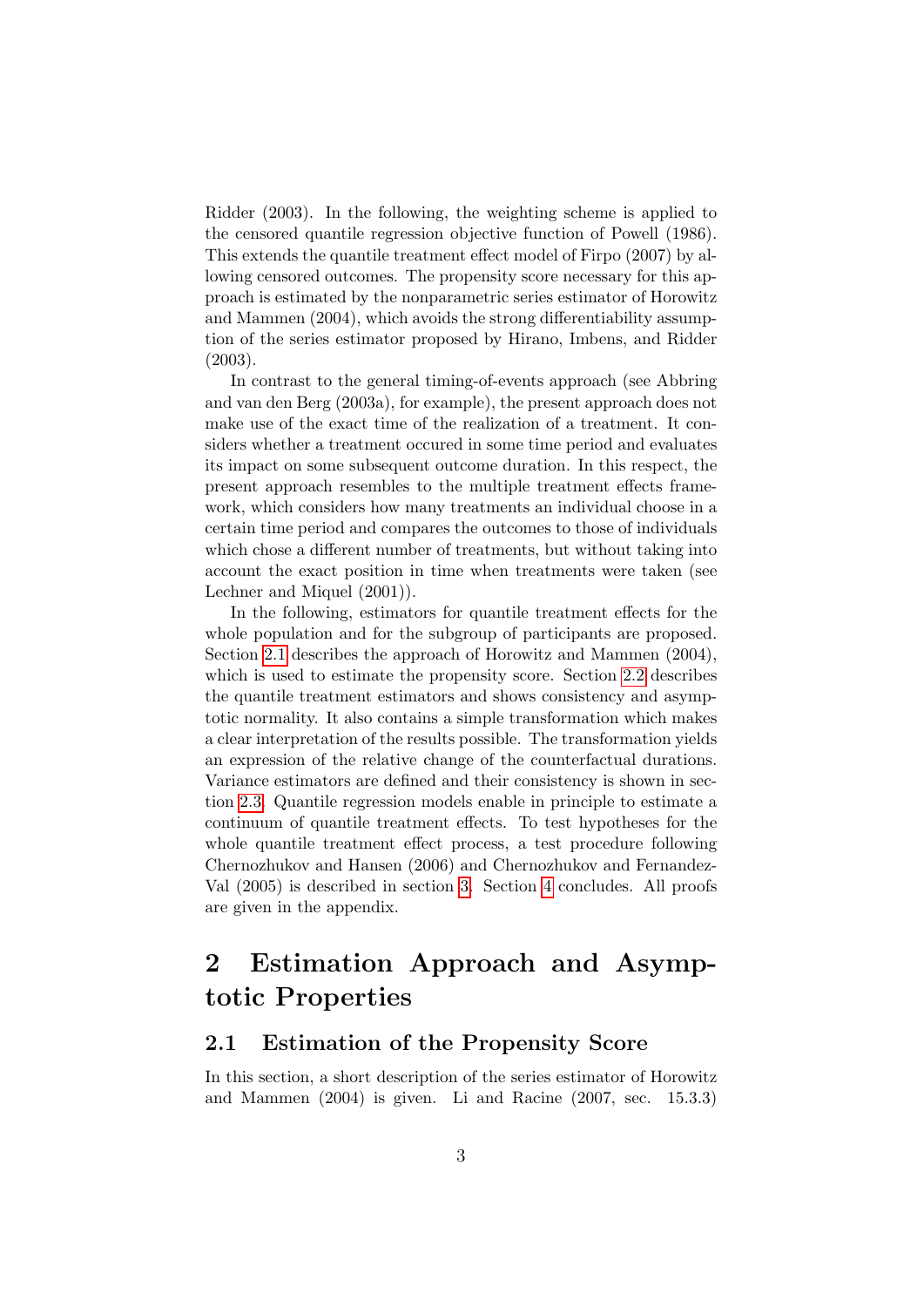provide a textbook account of this approach. Its first step is similar to the approach of Hirano, Imbens and Ridder (2003), but it avoids a strong differentiability assumption with respect to the true propensity score.

The treatment indicator  $D$  is is modelled as follows:

$$
D = F(\mu + m_1(x_1) + \ldots + m_k(x_k)) + U.
$$
 (1)

Here,  $F$  is a known function (for example, the logit transformation, i.e.,  $F(x) = 1/(1 + \exp(-x))$ ,  $x<sub>j</sub>$  is the jth element of X, which is a k-dimensional random vector of (nonconstant) covariates,  $\mu$  is an unknown constant,  $m_i(x_i)$  is an unknown function of  $x_i$ ,  $j = 1, \ldots, k$ , and U is an error term. Set  $m(x) = \sum_{j=1}^{k} m_j(x_j)$ . The unknown function  $\mu + m(x)$  is approximated by a series of the elements of X. To this end, define

$$
R_{\kappa}(X) = [1, r_1(x_1), \dots, r_{\kappa}(x_1), r_1(x_2), \dots, r_{\kappa}(x_2), \dots, r_1(x_k), \dots, r_{\kappa}(x_k)]',
$$

where  $\kappa \in \mathbb{N}$  and  $r_l(x_i), l = 1, \ldots, \kappa, j = 1, \ldots, k$ , are elements of a series with  $\kappa k + 1$  elements in total. The function  $\mu + m(x)$  is approximated by a linear combination of the elements of  $R_{\kappa}(x)$ , i.e., by  $R_{\kappa}(x)'\theta$ , where  $\theta \in \mathbb{R}^{\kappa k+1}$ . The parameters  $\theta$  of the approximation are determined by the following minimization problem:

$$
\hat{\theta}_{n\kappa} = \arg\min_{\theta} S_{n\kappa} = \arg\min_{\theta} \frac{1}{n} \sum_{i=1}^{n} (D_i - F(R_{\kappa}(X_i)' \theta))^2.
$$
 (2)

As a result, preliminary estimates  $\tilde{\mu} + \tilde{m}(X) = R_{\kappa}(X)^{\prime} \hat{\theta}_{n\kappa}$  are obtained.

Until now, the procedure is basically identical to that of Hirano, Imbens, and Ridder (2003). Horowitz and Mammen (2004) propose to add a further step for the estimation of  $m(x)$ . To this end, define the following terms for  $j = 0, 1$ :

$$
S'_{nj1}(x_1, \tilde{m}) = -2 \sum_{i=1}^{n} \left( D_i - F\left(\tilde{\mu} + \tilde{m}_1(x_1) + \tilde{m}_{-1}(\tilde{X}_i)\right) \right)
$$

$$
\times F'\left(\tilde{\mu} + \tilde{m}_1(x_1) + \tilde{m}_{-1}(\tilde{X}_i)\right) (X_{1,i} - x_1)^j K_h(x_1 - X_{1,i}).
$$

Here,  $\tilde{X} \equiv (x_2, \ldots, x_k)$ ,  $\tilde{m}_{-1}(\tilde{X}_i) = \tilde{m}_2(x_{2,i}) + \ldots + \tilde{m}_k(x_{k,i})$ ,  $x_{l,i}$  is observation i of element l of X.  $K_h(u) = K(u/h)$  is a kernel function and  $h > 0$  is a bandwidth. Further, define for  $j = 0, 1, 2$ :

$$
S''_{nj1}(x_1,\tilde m) =
$$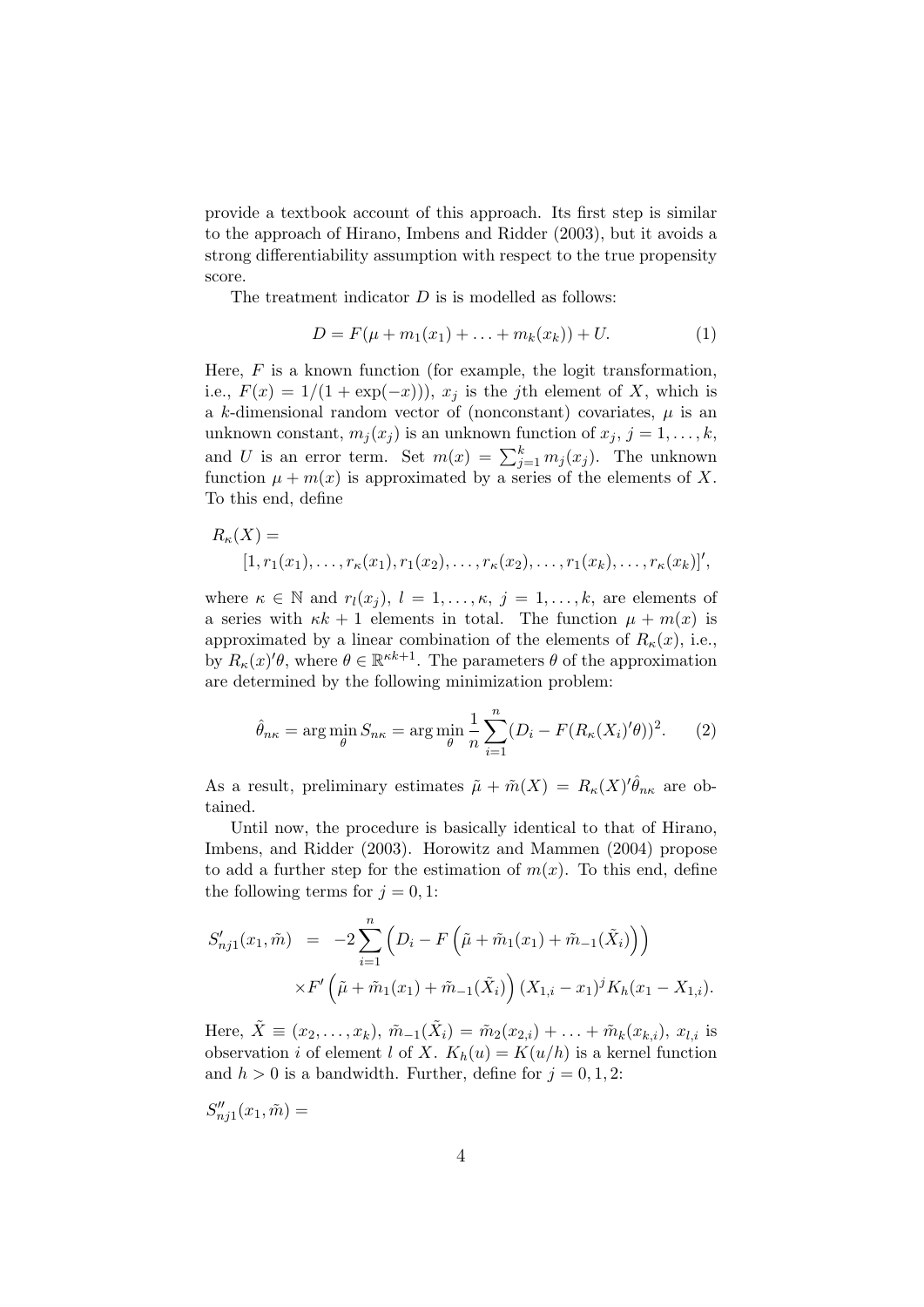$$
2\sum_{i=1}^{n} F\left(\tilde{\mu} + \tilde{m}_1(x_1) + \tilde{m}_{-1}(\tilde{X}_i)\right)^2 (X_{1,i} - x_1)^j K_h(x_1 - X_{1,i})
$$
  

$$
-2\sum_{i=1}^{n} \left(D_i - F\left(\tilde{\mu} + \tilde{m}_1(x_1) + \tilde{m}_{-1}(\tilde{X}_i)\right)\right)
$$
  

$$
\times F''\left(\tilde{\mu} + \tilde{m}_1(x_1) + \tilde{m}_{-1}(\tilde{X}_i)\right) (X_{1,i} - x_1)^j K_h(x_1 - X_{1,i}).
$$

With these expressions, the second stage estimator of  $m_1(x^1)$  can be defined by:

$$
\hat{m}_1(x_1) = \tilde{m}_1(x_1) - \frac{S''_{n21}(x_1, \tilde{m})S'_{n01}(x_1, \tilde{m}) - S''_{n11}(x_1, \tilde{m})S'_{n11}(x_1, \tilde{m})}{S''_{n01}(x_1, \tilde{m})S''_{n21}(x_1, \tilde{m}) - S''_{n11}(x_1, \tilde{m})^2}.
$$

 $S'_{nj1}(x_1, \tilde{m})$  and  $S''_{nj1}(x_1, \tilde{m})$  are formulated for the first nonconstant covariate. Similar expressions can also be defined for the second stage estimators of  $m_l(x_l)$ ,  $l = 2, \ldots, k$ . With estimates for  $\hat{m}_1(\cdot), \ldots, \hat{m}_k(\cdot)$ at hand, a prediction of D (termed  $\hat{p}(X)$  later on) can be obtained by  $\hat{D} = F(\hat{\mu} + \hat{m}(X))$ , where  $\hat{\mu} = \tilde{\mu}$ .

To derive the asymptotic properties of the estimator, Horowitz and Mammen (2004) state the following assumptions:

- A1 The data  $\{D_i, X_i\}_{i=1}^n$  are iid and the true model of the data is  $E[D|X = x] = F(\mu + m(x)).$
- A2 The support of X is (rescaled to be)  $[-1,1]^k$ , the distribution of  $X$  is absolutely continuous with respect to Lebesgue measure, the density of  $X$  is finite, bounded away from zero and twice differentiable. Define  $U = D - F(\mu + m(X))$ . The variance of U is bounded from below and above by  $c_V$  and  $C_V$ , respectively, and  $E|U|^j \leqslant C_U^{j-2}$  $\int_{U}^{j-2} j! E[U^2] < \infty$  for all  $j \geqslant 2$  and a constant  $C_U < \infty$ .
- A3 The unknown functions  $m_j(\cdot)$ ,  $j = 1, \ldots, k$ , are bounded in absolute value by a constant  $C_m$  and are twice differentiable. The known transformation  $F$  is bounded from above, its derivative is bounded from below and above.  $F$  is differentiable in a neighborhood of  $\mu$ , where the size of the environment depends linearly on the number of covariates. The second derivative of  $F$  is Lipschitz continuous with constant  $C_{F3}$ .
- A4 Define  $Q_{\kappa} = E[F'(\mu + m(X))^2 R_{\kappa}(X) R_{\kappa}(X)']$ . The absolute value of all elements of  $Q_{\kappa}$  is bounded from above, the smallest eigenvalue of  $Q_{\kappa}$  is bounded away from zero. The largest eigenvalue of  $Q_{\kappa}^{-1}E[F'(\mu+m(X))^2 Var(U|X)R_{\kappa}(X)R_{\kappa}(X)']Q_{\kappa}^{-1}$ is finite.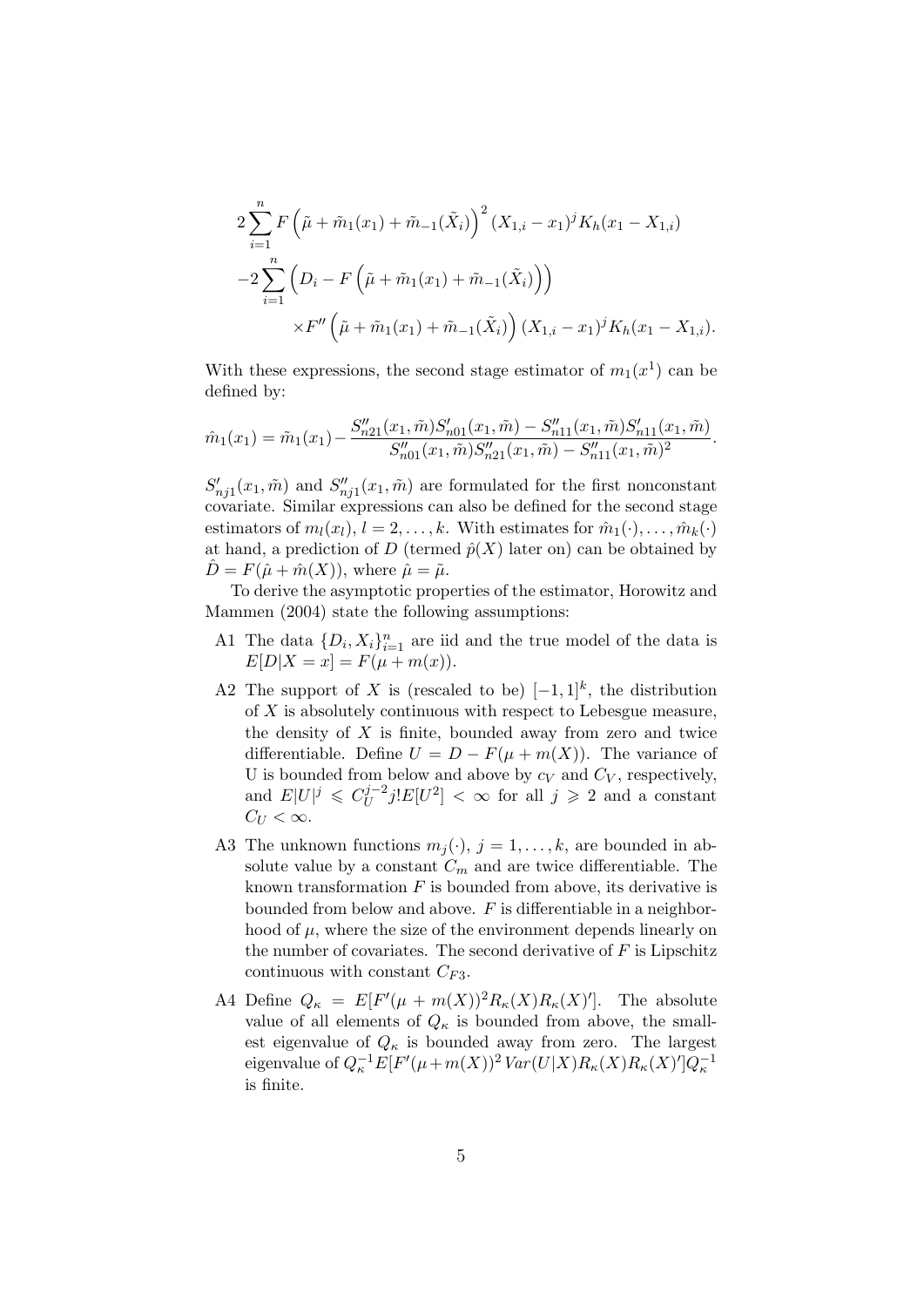- A5 The elements of the series  $r_k$  are symmetric orthonormal functions, i.e.,  $\int_{-1}^{1} r_k(v) dv = 0$ ,  $\int_{-1}^{1} r_j(v) r_k(v) dv = \delta_{j,k}$ , where  $\delta_{j,k}$  $1\{j = k\}.$  Assume  $\zeta_{\kappa} = \sup_{x \in \text{supp}(X)} ||R_{\kappa}(x)|| > c_{\kappa}$  for suffi- $\lim_{\epsilon \to 0} \frac{\epsilon}{\epsilon} = \sup_{x \in \text{supp}(X)} \frac{\epsilon}{\epsilon} \mathbb{E}(x, y)$  if  $\epsilon \in \mathcal{C}(\sqrt{\kappa})$  for  $\kappa \to \infty$ . For  $C_{\theta} < \infty$ and  $\theta_{\kappa 0} \in [-C_{\theta}, C_{\theta}]^{k\kappa+1}$  it holds that  $\sup_{x \in \text{supp}(X)} |\mu + m(x) R_{\kappa}(x)'\theta_{\kappa 0}| = O(\kappa^{-2})$  for  $\kappa \to \infty$ . Finally,  $\theta_{\kappa} \in \text{int}[-C_{\theta}, C_{\theta}]^{k\kappa+1}$ .
- A6 New elements are included in the series with rate  $\kappa = C_{\kappa} n^{4/15+\nu}$ for  $0 < C_{\kappa} < \infty$  and  $0 < \nu < 1/30$ . For the bandwidth h it holds that  $h = C_h n^{-1/5}$  for  $0 < C_h < \infty$ .
- A7 The kernel function is bounded, continuous, symmetric and integrates to one.

Assumption A1 is standard. Assumption A2 imposes no restrictions on covariates with support larger than  $[-1, 1]$ , as for any (finite)  $x \in \mathbb{R}$ , a value obtained by the monotone transformation  $T : \mathbb{R} \to [-1,1],$ defined as

$$
T(x) = 2 \frac{x - \min_i \{x_i\}}{\max_i \{x_i\} - \min_i \{x_i\}} - 1,
$$

does not alter the estimation problem and fulfills the assumption. Discrete covariates are more difficult to handle; if the sample is large enough, the model can be estimated separately for all cells of combinations of the values of the discrete covariates (for a review of adaptions of nonparametric (kernel-based) methods to discrete variables, see sections 3 and 4 of Li and Racine (2007)). Assumption A3 requires the true functions only to be two times differentiable. Note that this is a considerably weaker assumption than that of Hirano, Imbens, and Ridder (2003), who require a number of derivatives of the true propensity score which is a multiple of the dimension of the covariates. Assumption A4 ensures regular properties of the covariance matrix of the first-stage estimates. A5 concerns the approximation error of the series estimator and its convergence properties, A6 the rate of inclusion of new elements in the series and the rate with which the bandwidth h converges to zero. A7 contains standard assumptions on the kernel function. For more discussion of the technical assumptions, see Horowitz and Mammen (2004).

Under these assumptions, Horowitz and Mammen (2004) derive the asymptotic properties of the estimator. They show consistency and asymptotic normality and derive the speed of convergence of the estimator. They also discuss bandwidth choice for the estimator. Their proposed procedure for this purpose is not directly suited for the framework of the present paper, since optimal estimation of the propensity score does not necessarily imply optimal estimation of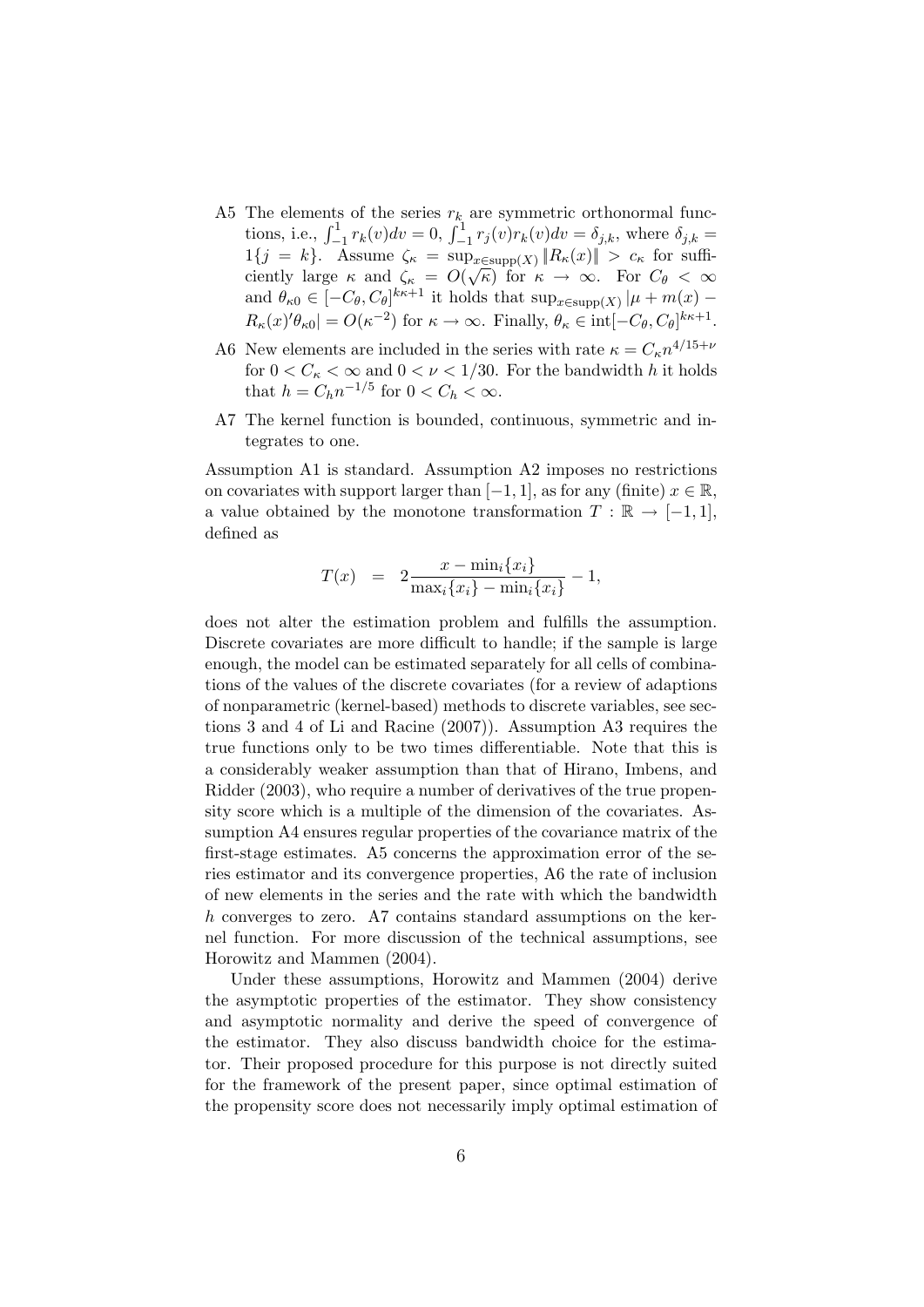the quantile treatment effects with respect to some mean square error criterion. For an analysis of this problem in the context of mean treatment effects, see Frölich  $(2005)$ , Ichimura and Linton  $(2005)$ , or Imbens, Newey, and Ridder (2005).

### <span id="page-6-0"></span>2.2 Quantile Treatment Effect Estimators for Censored Durations

Let  $T$  be a duration and  $D$  a binary indicator of treatment participation. Assume that for both treatment states latent values  $T_1$  and T<sub>0</sub> exist. Define  $q_{\tau}(T)$  to be the  $\tau$ -quantile of T and  $q_{j,\tau} = q_{\tau}(T_j)$ ,  $j \in \{0,1\}$ , as the  $\tau$ -quantiles of the latent outcomes. The interest of the present paper lies in estimating the quantile treatment effect  $\Delta_{\tau}$ of  $D$  on  $T$ , which is given by

<span id="page-6-1"></span>
$$
\Delta_{\tau} = q_{\tau}(T_1) - q_{\tau}(T_0). \tag{3}
$$

Note that this is not the  $\tau$ -quantile of the difference  $T_1-T_0$ , as long as one is not willing to assume rank invariance, i.e., that all individuals take the same ranks in both treatment states. See for example Chernozhukov and Hansen (2005) or Firpo (2007) for a discussion of rank invariance or, synonymously, rank preservation.

Eq. [\(3\)](#page-6-1) is the quantile treatment effect for an average individual of the population. Another effect of interest is the treatment effect on the treated, which is the effect for an arbitrary individual of the subpopulation of participants. Denote this treatment effect by

$$
\Delta_{\tau|D=1} = q_{\tau|D=1}(T_1) - q_{\tau|D=1}(T_0). \tag{4}
$$

Here,  $q_{\tau|D=1}(T)$  is the  $\tau$ -quantile of T for the subgroup of participants.

Firpo (2007) shows identification of the quantiles of  $T_1$  and  $T_0$  under the conditional independence assumption by using the reweighting approach of Hirano, Imbens, and Ridder (2003). Without censoring of T, Firpos estimation approach would be directly applicable by using  $\log T$  as outcome variable. The  $\log$ -transformation is necessary for the estimation procedure to handle outcomes which cannot become negative. If  $T$  is censored, which is usually the case in duration analysis, this approach would lead to inconsistent estimates. Therefore, the present paper combines the reweighting approach with results of Powell (1986) for censored quantile regressions.

Let  $\{\tilde{T}_i, C_i, D_i, X_i\}_{i=1}^n$  be a random sample.  $\tilde{T}_i$  is the observed (possibly censored) outcome, which is equal to  $T_i$  if  $\tilde{T}_i \leqslant C_i$  and is equal to  $C_i$  otherwise, where  $C_i$  is the censoring time. Note that the censoring time has to be known also for uncensored observations.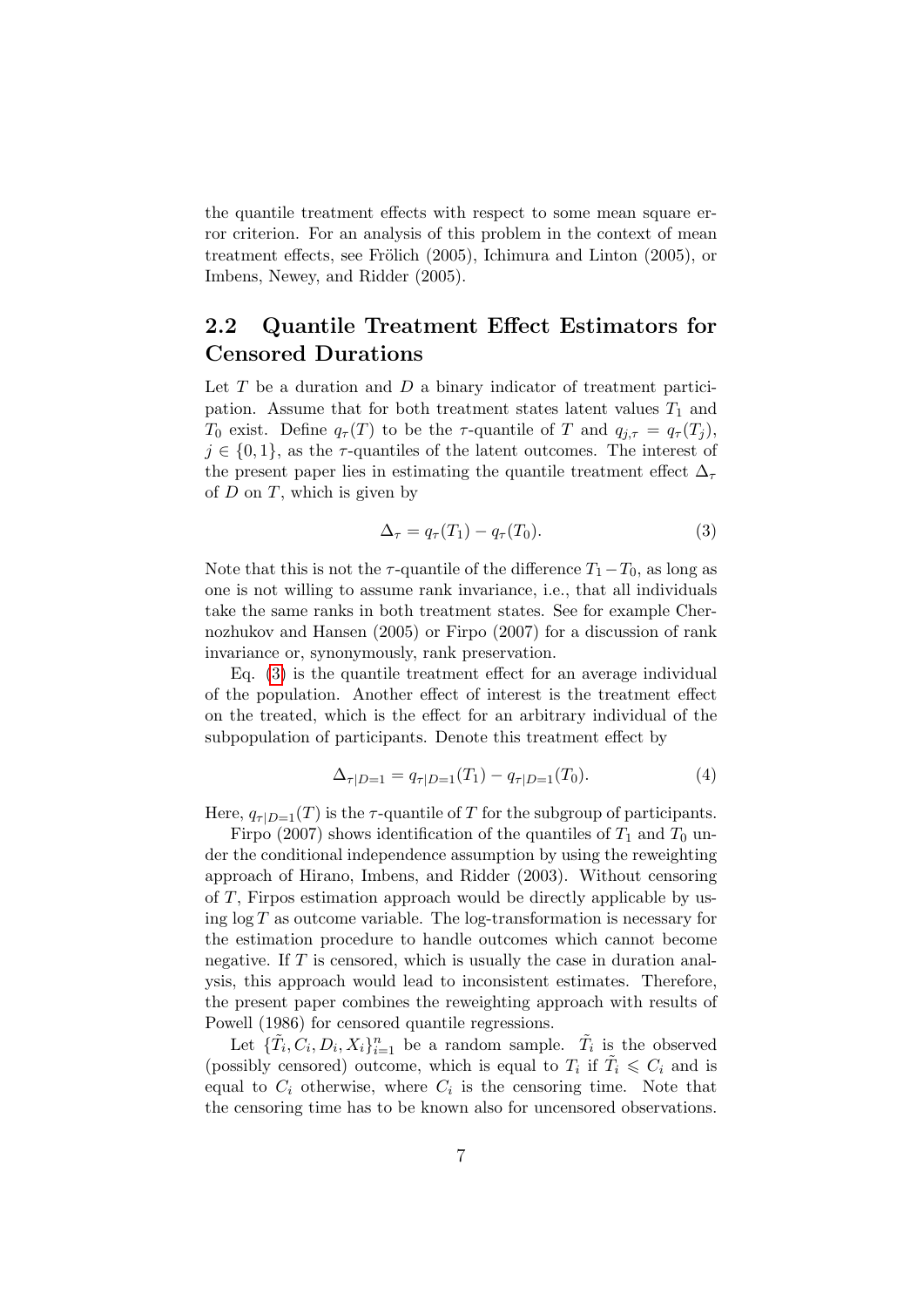This requirement is necessary for application of the approach of Powell (1986). In the case of censoring due to the end of the survey, this information is clearly available. This situation is frequently encountered when analyzing administrative data sets of active labour market programs, for example.  $D_i$  is the treatment participation indicator, and  $X_i$  is a k-dimensional vector of covariates.

Extending the weighted quantile regression estimators of Firpo (2007) by the objective function of censored quantile regressions, the following estimators are suggested:

$$
\hat{\Delta}_{\tau} = \arg \min_{q_{1,\tau}} \frac{1}{n} \sum_{i=1}^{n} \frac{D_i}{\hat{p}(X_i)} \rho_{\tau}(\tilde{T}_i - \min\{q_{1,\tau}, C_i\})
$$

$$
- \arg \min_{q_{0,\tau}} \frac{1}{n} \sum_{i=1}^{n} \frac{1 - D_i}{1 - \hat{p}(X_i)} \rho_{\tau}(\tilde{T}_i - \min\{q_{0,\tau}, C_i\}),
$$

$$
\hat{\Delta}_{\tau|D=1} = \arg \min_{q_{1,\tau|D=1}} \frac{1}{n} \sum_{i=1}^{n} \frac{D_i}{\bar{p}} \rho_{\tau}(\tilde{T}_i - \min\{q_{1,\tau|D=1}, C_i\})
$$

$$
-\arg \min_{q_{0,\tau|D=1}} \frac{1}{n} \sum_{i=1}^{n} \frac{1 - D_i}{\bar{p}} \frac{\hat{p}(X_i)}{1 - \hat{p}(X_i)} \rho_{\tau}(\tilde{T}_i - \min\{q_{0,\tau|D=1}, C_i\}),
$$

where  $\hat{p}(\cdot)$  is a nonparametric estimate of the propensity score  $E[D|X]$ ,  $\bar{p}$  is an estimator of the unconditional expectation of D, and  $\rho_{\tau}(u) \equiv$  $(\tau - 1\{u < 0\})u, \tau \in (0, 1)$ , is the usual quantile regression check function (see Koenker and Bassett (1978) or Koenker (2005)). The identification results of Firpo (2007) carry over to the present adaption, as noninformative censoring is assumed. Estimation of the propensity score is proposed to be carried out by the nonparametric series estimator of Horowitz and Mammen (2004), which was described in section [2.1.](#page-2-0) Asymptotic properties of the estimators are given by the following theorem.

**Theorem 1:** In addition to assumptions  $A1 - A7$ , assume the following:

- A8 Conditional independence of D and the latent outcomes  $T_1$  and  $T_0: D \perp (T_1, T_0)|X.$
- A9 The propensity score  $p(X) \equiv E[D|X]$  is bounded away from zero and one.
- A10 The latent quantiles  $q_{\tau}(T_i)$  and  $q_{\tau|D=1}(T_i)$ ,  $j \in \{0,1\}$ , take values in a compact set  $\mathcal{Q} \subset \mathbb{R}$ .

Then the following holds:

1.  $\hat{\Delta}_{\tau} - \Delta_{\tau} = o_p(1)$  and  $\hat{\Delta}_{\tau|D=1} - \Delta_{\tau|D=1} = o_p(1)$ .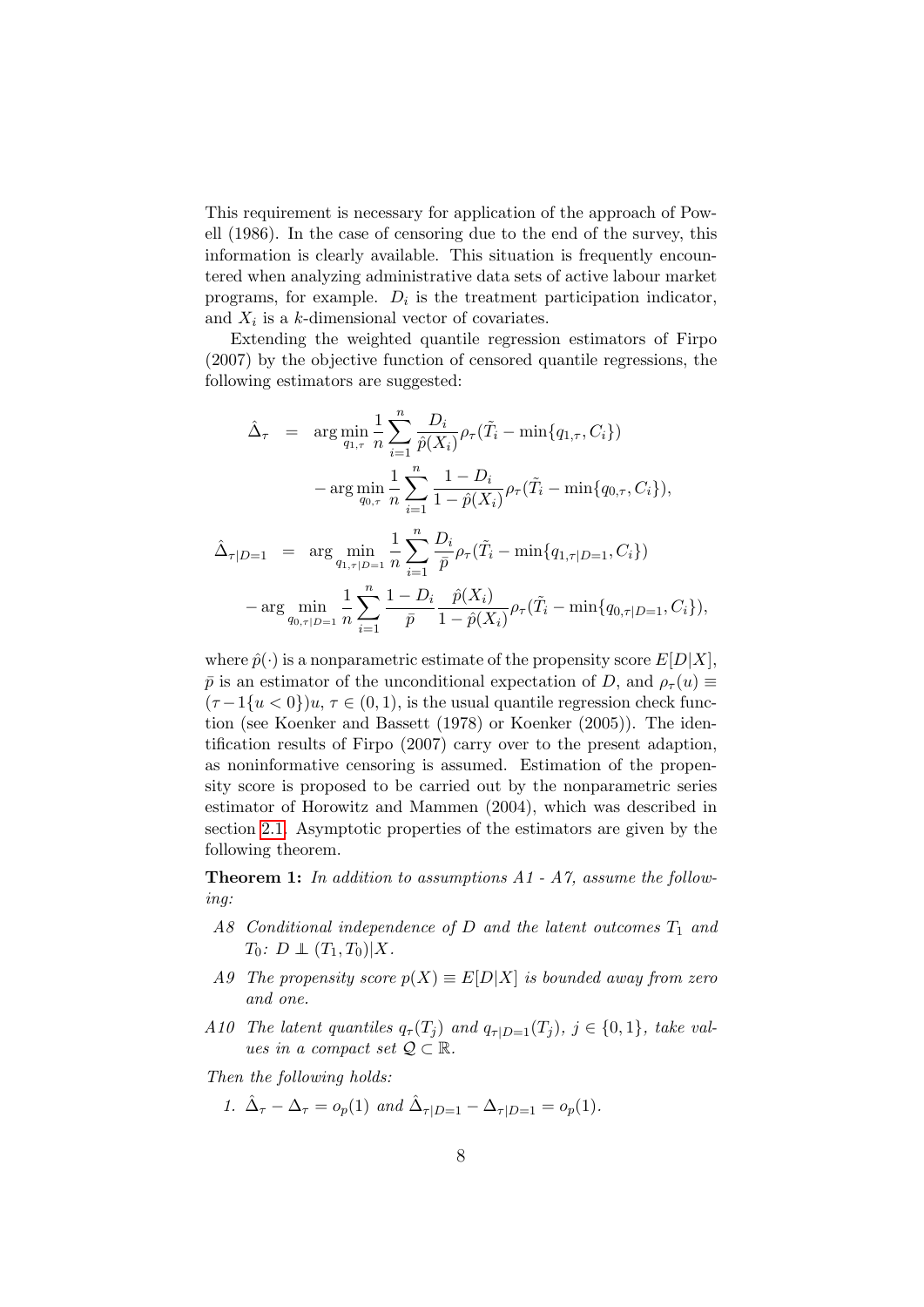2. 
$$
\sqrt{n}(\hat{\Delta}_{\tau}-\Delta_{\tau}) \stackrel{D}{\longrightarrow} \mathcal{N}(0,\Omega_{\tau})
$$
 and  $\sqrt{n}(\hat{\Delta}_{\tau|D=1}-\Delta_{\tau|D=1}) \stackrel{D}{\longrightarrow} \mathcal{N}(0,\Omega_{\tau|D=1}).$ 

Discussion of the variance expressions and their estimation is deferred to section [2.3.](#page-8-0) For identification of  $\Delta_{\tau|D=1}$ , assumptions A8 and A9 can be weakened to  $D \perp T_0|X$  and  $p(X) < 1$  (see Imbens (2004), for example).

Usually interest lies in the effect of  $D$  on the duration  $T$  as such. To circumvent the need for an estimation procedure which handles the nonnegativity of the outcome, however, the logarithm of  $T$  is used for estimation. The quantile treatment effects are therefore the differences of the quantiles of the logarithms of the considered durations, which makes direct interpretation difficult. A simple transformation gives an expression which is more easily to interpret:

$$
\exp(\Delta_{\tau}) = \exp(q_{\tau}(\ln T_1) - q_{\tau}(\ln T_0))
$$
  
\n
$$
= \exp(\ln(q_{\tau}(T_1)) - \ln(q_{\tau}(T_0)))
$$
  
\n
$$
= \exp\left(\ln\left(\frac{q_{\tau}(T_1)}{q_{\tau}(T_0)}\right)\right)
$$
  
\n
$$
= \frac{q_{\tau}(T_1)}{q_{\tau}(T_0)}.
$$

The second equality follows by the invariance of quantiles with respect to monotone (rank-preserving) transformations (see for example Koenker and Geling (2001, sec. 2.3)). Therefore,  $\exp(\hat{\Delta}_{\tau})$  is an estimate of the relative increase or decline of the  $\tau$ -quantile of the duration due to the treatment. For example,  $\exp(\hat{\Delta}_{\tau}) = .9$  means that the treatment decreases the  $\tau$ -quantile of the outcome duration by ten percent. Note that this is a causal effect only under the assumption of rank invariance. The distribution of  $\exp(\hat{\Delta}_{\tau})$  follows directly by the continuous mapping theorem and by the Delta method:

$$
\sqrt{n}(\exp(\hat{\Delta}_{\tau}) - \exp(\Delta_{\tau})) \xrightarrow{D} \mathcal{N}(0, (\partial \exp(\Delta_{\tau})/\partial \Delta_{\tau})^2 \Omega_{\tau})
$$
  
=  $\mathcal{N}(0, \exp(\Delta_{\tau})^2 \Omega_{\tau}).$ 

#### <span id="page-8-0"></span>2.3 Variance Estimation

To derive asymptotic variances of the estimators, a number of terms are defined. First, following Chen, Linton, and Van Keilegom (2003), consider the following representations of the objective functions for  $\Delta_{\tau}$  and  $\Delta_{\tau|D=1}$ :

$$
M_{\tau}(q_{\tau}, p) = E\left[\frac{D}{p(X)} 1\{q_{1,\tau} < C\} (\tau - 1\{\tilde{T} \leqslant q_{1,\tau}\})\right]
$$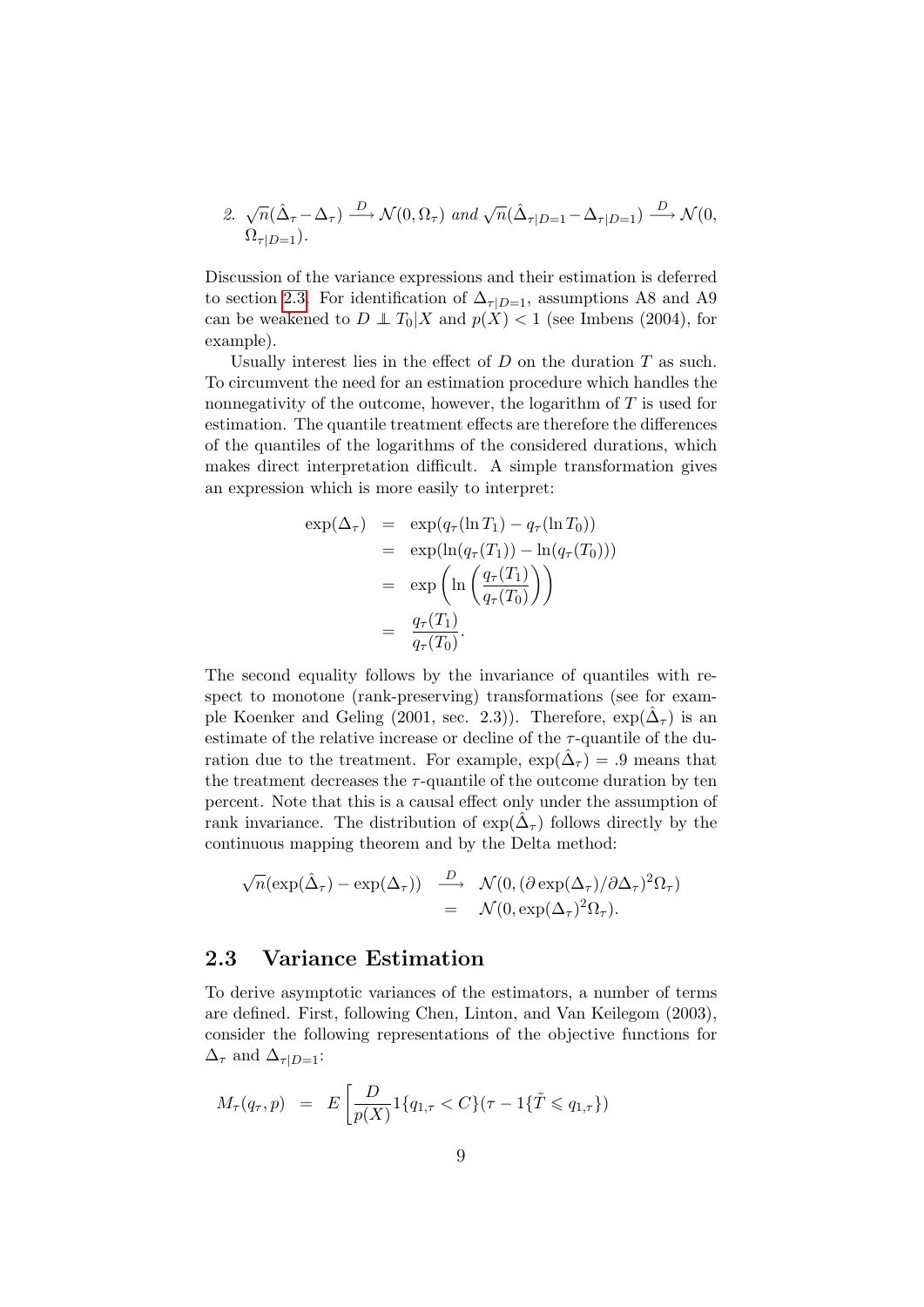$$
-\frac{1-D}{1-p(X)}1\{q_{0,\tau} < C\}(\tau - 1\{\tilde{T} \leq q_{0,\tau}\})\]
$$
\n
$$
M_{\tau|D=1}(q_{\tau|D=1}, p)
$$
\n
$$
= E\left[\frac{D}{\tilde{p}}1\{q_{1,\tau|D=1} < C\}(\tau - 1\{\tilde{T} \leq q_{1,\tau|D=1}\})\right]
$$
\n
$$
-\frac{1-D}{\tilde{p}}\frac{p(X)}{1-p(X)}1\{q_{0,\tau|D=1} < C\}(\tau - 1\{\tilde{T} \leq q_{0,\tau|D=1}\})\right].
$$

Here,  $\check{p}$  denotes  $E[D]$ . The objectives depend on the finite dimensional parameters  $q_{\tau} = (q_{1,\tau}, q_{0,\tau})'$  or  $q_{\tau|D=1} = (q_{1,\tau|D=1}, q_{0,\tau|D=1}, \tilde{p})'$  and the infinite dimensional parameter  $p(X)$ , which is partly abbreviated by p in the following.

The derivatives of  $M_{\tau}(q_{\tau}, p)$  and  $M_{\tau|D=1}(q_{\tau|D=1}, p)$  with respect to the finite dimensional parameters are given by  $\Gamma_{1,\tau}(q,p^*)$  and  $\Gamma_{1,\tau|D=1}$  $(q, p^*)$ , respectively, those with respect to the infinite dimensional parameter in direction  $p-p^*$  by  $\Gamma_{2,\tau}(q,p^*)[p-p^*]$  and  $\Gamma_{2,\tau|D=1}(q,p^*)[p-p^*]$  $p^*$ :

$$
\Gamma_{1,\tau}(q,p^*) = \begin{pmatrix} -E \left[ \frac{D}{p^*(X)} (f_C(q_{1,\tau})(\tau - F_{\tilde{T}|X}(q_{1,\tau})) + (1 - F_C(q_{1,\tau})) f_{\tilde{T}|X}(q_{1,\tau})) \right] \\ + (1 - F_C(q_{1,\tau})) f_{\tilde{T}|X}(q_{0,\tau})) \\ E \left[ \frac{1 - D}{1 - p^*(X)} (f_C(q_{0,\tau})(\tau - F_{\tilde{T}|X}(q_{0,\tau})) + (1 - F_C(q_{0,\tau})) f_{\tilde{T}|X}(q_{0,\tau})) \right] \end{pmatrix}
$$

$$
\Gamma_{1,\tau|D=1}(q,p^*)
$$
\n
$$
= \begin{pmatrix}\n-E\left[\frac{D}{\tilde{p}}(fc(q_{1,\tau|D=1})(\tau - F_{\tilde{T}|X}(q_{1,\tau|D=1}))\right.\\
+(1 - F_C(q_{1,\tau|D=1}))f_{\tilde{T}|X}(q_{1,\tau|D=1}))\right] \\
E\left[\frac{1-D}{\tilde{p}}\frac{p^*(X)}{1-p^*(X)}(fc(q_{0,\tau|D=1})(\tau - F_{\tilde{T}|X}(q_{0,\tau|D=1}))\right.\\
+(1 - F_C(q_{0,\tau|D=1}))f_{\tilde{T}|X}(q_{0,\tau|D=1}))\right] \\
-E\left[\frac{D}{\tilde{p}^2}(1 - F_C(q_{1,\tau|D=1}))(\tau - F_{\tilde{T}|X}(q_{1,\tau|D=1}))\right.\\
-\frac{1-D}{\tilde{p}^2}\frac{p^*(X)}{1-p^*(X)}(1 - F_C(q_{0,\tau|D=1}))(\tau - F_{\tilde{T}|X}(q_{0,\tau|D=1}))\right]\n\end{pmatrix}
$$

$$
\Gamma_{2,\tau}(q,p^*)[p-p^*]
$$
\n
$$
= -E\left[\frac{D(p(X)-p^*(X))}{(p^*(X))^2}(1-F_C(q_{1,\tau}))(\tau - F_{\tilde{T}|X}(q_{1,\tau})) - \frac{(1-D)(p(X)-p^*(X))}{(1-p^*(X))^2}(1-F_C(q_{0,\tau}))(\tau - F_{\tilde{T}|X}(q_{0,\tau}))\right]
$$

$$
\Gamma_{2,\tau|D=1}(q,p^*)[p-p^*]
$$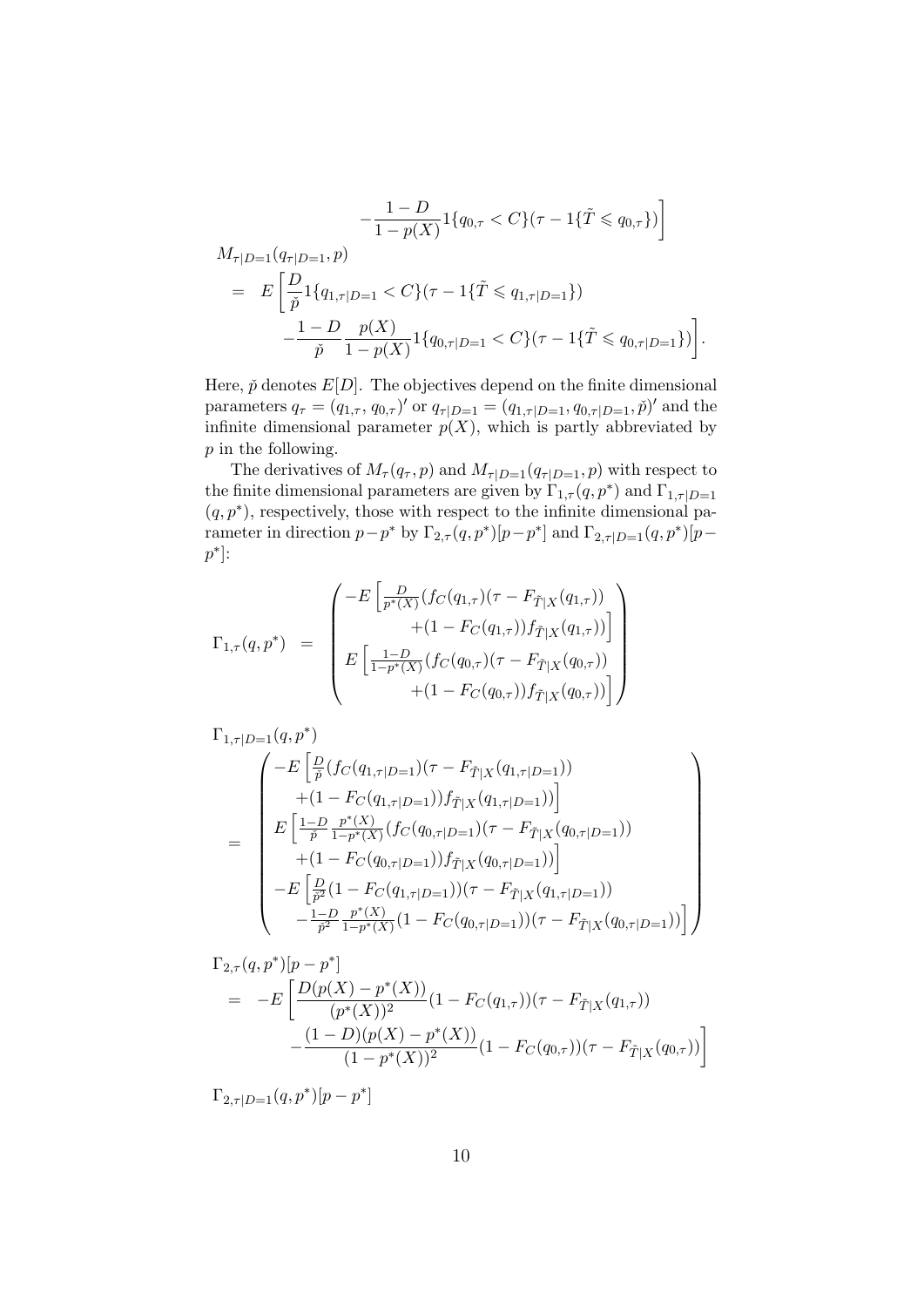$$
= -E \left[ \frac{1 - D \, p(X) - p^*(X)}{\check{p} \, (1 - p^*(X))^2} (1 - F_C(q_{0, \tau|D=1})) \times (\tau - F_{\tilde{T}|X}(q_{0, \tau|D=1})) \right].
$$

Here,  $q^*, p^*$  and  $\check{p}$  are the true values of q, p, and  $E[D]$ , respectively.  $F_C$  and  $f_C$  are the cumulative distribution function and the density of the censoring time,  $F_{\tilde{T}|X}$  and  $f_{\tilde{T}|X}$  are those of the outcome duration. For a note on the derivation of the above expressions, see part 2.2 of the proof of Theorem 1.

Consider the following expression:

$$
M(q^*, p^*) + \Gamma_2(q^*, p^*)[\hat{p} - p^*].
$$

Condition 2.6 of Theorem 2 of Chen, Linton, and Van Keilegom (2003) assumes the existence of an matrix  $V$  for which it holds that

$$
\sqrt{n}(M(q^*,p^*) + \Gamma_2(q^*,p^*)[\hat{p}-p^*]) \stackrel{D}{\longrightarrow} \mathcal{N}(0,V).
$$

Of course, separate expressions of V exist for both estimators  $\hat{\Delta}_{\tau}$  and  $\hat{\Delta}_{\tau|D=1}$ . Define

$$
\xi_{\tau,i} = \frac{D}{p^*(X)} \mathbf{1} \{q_{1,\tau}^* < C\} (\tau - 1\{\tilde{T} \leqslant q_{1,\tau}^*\})
$$
\n
$$
- \frac{1 - D}{1 - p^*(X)} \mathbf{1} \{q_{0,\tau}^* < C\} (\tau - 1\{\tilde{T} \leqslant q_{0,\tau}^*\})
$$
\n
$$
- E \left[ \frac{D(p(X) - p^*(X))}{(p^*(X))^2} (1 - F_C(q_{1,\tau}^*)) (\tau - F_{\tilde{T}|X}(q_{1,\tau}^*)) \right]
$$
\n
$$
+ \frac{(1 - D)(\hat{p}(X) - p^*(X))}{(1 - p^*(X))^2} (1 - F_C(q_{0,\tau}^*)) (\tau - F_{\tilde{T}|X}(q_{0,\tau}^*)) \right].
$$

The variance  $V_{\tau}$  is then given by  $Var(\xi_{\tau,i}) = E[\xi_{\tau,i}^2] - (E[\xi_{\tau,i}])^2$ .  $V_{\tau|D=1}$ is equal to  $Var(\xi_{\tau|D=1,i}) = E[\xi_{\tau|D=1,i}^2] - (E[\xi_{\tau|D=1,i}])^2$ , where  $\xi_{\tau|D=1,i}$ is given by:

$$
\xi_{\tau|D=1,i} = \frac{D}{\tilde{p}^*} \mathbb{1}\{q^*_{1,\tau|D=1} < C\}(\tau - 1\{\tilde{T} \leqslant q^*_{1,\tau|D=1}\})
$$
\n
$$
-\frac{1 - D}{\tilde{p}^*} \frac{p^*(X)}{1 - p^*(X)} \mathbb{1}\{q^*_{0,\tau|D=1} < C\}(\tau - 1\{\tilde{T} \leqslant q^*_{0,\tau|D=1}\})
$$
\n
$$
-E\left[\frac{1 - D}{\tilde{p}^*} \frac{p(X) - p^*(X)}{(1 - p^*(X))^2} (1 - F_C(q^*_{0,\tau|D=1})) (\tau - F_{\tilde{T}|X}(q^*_{0,\tau|D=1}))\right].
$$

Then, following Theorem 2 of Chen, Linton, and Van Keilegom (2003), the variances  $\Omega_{\tau}$  and  $\Omega_{\tau|D=1}$  of  $\Delta_{\tau}$  and  $\Delta_{\tau|D=1}$  are given by:

$$
\Omega_{\tau} = (\Gamma'_{1,\tau} W \Gamma_{1,\tau})^{-1} \Gamma'_{1,\tau} W V_{\tau} W \Gamma_{1,\tau} (\Gamma'_{1,\tau} W \Gamma_{1,\tau})^{-1},
$$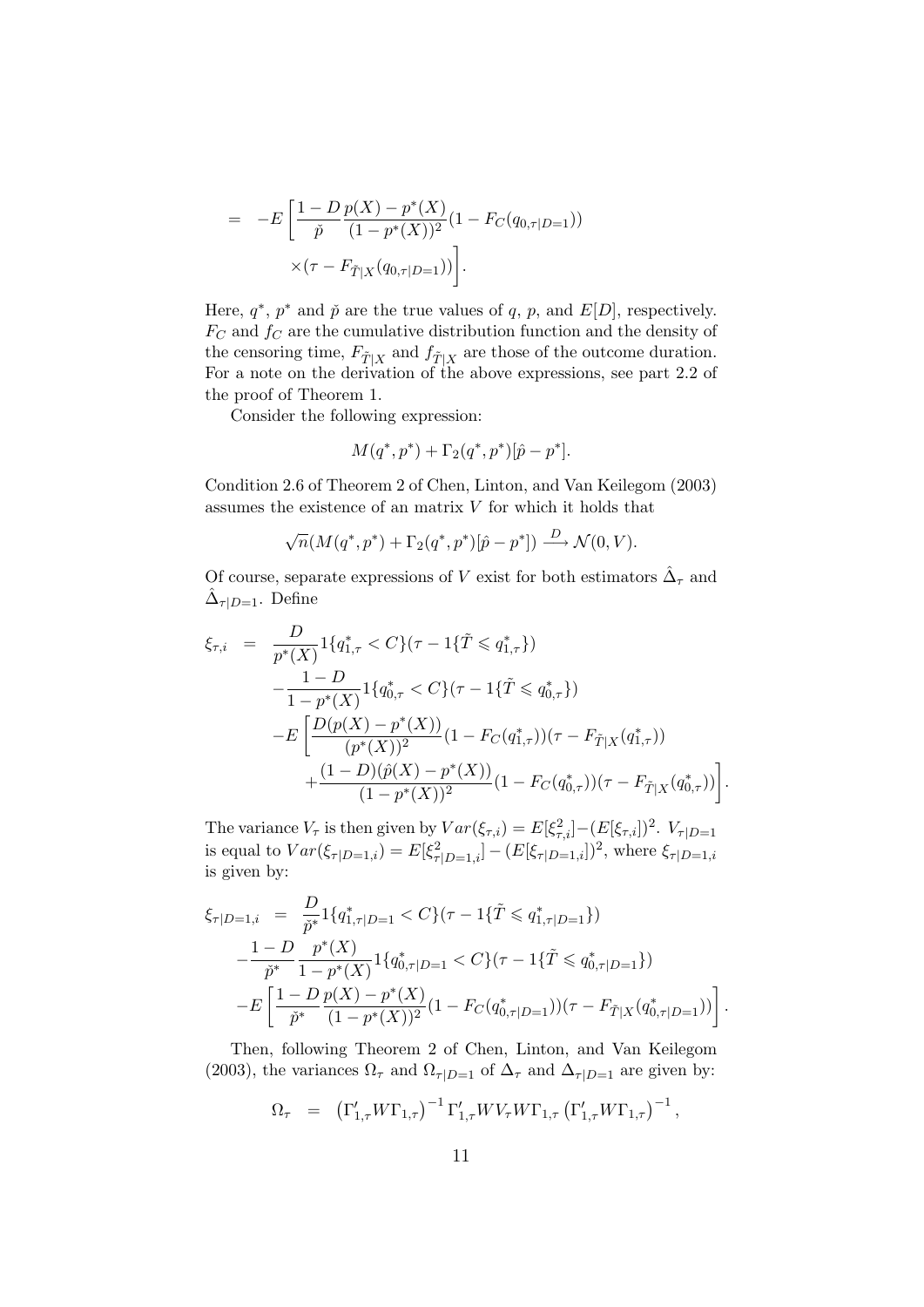$$
\Omega_{\tau|D=1} = \left(\Gamma'_{1,\tau|D=1} W \Gamma_{1,\tau|D=1}\right)^{-1} \Gamma'_{1,\tau|D=1} W V_{\tau|D=1} W
$$

$$
\times \Gamma_{1,\tau|D=1} \left(\Gamma'_{1,\tau|D=1} W \Gamma_{1,\tau|D=1}\right)^{-1},
$$

where W is some symmetric positive definite matrix.

To derive estimators of the variances  $\Omega_{\tau}$  and  $\Omega_{\tau|D=1}$ , estimators of all components are needed. Define

$$
\hat{\xi}_{\tau,i} = \frac{D_i}{\hat{p}(X_i)} \mathbf{1} \{ \hat{q}_{1,\tau} < C_i \} (\tau - 1 \{ \tilde{T}_i \leq \hat{q}_{1,\tau} \}) \n- \frac{1 - D_i}{1 - \hat{p}(X_i)} \mathbf{1} \{ \hat{q}_{0,\tau} < C_i \} (\tau - 1 \{ \tilde{T}_i \leq \hat{q}_{0,\tau} \}) \n- \hat{E} \left[ \frac{D_i (\hat{p}(X_i) - \hat{E}[\hat{p}(X_i)])}{\hat{p}(X_i)^2} (1 - \hat{F}_C(\hat{q}_{1,\tau})) (\tau - \hat{F}_{\tilde{T}_i|X_i}(\hat{q}_{1,\tau})) \n+ \frac{(1 - D_i)(\hat{p}(X_i) - \hat{E}[\hat{p}(X_i)])}{(1 - \hat{p}(X_i))^2} (1 - \hat{F}_C(\hat{q}_{0,\tau})) (\tau - \hat{F}_{\tilde{T}_i|X_i}(\hat{q}_{0,\tau})) \right]
$$

and

$$
\hat{\xi}_{\tau,i|D=1} = \frac{D_i}{\bar{p}} 1\{\hat{q}_{1,\tau|D=1} < C_i\}(\tau - 1\{\tilde{T}_i \leq \hat{q}_{1,\tau|D=1}\})
$$
\n
$$
-\frac{1 - D_i}{\bar{p}} \frac{\hat{p}(X_i)}{1 - \hat{p}(X_i)} 1\{\hat{q}_{0,\tau|D=1} < C_i\}(\tau - 1\{\tilde{T}_i \leq \hat{q}_{0,\tau|D=1}\})
$$
\n
$$
-\hat{E}\left[\frac{1 - D_i}{\bar{p}} \frac{\hat{p}(X_i) - \hat{E}[\hat{p}(X_i)]}{(1 - \hat{p}(X_i))^2} (1 - \hat{F}_C(\hat{q}_{0,\tau|D=1})) (\tau - \hat{F}_{\tilde{T}|X}(\hat{q}_{0,\tau|D=1}))\right].
$$

Using the mean as an estimator of the unconditional expectation, the variances  $V_{\tau}$  and  $V_{\tau|D=1}$  can be estimated by

$$
\hat{V}_{\tau} = \frac{1}{n} \sum_{i=1}^{n} \hat{\xi}_{\tau,i}^{2} - \left(\frac{1}{n} \sum_{i=1}^{n} \hat{\xi}_{\tau,i}\right)^{2}
$$

$$
\hat{V}_{\tau|D=1} = \frac{1}{n} \sum_{i=1}^{n} \hat{\xi}_{\tau,i|D=1}^{2} - \left(\frac{1}{n} \sum_{i=1}^{n} \hat{\xi}_{\tau,i|D=1}\right)^{2}.
$$

For estimation of  $\xi_{\tau,i}$  and  $\xi_{\tau,i|D=1}$ , replace expectations by means, estimate for example  $E[p(X)]$  by  $n^{-1} \sum_{i=1}^{n} \hat{p}(X_i)$  and  $\bar{p}$  by  $n^{-1} \sum_{i=1}^{n} D_i$ . The (unconditional) cumulative distribution function of the censoring times may be estimated simply by  $\hat{F}_C(q) = n^{-1} \sum_{i=1}^n 1\{C_i < q\}.$ The conditional cumulative distribution function of  $\tilde{T}$  at some point t given X may be estimated by some regression of  $1\{\tilde{T} < t\}$  on X. To circumvent misspecification of the functional form, a nonparametric approach is preferable. For example, the model used for estimating the propensity score can also be used here. Note that only two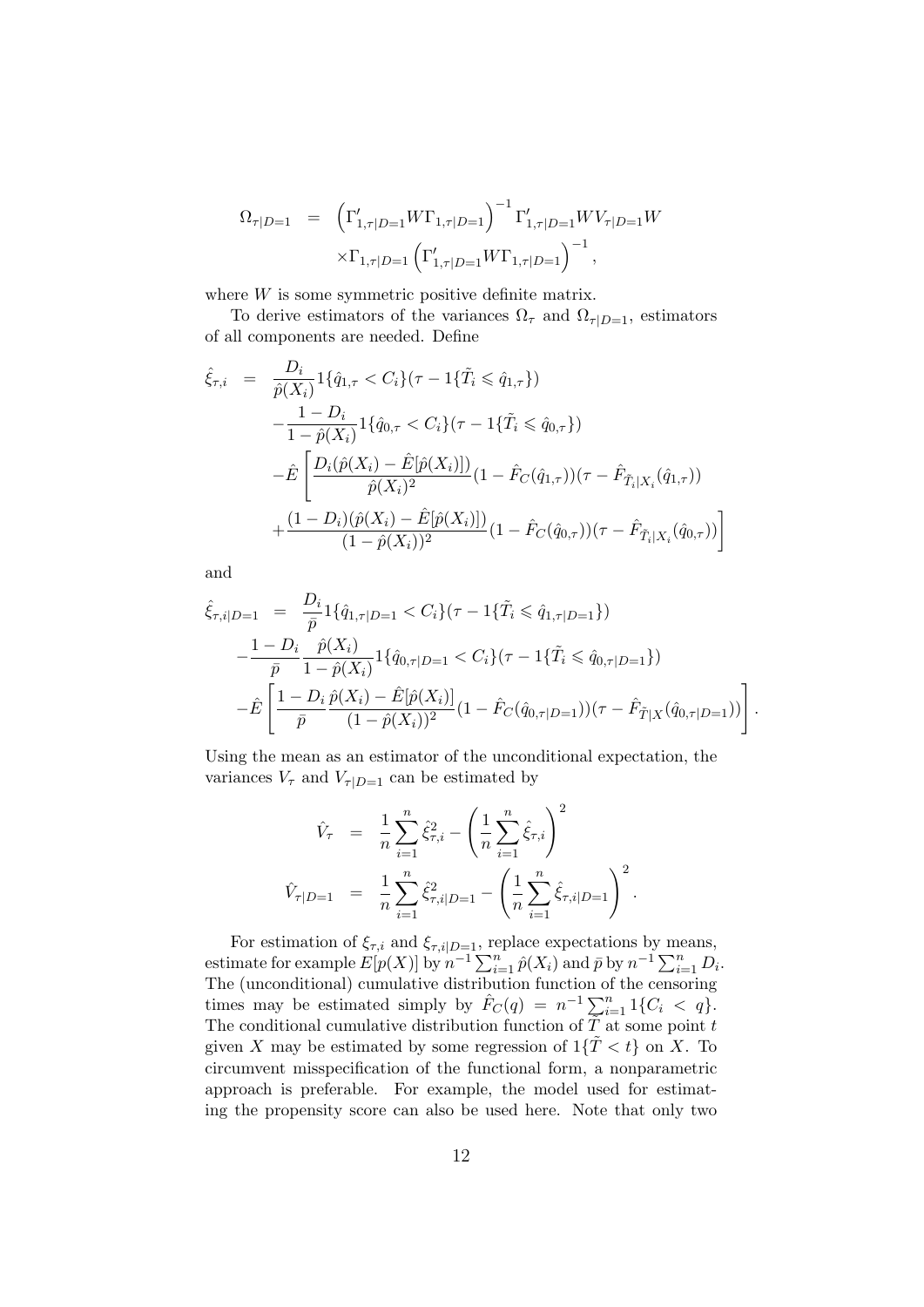different regressions are necessary for each variance estimate, i.e. regressions of  $1\{\tilde{T} < \hat{q}_{1,\tau}\}\$  and  $1\{\tilde{T} < \hat{q}_{0,\tau}\}\$  (or  $1\{\tilde{T} < \hat{q}_{1,\tau|D=1}\}\$  and  $1\{\tilde{T} < \hat{q}_{0,\tau|D=1}\}\)$  on X.

It remains to derive estimators for  $\Gamma_{1,\tau}(q, p)$  and  $\Gamma_{1,\tau|D=1}(q, p)$ . This can be done analogously to the estimators of  $V_{\tau}$  and  $V_{\tau|D=1}$ ; for example, an estimator of  $\Gamma_{1,\tau}(q,p)$  is given by

$$
\hat{\Gamma}_{1,\tau}(\hat{q},\hat{p}) = \begin{pmatrix}\n-\hat{E}\left[\frac{D_i}{\hat{p}(X_i)}(\hat{f}_C(\hat{q}_{1,\tau})(\tau - \hat{F}_{\tilde{T}|X}(\hat{q}_{1,\tau}))\right.\\
+(1 - \hat{F}_C(\hat{q}_{1,\tau}))\hat{f}_{\tilde{T}|X}(\hat{q}_{1,\tau}))\right] \\
-\hat{E}\left[\frac{1 - D_i}{1 - \hat{p}(X_i)}(\hat{f}_C(\hat{q}_{0,\tau})(\tau - \hat{F}_{\tilde{T}|X}(\hat{q}_{0,\tau}))\right.\\
+(1 - \hat{F}_C(\hat{q}_{0,\tau}))\hat{f}_{\tilde{T}|X}(\hat{q}_{0,\tau}))\right]\n\end{pmatrix}.
$$

The densities of the censoring times and of the outcome given  $X$  can be estimated by standard kernel estimators (for estimation of conditional densities, see sec. 5 of Li and Racine (2007)).

Given all these estimators, the estimated variances of  $\Delta_{\tau}$  and  $\Delta_{\tau|D=1}$  are given by:

$$
\hat{\Omega}_{\tau} = (\hat{\Gamma}'_{1,\tau} W \hat{\Gamma}_{1,\tau})^{-1} \hat{\Gamma}'_{1,\tau} W \hat{V}_{\tau} W \hat{\Gamma}_{1,\tau} (\hat{\Gamma}'_{1,\tau} W \hat{\Gamma}_{1,\tau})^{-1}, \n\hat{\Omega}_{\tau|D=1} = (\hat{\Gamma}'_{1,\tau|D=1} W \hat{\Gamma}_{1,\tau|D=1})^{-1} \hat{\Gamma}'_{1,\tau|D=1} W \hat{V}_{\tau|D=1} W \hat{\Gamma}_{1,\tau|D=1} \n\times (\hat{\Gamma}'_{1,\tau|D=1} W \hat{\Gamma}_{1,\tau|D=1})^{-1},
$$

Consistency of the variance estimators is addressed by the following theorem.

**Theorem 2:**  $\hat{\Omega}_{\tau} - \Omega_{\tau} = o_P(1)$  and  $\hat{\Omega}_{\tau|D=1} - \Omega_{\tau|D=1} = o_P(1)$ .

## <span id="page-12-0"></span>3 Hypothesis Tests for the Quantile Treatment Effect Process

To judge on all quantile treatment effects simultaneously, hypotheses on the quantile treatment effect process can be tested. A number of hypotheses are of interest:

- 1. Zero effects:  $H_0: \Delta_{\tau} = 0 \,\forall \,\tau$  vs.  $H_A: \exists \tau_0$  such that  $\Delta_{\tau_0} \neq 0$ .
- 2. Constant effects:  $H_0: \Delta_\tau = \Delta_{\tau_0} \,\forall \,\tau$  and some  $\tau_0$  vs.  $H_A: \exists \tau_0, \tau_1$ such that  $\Delta_{\tau_0} \neq \Delta_{\tau_1}$ .
- 3. Only positive effects:  $H_0: \Delta_\tau \geq 0 \ \forall \ \tau \text{ vs. } H_A: \exists \tau_0 \text{ such that }$  $\Delta_{\tau_0}$  < 0.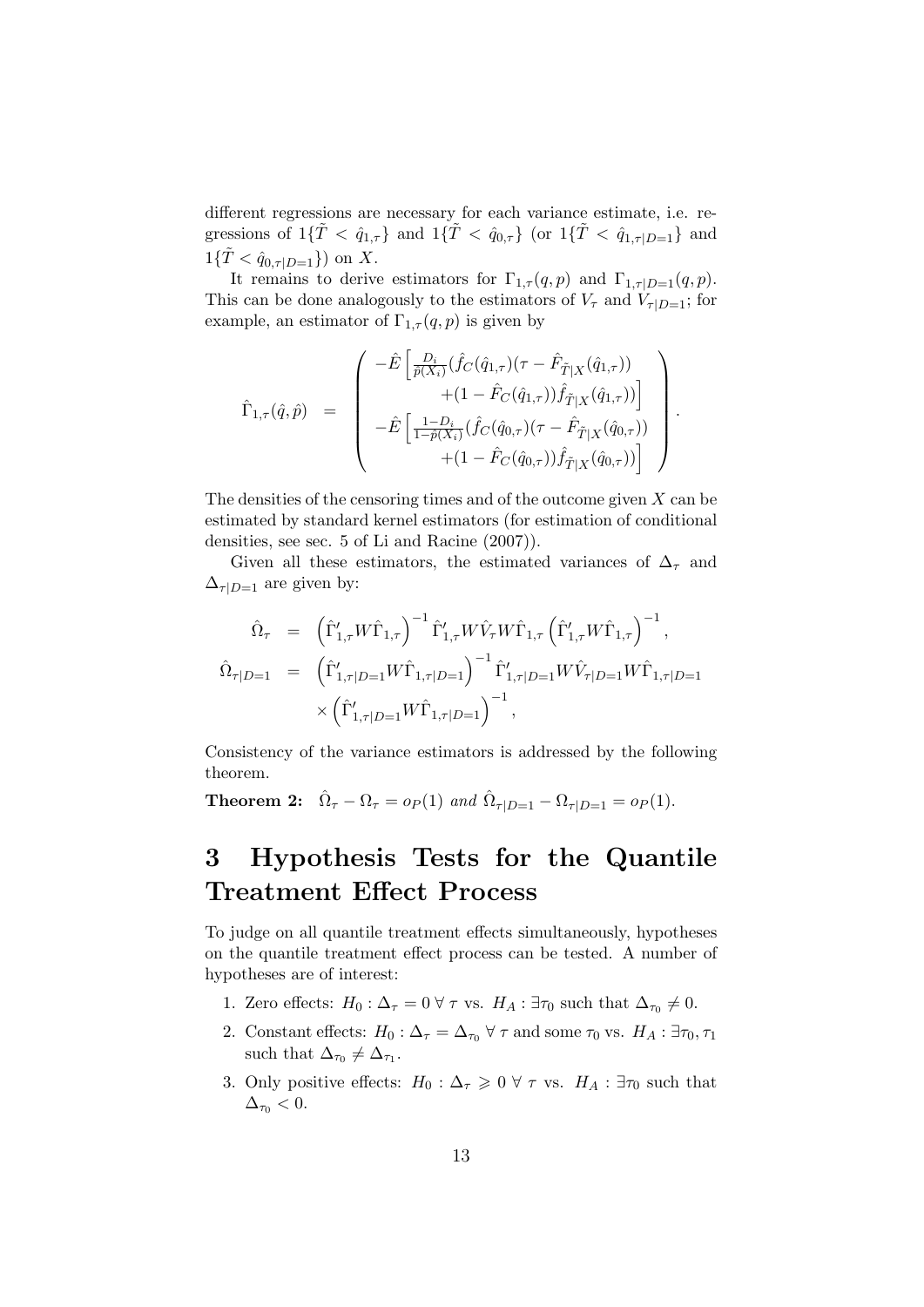- 4. No difference to conventional censored quantile regression:  $H_0$ :  $\Delta_{\tau} = \beta_{\tau} \ \forall \ \tau \ \text{vs.} \ H_A : \exists \tau_0 \ \text{such that} \ \Delta_{\tau_0} \neq \beta_{\tau_0}, \ \text{where} \ \beta_{\tau} \ \text{is the}$ probability limit of the estimated parameter of D from an ususal (unweighted) censored quantile regression of  $\tilde{T}$  on  $D$  and  $X$ .
- 5. No difference between treatment effects for the whole population and for the treated:  $H_0$ :  $\Delta_{\tau} = \Delta_{\tau|D=1} \forall \tau$  vs.  $H_A$ :  $\exists \tau_0$  such that  $\Delta_{\tau_0} \neq \Delta_{\tau_0|D=1}$ .
- 6. Larger effects for the treated as for the whole population:  $H_0$ :  $\Delta_{\tau|D=1} \geq \Delta_{\tau} \,\forall \,\tau$  vs.  $H_A: \exists \tau_0$  such that  $\Delta_{\tau_0|D=1} < \Delta_{\tau_0}$ .

The first four hypotheses were proposed by Chernozhukov and Hansen (2006) and Chernozhukov and Fernandez-Val (2005), the last two emerge in the context of the present model. Of course, hypotheses 1 to 4 are also applicable to  $\Delta_{\tau|D=1}$ . The last two hypotheses can be used to consider whether the individuals of the population which benefit most from the treatment are indeed selected to participate. If  $H_0$  of hypothesis 6 is rejected, this is a hint that the selection is not based solely on the extend of the expected treatment effect, or that the expectations were incorrect. For a further discussion of the relationship between overall treatment effects and treatment effects for the treated, see for example Smith (2000).

All null hypotheses can be stated by the following expression:

<span id="page-13-0"></span>
$$
v_n(\tau) \equiv \Delta_\tau - a(\tau) = 0 \,\forall \,\tau,\tag{5}
$$

where the scalar  $a(\tau)$  might be unknown. In this case, it will be substituted by an estimate  $\hat{a}(\tau)$ . Viewed as a function of  $\tau \in (0,1)$ , eq. [\(5\)](#page-13-0) is called the quantile treatment effect process. Eq. [\(5\)](#page-13-0) is a simplified version of the expression of Chernozhukov and Hansen (2006). Their estimation approach yields a vector of estimated coeffiecients, for which hypotheses can be stated by more general expressions. As the approach of the present paper only involves scalar estimates (i.e., the scalar treatment effects), a simplification is possible.

Hypotheses 1-6 may be fitted in this framework as follows: For testing the hypothesis of a zero effect, let  $a(\tau) \equiv 0$ . To test for constant effects, set  $a(\tau) = \Delta_{\tau_0}$  for all  $\tau$  and for some arbitrary  $\tau_0$ . The dominance hypotheses may not be fitted directly in this framework, consider here for hypothesis 3 directly the smallest value of  $\Delta_{\tau}$ , or, for technical reasons of the definition of the test statistic, the equivalent expression max $\{-\Delta_{\tau}, 0\}$ . Hypothesis 6 can be based on max $\{-(\Delta_{\tau|D=1}-\Delta_{\tau}),0\}$ . To test whether the treatment effects differ from conventional censored quantile regression estimates, let  $a(\tau) \equiv \hat{\beta}_{\tau}$ , where  $\hat{\beta}_{\tau}$  is the estimate of D from a usual censored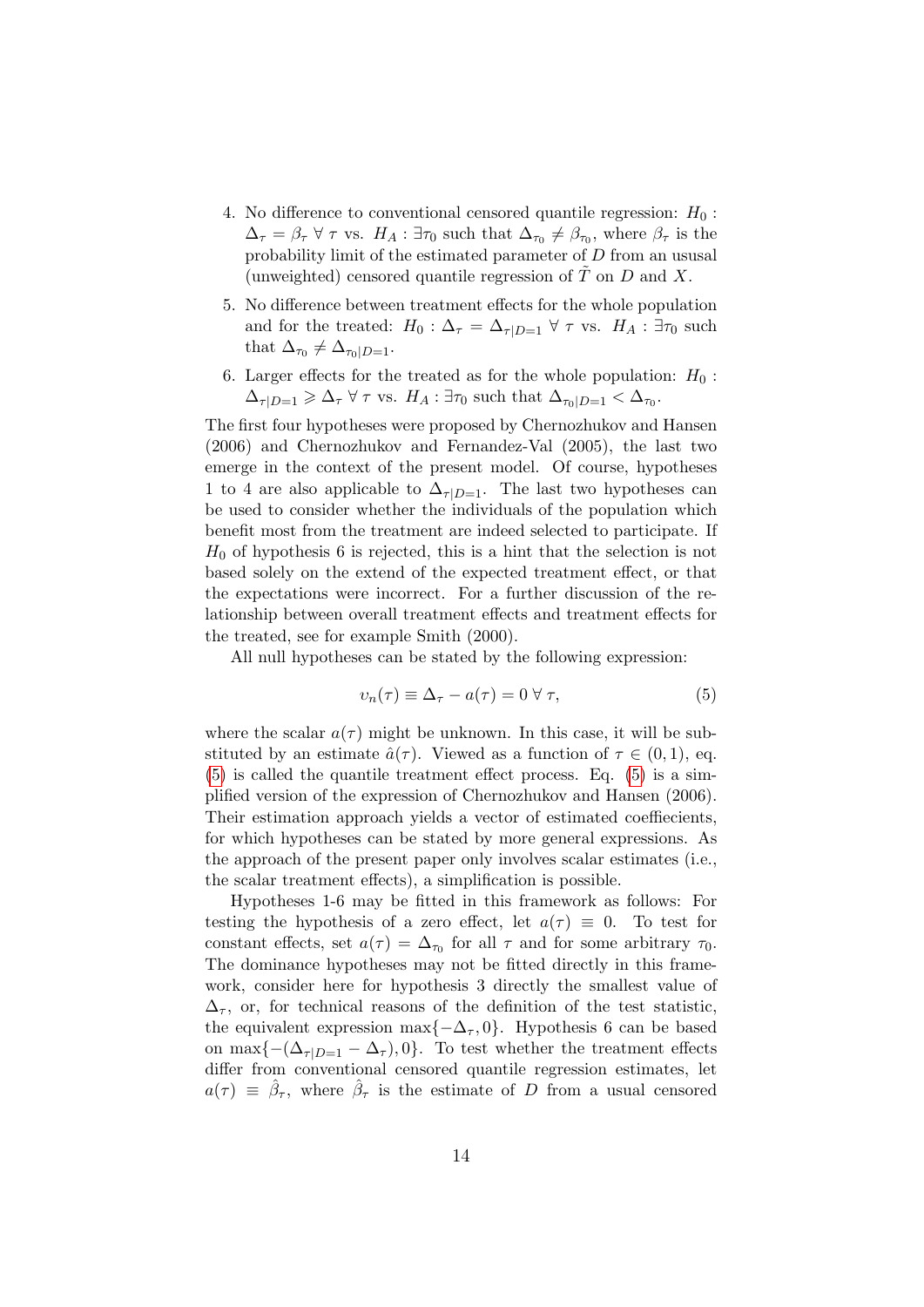quantile regression. Hypothesis 5 may be tested simply by setting  $a(\tau) = \Delta_{\tau|D=1}.$ 

To test the hypotheses, Kolmogorov–Smirnov tests are used (for a description of these tests, see sec. 19.3 of van der Vaart (1998), for example). Kolmogorov–Smirnov tests can be used for hypotheses which are defined not for a countably finite set of values (for example, for some coefficients like in the standard F-test), but for a continuum of values like in the present case, where the hypotheses consider quantile treatment effects for all  $\tau \in (0,1) \subset \mathbb{R}$ . The Kolmogorov–Smirnov test statistic is the scaled supremum of the test process  $v_n(\tau)$ :

$$
S_n = \sqrt{n} \sup_{\tau \in (0,1)} \|v_n(\tau)\|.
$$

To test the dominance hypothesis 3, use directly

$$
S_n = \sqrt{n} \sup_{\tau \in (0,1)} \max\{-\Delta_{\tau}, 0\}
$$

and, for hypothesis 6,

$$
S_n = \sqrt{n} \sup_{\tau \in (0,1)} \max \{ -(\Delta_{\tau|D=1} - \Delta_{\tau}), 0 \}.
$$

The distribution of the test statistics under the null hypothesis is unknown (see van der Vaart (1998, sec. 19.3)). Therefore, Chernozhukov and Hansen (2006) and Chernozhukov and Fernandez-Val (2005) propose a resampling procedure (see also Abadie (2002) for a similar problem). The critical value of the test statistic may be obtained by the following algorithm:

- 1. Calculate the test statistics  $S_n$  of the various hypotheses using the original dataset.
- 2. Draw a random sample with replacement. Compute the bootstrap test statistics  $\tilde{S}_{n,j}$ , where j denotes the number of the resample. Repeat this step  $B$  times.
- 3. Compute the p-value as

$$
\frac{1}{B}\sum_{j=1}^{B}1\left\{\tilde{S}_{n,j} > S_n\right\}.
$$

The bootstrapped critical value  $\tilde{c}$  is the value of  $\tilde{S}_n$  which is exceeded by  $(1-\alpha)B$  realizations of  $\tilde{S}_n$ , where  $\alpha$  is the significance level of the test.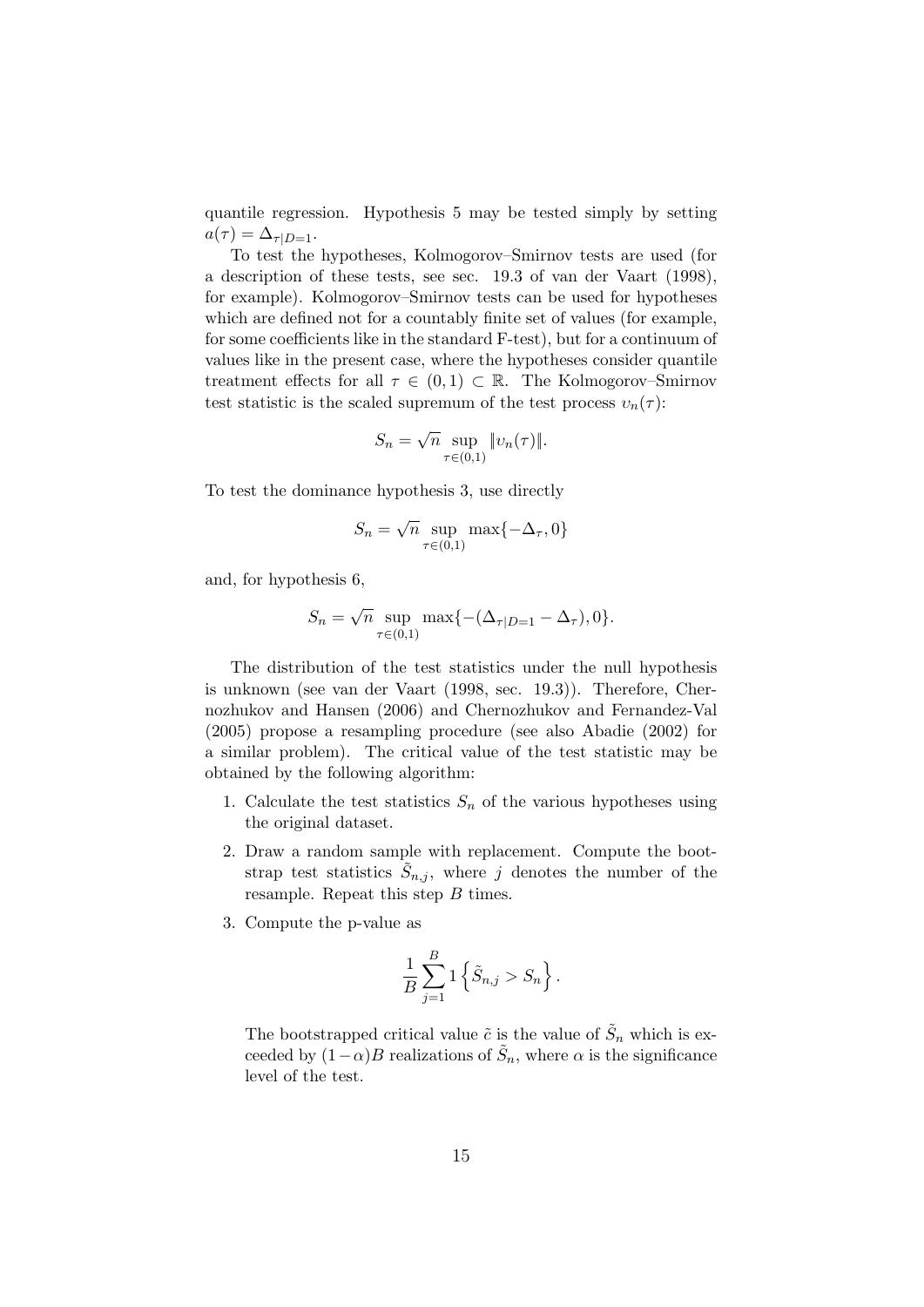Asymptotic properties of the test procedure are proven in the following theorem. This corresponds to Theorem 4 of Chernozhukov and Hansen (2006). As the optimization of the estimator of the present paper does not involve time consuming grid searches, no score approximations as in Chernozhukov and Hansen (2006) are used. Furthermore, no subsampling scheme is used, as the nonparametric estimation of the propensity score should be based on as much observations as possible (i.e., the bootstrap samples contain n observations).

**Theorem 3:** If  $\sqrt{n}(\hat{\Delta}_{(\cdot)} - \Delta_{(\cdot)}) \Rightarrow b(\cdot)$  and  $\sqrt{n}(\hat{a}(\cdot) - a(\cdot)) \Rightarrow d(\cdot)$ jointly in  $\ell^{\infty}$ , where  $b(\cdot)$  and  $d(\cdot)$  are mean zero Gaussian processes with possibly different laws under the null and the alternative hypothesis, then the following holds:

1. If  $\Delta_{\tau} - a(\tau) = 0 \ \forall \ \tau$ , then  $S_n \stackrel{D}{\longrightarrow} S \equiv f(v(\cdot))$ , where  $v(\cdot) =$  $b(\cdot) - d(\cdot)$  and  $f(\cdot)$  is the Kolmogorov-Smirnov test statistic.

Let  $\tilde{c}$  be the bootstrapped critical value. Then:

- 2. If furthermore υ has a nondegenerate covariance kernel, and for  $\alpha < 1/2$ ,  $P(S_n > \tilde{c}_{1-\alpha}) \to \alpha = P(f(v(\cdot)) > c_{1-\alpha})$ , where for the critical value  $c_{1-\alpha}$  it holds that  $P(f(v(\cdot)) > c_{1-\alpha}) = \alpha$ .
- 3. If  $\Delta_{\tau} a(\tau) \neq 0$  for some  $\tau$ , then  $S_n \stackrel{D}{\longrightarrow} \infty$  and  $P(S_n >$  $\tilde{c}_{1-\alpha}$ ) → 1.

The assumption that  $\alpha < 1/2$  is not restrictive, as the significance level of a test usually is choosen no larger than 10 per cent (i.e.,  $\alpha$ is usually less than or equal  $1/10$ ). The assumption of a nondegenerate covariance kernel means that for two arbitrary scalar values  $\tau_0$ and  $\tau_1$ , the joint (two-dimensional) distribution of  $v(\tau_0)$  and  $v(\tau_1)$  is nondegenerate.

## <span id="page-15-0"></span>4 Discussion

From a theoretical point of view, distributions of durations and hazard rates or survival functions are equivalent. Efron and Johnstone (1990) and Ritov and Wellner (1988) show that a one-to-one mapping between the set of distributions of durations and the set of hazard functions exist. Therefore, the two representations contain the same information.

For practical analyses, the ease of interpretation and the appropriateness for the question at hand differ for the two approaches. The hazard rate is a function of time, whereas the quantile treatment effects of durations may be well subsumed by a finite set of scalars. This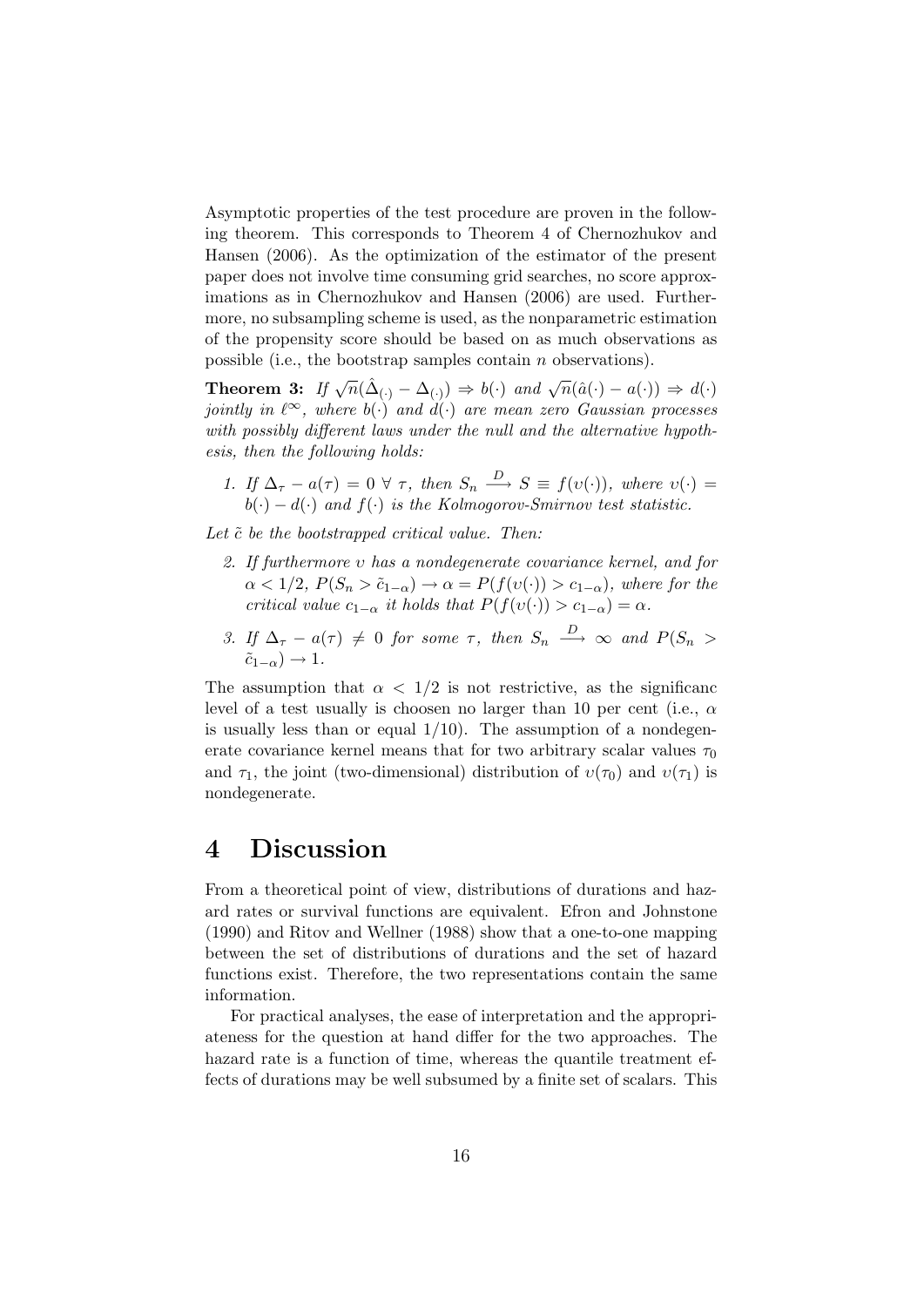might be advantageous for the presentation and the communication of the results.

Summing up, the quantile treatment effect estimators for durations proposed in this paper are a simple way to evaluate heterogeneous effects of a treatment on censored durations. They only consider whether or not a treatment was chosen, and do not use the exact point in time of treatment realization as timing-of-events approaches do. They yield, however, results which are easy to interpret and to communicate.

The semiparametric efficiency of the estimators remains to be considered. A possible extension would be to derive results for random instead of fixed censoring (see Honoré, Khan, and Powell (2002), for example).

## A Proofs

Proof of Theorem 1: First, consistency of the estimators is shown. Due to the nonsmooth character of the objective function and the use of an infinite dimensional parameter, consistency of  $\hat{\Delta}_{\tau}$  is shown by checking the conditions of Theorem 1 of Chen, Linton, and Van Keilegom (2003). Define  $Z_i \equiv (C_i, D_i, X_i)$  and let  $q_\tau = (q_{1,\tau}, q_{0,\tau})'$  $(\in \mathcal{Q} \times \mathcal{Q})$  denote the vector of finite dimensional parameters, and define also

$$
M_n(q_\tau, p) = \frac{1}{n} \sum_{i=1}^n \left( \frac{D_i}{p(X_i)} 1\{q_{1,\tau} < C_i\} (\tau - 1\{\tilde{T}_i \leq q_{1,\tau}\}) - \frac{1 - D_i}{1 - p(X_i)} 1\{q_{0,\tau} < C_i\} (\tau - 1\{\tilde{T}_i \leq q_{0,\tau}\}) \right)
$$
\n
$$
\equiv \frac{1}{n} \sum_{i=1}^n m(Z_i, q_\tau, p)
$$
\n
$$
M(q_\tau, p) \equiv E[m(Z_i, q_\tau, p)].
$$

Chen, Linton, and Van Keilegom (2003) show that their Theorem 1 is implied by the followig conditions:

- 1.1  $\|M_n(\hat{q}_\tau, \hat{p})\| \leq \inf_{q_\tau \in \mathcal{Q}} \|M_n(q_\tau, \hat{p})\| + o_p(1).$ This condition follows for given  $\hat{p}$  directly by Theorem 1 of Powell (1986).
- 1.2  $\forall \delta > 0 \ \exists \ \epsilon(\delta) > 0$  such that  $\inf_{\Vert q_{\tau} q_{\tau}^* \Vert > \delta} \Vert M_n(q_{\tau}, p^*) \Vert \geqslant \epsilon(\delta) > 0$ , where  $q^*_{\tau}$  and  $p^*$  denote the true values of  $q_{\tau}$  and p.

Again, for given  $p^*$ , this follows by Theorem 1 of Powell (1986).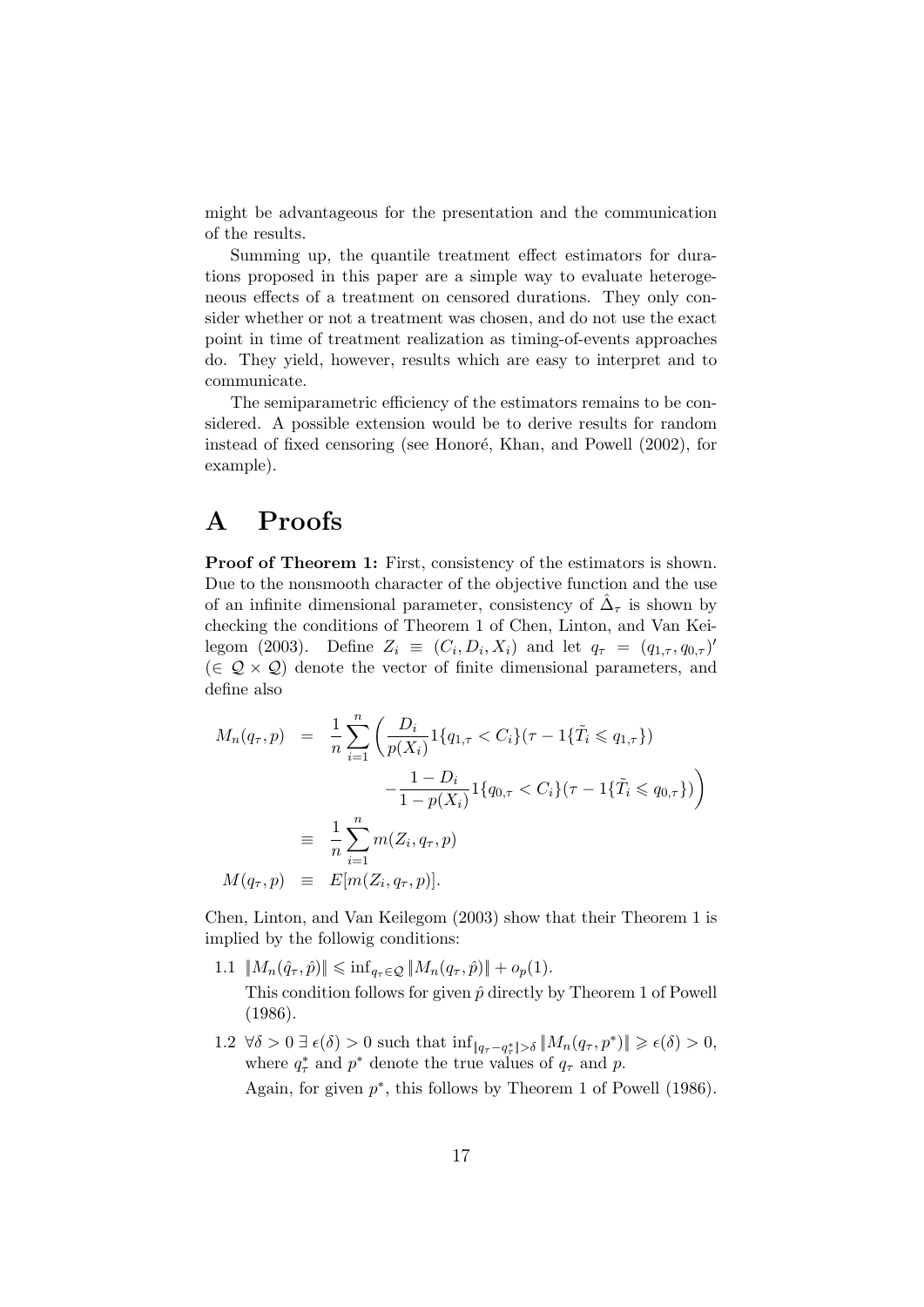- 1.3  $M(q_\tau, p)$  is continuous in p at p<sup>\*</sup> uniformly for all  $q_\tau \in \mathcal{Q} \times \mathcal{Q}$ . This condition follows directly by the fact that p enters  $M_n(q_\tau, p)$ as multiplicative factors  $1/p$  and  $1/(1-p)$ .
- 1.4  $||p p^*|| = o_P(1)$ .

Consistency of the estimator of the propensity score follows by Theorem 2 of Horowitz and Mammen (2004).

1.5' sup<sub>qτ</sub> ∈ *Q* × *Q*, |*p*−*p*<sup>\*</sup> | ≤δ<sub>n</sub></sub> ||M<sub>n</sub>(*q*<sub>τ</sub>, *p*) − M(*q*<sub>τ</sub>, *p*)|| = *o*<sub>*P*</sub>(1), where δ<sub>n</sub> =  $o(1)$ .

This condition will be fulfilled if  $\{m(Z_i, q_\tau, p)|q_\tau \in \mathcal{Q} \times \mathcal{Q}, p \in \mathcal{P}\}\$ is a Glivenko-Cantelli class, where  $P$  is the set of infinite dimensional parameters, i.e., the set of propensity scores. By the preservation result for Glivenko-Cantelli classes in Theorem 3 of van der Vaart and Wellner  $(2000)^1$  $(2000)^1$ , it suffices to show that  $p(X)$  and the censored quantile regression objective function form Glivenko-Cantelli classes, because both terms are linked continuously.

The propensity score belongs to the set of monotone functions which is a Glivenko-Cantelli class by Theorem 2.4.1 in connection with Theorem 2.7.5 of van der Vaart and Wellner (1996). The objective function of the censored quantile regression may be rewritten as product of indicator functions, which form classes with finite covering numbers, see Example 19.6 of van der Vaart (1998) or Example 2.4.2 of van der Vaart and Wellner (1996). The desired result follows by Theorem 3 of van der Vaart and Wellner (2000).

This shows consistency of  $\hat{\Delta}_{\tau}$ . Consistency of  $\hat{\Delta}_{\tau|D=1}$  follows similarly. Next, the asymptotic distributions of  $\hat{\Delta}_{\tau}$  and  $\hat{\Delta}_{\tau|D=1}$  are considered. Let  $\mathcal{Q}_{\delta} \equiv \{q_{\tau} \in \mathcal{Q} \times \mathcal{Q} | \ \|q_{\tau} - q_{\tau}^*\| \leqslant \delta\}$  and  $\mathcal{P}_{\delta} \equiv \{p \in \mathcal{P} | \ \|p - p^*\| \leqslant \delta\}$  $\delta$ } with  $\delta > 0$ . By Theorem 2 of Chen, Linton, and Van Keilegom  $(2003)$  $(2003)$  $(2003)$ , asymptotic normality follows by the following conditions<sup>2</sup>:

2.1  $||M_n(\hat{q}_\tau, \hat{p})|| = \inf_{q_\tau \in \mathcal{Q}_\delta} ||M_n(q_\tau, \hat{p})|| + op(n^{-1/2}).$ 

This condition follows directly by results of Powell (1984, 1986).

2.2 i. Let

$$
\Gamma_1 \equiv \Gamma_1(q_\tau, p^*) = \frac{\partial M(q_\tau, p^*)}{\partial q_\tau} = \frac{\partial E[m(Z_i, q_\tau, p^*)]}{\partial q_\tau}.
$$

<span id="page-17-0"></span><sup>&</sup>lt;sup>1</sup>Theorem 3 of van der Vaart and Wellner (2000) states that if  $\mathcal{F}_1, \ldots, \mathcal{F}_k$  are Glivenko-Cantelli classes and  $\varphi(f_1,\ldots,f_k), f_1 \in \mathcal{F}_1,\ldots,f_k \in \mathcal{F}_k$ , is a continuous function from  $\mathbb{R}^k \to \mathbb{R}$ , then the set  $\{\varphi(f_1,\ldots,f_k)|f_1 \in \mathcal{F}_1,\ldots,f_k \in \mathcal{F}_k\}$  is also a Glivenko-Cantelli class.

<span id="page-17-1"></span><sup>2</sup> Chen, Linton, and Van Keilegom (2002) give an extensive discussion of an example, which shows how to verify the conditions of their approach.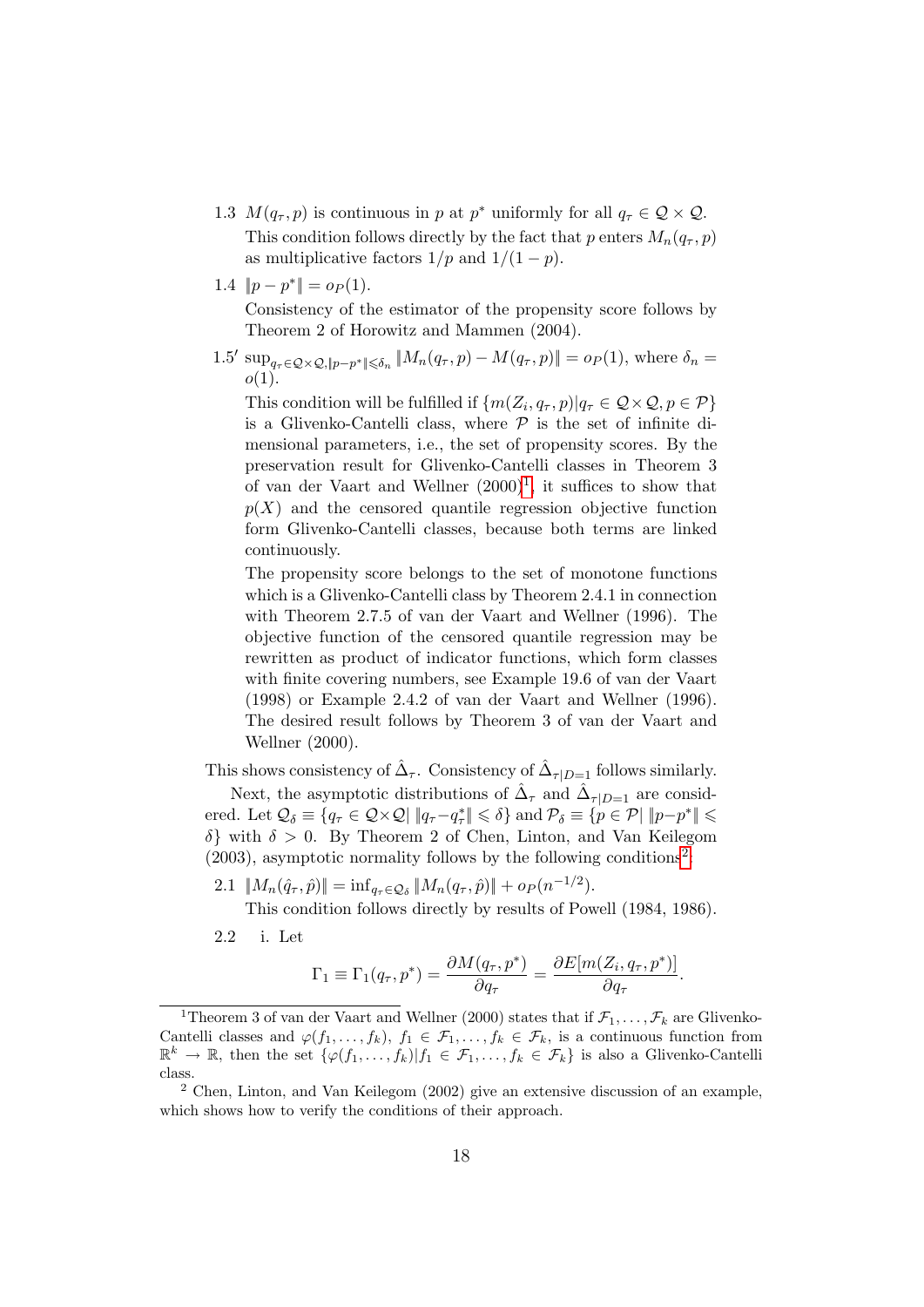Assume that  $\Gamma_1(q_\tau, p^*)$  exists for  $q_\tau \in \mathcal{Q}_\delta$  and is continuous at  $q^*_{\tau}$ .

To show that these assumptions hold in the present application, express  $E[m(Z_i, q_\tau, p^*)]$  as

$$
E[m(Z_i, q_\tau, p^*)]
$$
  
= 
$$
E\left[\frac{D_i}{p^*(X_i)} 1\{q_{1,\tau} < C_i\}(\tau - 1\{\tilde{T}_i \leq q_{1,\tau}\}) - \frac{1 - D_i}{1 - p^*(X_i)} 1\{q_{0,\tau} < C_i\}(\tau - 1\{\tilde{T}_i \leq q_{0,\tau}\})\right]
$$
  
= 
$$
E\left[E\left[\frac{D_i}{p^*(X_i)} 1\{q_{1,\tau} < C_i\}(\tau - 1\{\tilde{T}_i \leq q_{1,\tau}\}) - \frac{1 - D_i}{1 - p^*(X_i)} 1\{q_{0,\tau} < C_i\}(\tau - 1\{\tilde{T}_i \leq q_{0,\tau}\})\right| Z\right]
$$
  
= 
$$
E\left[\frac{D_i}{p^*(X_i)} (1 - F_C(q_{1,\tau}))(\tau - F_{\tilde{T}|X}(q_{1,\tau})) - \frac{1 - D_i}{1 - p^*(X_i)} (1 - F_C(q_{0,\tau}))(\tau - F_{\tilde{T}|X}(q_{0,\tau}))\right].
$$

The derivative  $\Gamma_1$  is therefore given as

$$
\frac{\partial M(q_{\tau}, p^*)}{\partial q_{\tau}} = \begin{pmatrix} -E\left[\frac{D_i}{p^*(X_i)}(f_C(q_{1,\tau})(\tau - F_{\tilde{T}|X}(q_{1,\tau}))\right) \\ + (1 - F_C(q_{1,\tau}))f_{\tilde{T}|X}(q_{1,\tau})) \end{pmatrix} \\ E\left[\frac{1 - D_i}{1 - p^*(X_i)}(f_C(q_{0,\tau})(\tau - F_{\tilde{T}|X}(q_{0,\tau}))\right) \\ + (1 - F_C(q_{0,\tau}))f_{\tilde{T}|X}(q_{0,\tau})) \end{pmatrix}.
$$

The derivative of the objective of  $\Delta_{\tau|D=1}$  is given in section [2.3.](#page-8-0) Assuming sufficiently smooth distributions of the censoring and outcome variables, the condition is shown to hold in the present application.

- ii.  $\Gamma_1$  is assumed to be of full column rank. This is obvious, as the co-domain of  $M(q_\tau, p)$  is one-dimensional.
- 2.3 Define the functional derivative of  $M(q_\tau, p)$  with respect to  $p \in \mathcal{P}$ as

$$
\Gamma_2(q_\tau, p)(\tilde{p} - p) = \lim_{\theta \to 0} \frac{M(q_\tau, p + \theta(\tilde{p} - p)) - M(q_\tau, p)}{\theta}.
$$

For all  $q_{\tau} \in \mathcal{Q}_{\delta}$ , it is assumed that the limit in all directions  $(\tilde{p}-p) \in \mathcal{P}$  exists. For all  $(q_{\tau}, p) \in \mathcal{Q}_{\delta} \times \mathcal{P}_{\delta}$ , it holds furthermore that: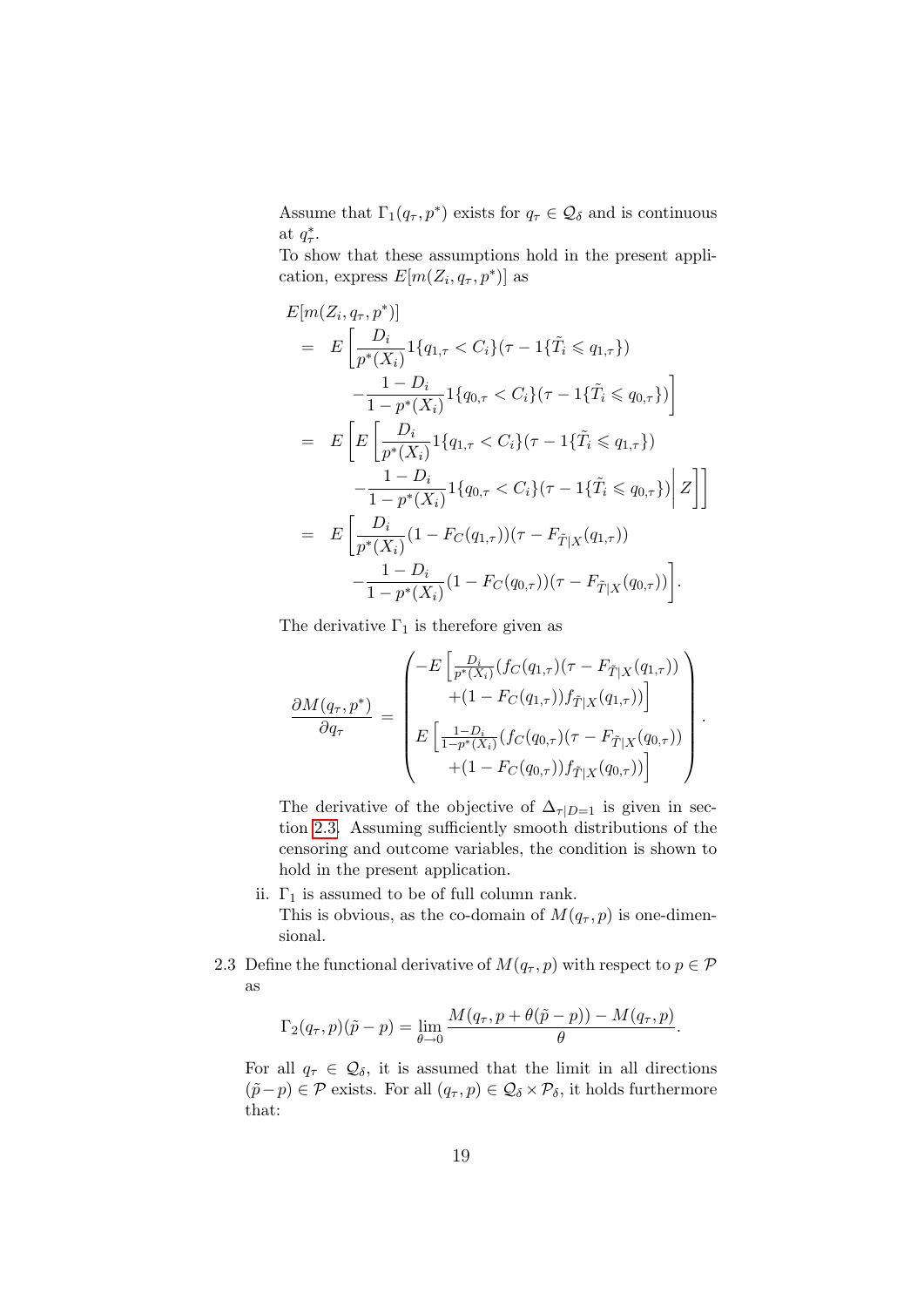i. 
$$
||M(q_{\tau}, p) - M(q_{\tau}, p^*) - \Gamma_2(q_{\tau}, p^*)(p - p^*)|| \le k||p - p^*||^2
$$
 for   
  $k \ge 0$ .

Rewrite the derivative as<sup>[3](#page-19-0)</sup>

$$
\Gamma_{2}(q_{\tau},p^{*})(p-p^{*})
$$
\n
$$
= \lim_{\theta \to 0} \frac{E[m(Z_{i},q_{\tau},p^{*} + \theta(p-p^{*})) - m(Z_{i},q_{\tau},p^{*})]}{\theta}
$$
\n
$$
= \lim_{\theta \to 0} \frac{1}{\theta} E\left[\left(\frac{D_{i}}{p^{*}(X_{i}) + \theta(p(X_{i}) - p^{*}(X_{i}))} - \frac{D_{i}}{p^{*}(X_{i})}\right) \times (1 - F_{C}(q_{1,\tau})) (\tau - F_{Y|X}(q_{1,\tau})) - \left(\frac{1 - D_{i}}{1 - (p^{*}(X_{i}) + \theta(p(X_{i}) - p^{*}(X_{i})))} - \frac{1 - D_{i}}{1 - p^{*}(X_{i})}\right) \times (1 - F_{C}(q_{0,\tau})) (\tau - F_{Y|X}(q_{0,\tau}))
$$
\n
$$
= E\left[\frac{\partial}{\partial \theta}\left(\frac{D_{i}}{p^{*}(X_{i}) + \theta(p(X_{i}) - p^{*}(X_{i}))} - \frac{1 - D_{i}}{1 - (p^{*}(X_{i}) + \theta(p(X_{i}) - p^{*}(X_{i})))}\right) - \frac{1 - D_{i}}{1 - (p^{*}(X_{i}) + \theta(p(X_{i}) - p^{*}(X_{i})))} \times (1 - F_{C}(q_{0,\tau})) (\tau - F_{Y|X}(q_{0,\tau}))\right]_{\theta = 0}
$$
\n
$$
= -E\left[\frac{D_{i}(p(X_{i}) - p^{*}(X_{i}))}{(p^{*}(X_{i}))^{2}}(1 - F_{C}(q_{1,\tau})) (\tau - F_{Y|X}(q_{1,\tau})) - \frac{(1 - D_{i})(p(X_{i}) - p^{*}(X_{i}))}{(1 - p^{*}(X_{i}))^{2}}\right] - \frac{(1 - D_{i})(p(X_{i}) - p^{*}(X_{i}))}{(1 - F_{C}(q_{0,\tau})) (\tau - F_{Y|X}(q_{0,\tau}))}\right]
$$

This shows the claimed existence of the derivative in all directions under the assumptions of the theorem. To show condition 2.3.i, consider a Taylor expansion of  $M(q_\tau, p)$  around  $p^*(X_i)$ :

$$
M(q_{\tau}, p) = M(q_{\tau}, p^*) + \Gamma_2(q_{\tau}, p^*)(p(X_i) - p^*(X_i))
$$
  
+
$$
M^{(2)}(q_{\tau}, p^*)(p(X_i) - p^*(X_i))^2 + \tilde{R}(X_i),
$$

where  $M^{(2)}(q_{\tau}, p^*)$  is the second derivative of  $M(q_{\tau}, p)$  with respect to  $p(X_i)$  and  $\tilde{R}(X_i)$  is the remainder of the expansion. Note that  $||M(q_{\tau}, p) - M(q_{\tau}, p^*) - \Gamma_2(q_{\tau}, p^*) (p - p^*)||$ is equal to the quadratic term and the remainder. An inspection of  $\Gamma_2(q,p^*)$  shows that its derivative (i.e., the second derivative of  $M(q, p)$  with respect to  $p(X_i)$  at  $p^*(X_i)$  is

<span id="page-19-0"></span><sup>3</sup>See the example in Chen, Linton, and Van Keilegom (2002) for similar calculations.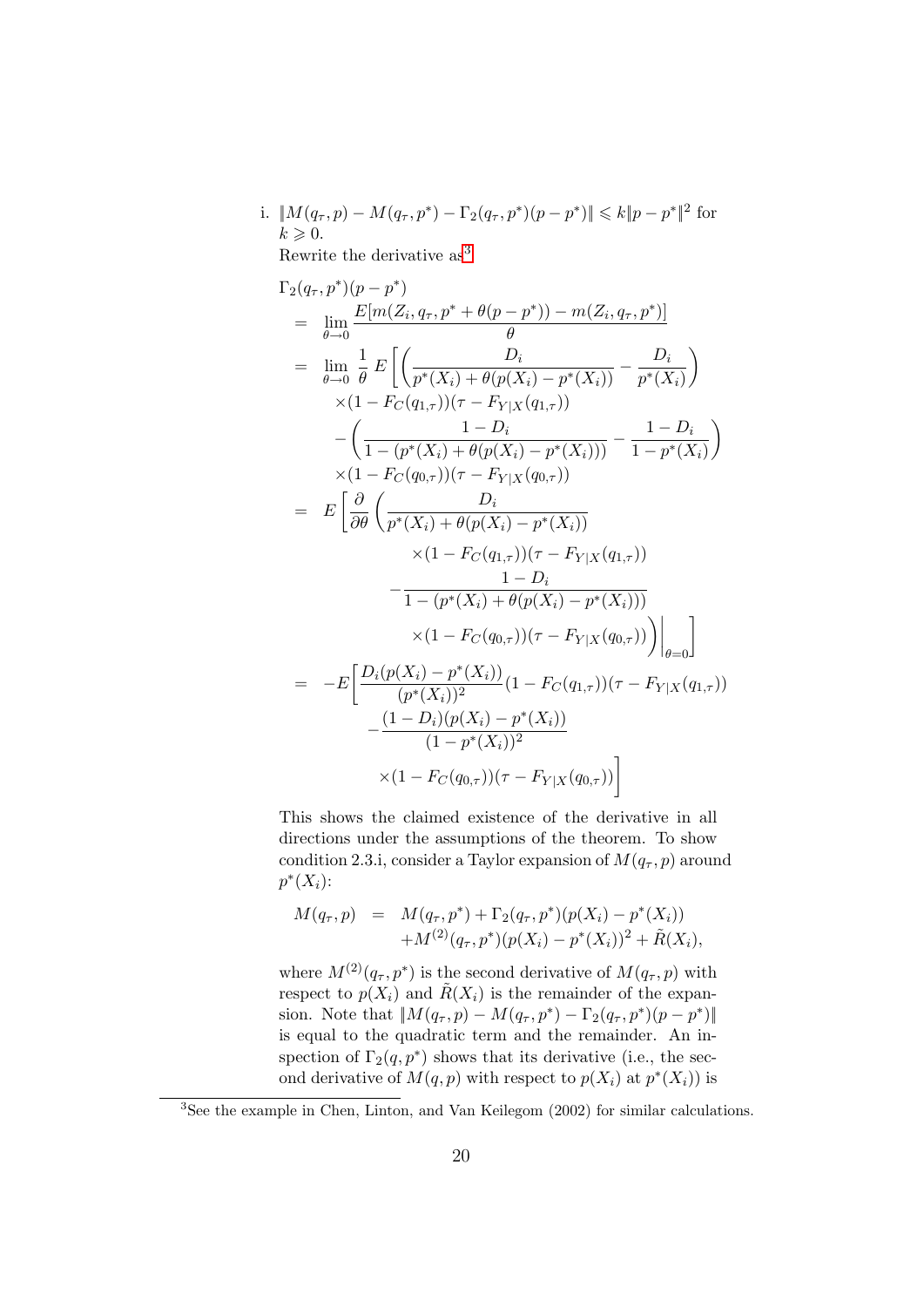bounded. Therefore,  $||M(q,p) - M(q,p^*) - \Gamma_2(q,p^*)(p-p^*)||$ is bounded by  $K||p-p^*||^2$  for a suitable constant K (see the proof of Proposition 1 of Chen, Linton, and Van Keilegom (2002) for the same line of argument for a different estimator.) That shows that condition 2.3.i holds for the present estimator. It can be shown similarly that this condition also holds for  $\Delta_{\tau|D=1}$ .

ii.  $\|\Gamma_2(q_\tau, p^*)(p - p^*) - \Gamma_2(q_\tau^*, p^*)(p - p^*)\| = o(1)$ . Rewrite this condition as follows:

$$
\begin{split} \|\Gamma_2(q, p^*)(p - p^*) - \Gamma_2(q^*, p^*)(p - p^*)\| \\ &= \left\| E\left[\frac{D_i(p(X_i) - p^*(X_i))}{(p^*(X_i))^2} \times ((1 - F_C(q_{1,\tau}^*)) (\tau - F_{Y|X}(q_{1,\tau}^*)) \right. \\ &\quad \left. - ((1 - F_C(q_{1,\tau})) (\tau - F_{Y|X}(q_{1,\tau}))) \right. \\ &\quad \left. + \frac{(1 - D_i)(p(X_i) - p^*(X_i))}{(1 - p^*(X_i))^2} \right. \\ &\quad \left. \times ((1 - F_C(q_{0,\tau}^*)) (\tau - F_{Y|X}(q_{0,\tau}^*)) \right) \right\| \\ &\quad \left. - (1 - F_C(q_{0,\tau})) (\tau - F_{Y|X}(q_{0,\tau}))) \right] \right\|. \end{split}
$$

As  $(1 - F_C(q^*))(\tau - F_{Y|X}(q^*)) - (1 - F_C(q))(\tau - F_{Y|X}(q))$ is bounded and  $p - p^*$  is  $o_P(1)$ , condition 2.3.ii holds.

2.4  $\hat{p} \in \mathcal{P}$  with probability one for  $n \to \infty$  and  $\|\hat{p} - p^*\| = o_P(n^{-1/4})$ . The first part follows by results of Horowitz and Mammen (2004) and assumption A9, the second solely by results of Horowitz and Mammen (2004).

2.5' For 
$$
\delta_n = o_P(1)
$$
,

$$
\sup_{\|q-q^*\| \leq \delta_n, \|p-p^*\| \leq \delta_n} \|M_n(q,p) - M(q,p) - M_n(q^*,p^*)\| = o_P(n^{-1/2}).
$$

Assume  $m(z, q_\tau, p) = m_c(z, q_\tau, p) + m_{lc}(z, q_\tau, p)$ . Theorem 3 of Chen, Linton, and Van Keilegom (2003) shows that condition 2.5' is implied by their conditions 3.1 – 3.3 on  $m_c(z, q_\tau, p)$  and  $m_{lc}(z, q_\tau, p)$ :

3.1  $m_c(z, q_\tau, p)$  is Hölder continuous with respect to  $q_\tau$  and p, i.e.

$$
\left|m_c(z,q_\tau,p)-m_c(z,q'_\tau,p')\right|\leqslant b_j(z)\left(\|q_\tau-q'_\tau\|^{s_1}+\|p-p'\|^{s_2}\right).
$$

As  $m_c(z, q_\tau, p) = 0$  for all  $q_\tau \in \mathcal{Q} \times \mathcal{Q}$  and  $p \in \mathcal{P}$  in the present application, this condition is trivially satisfied.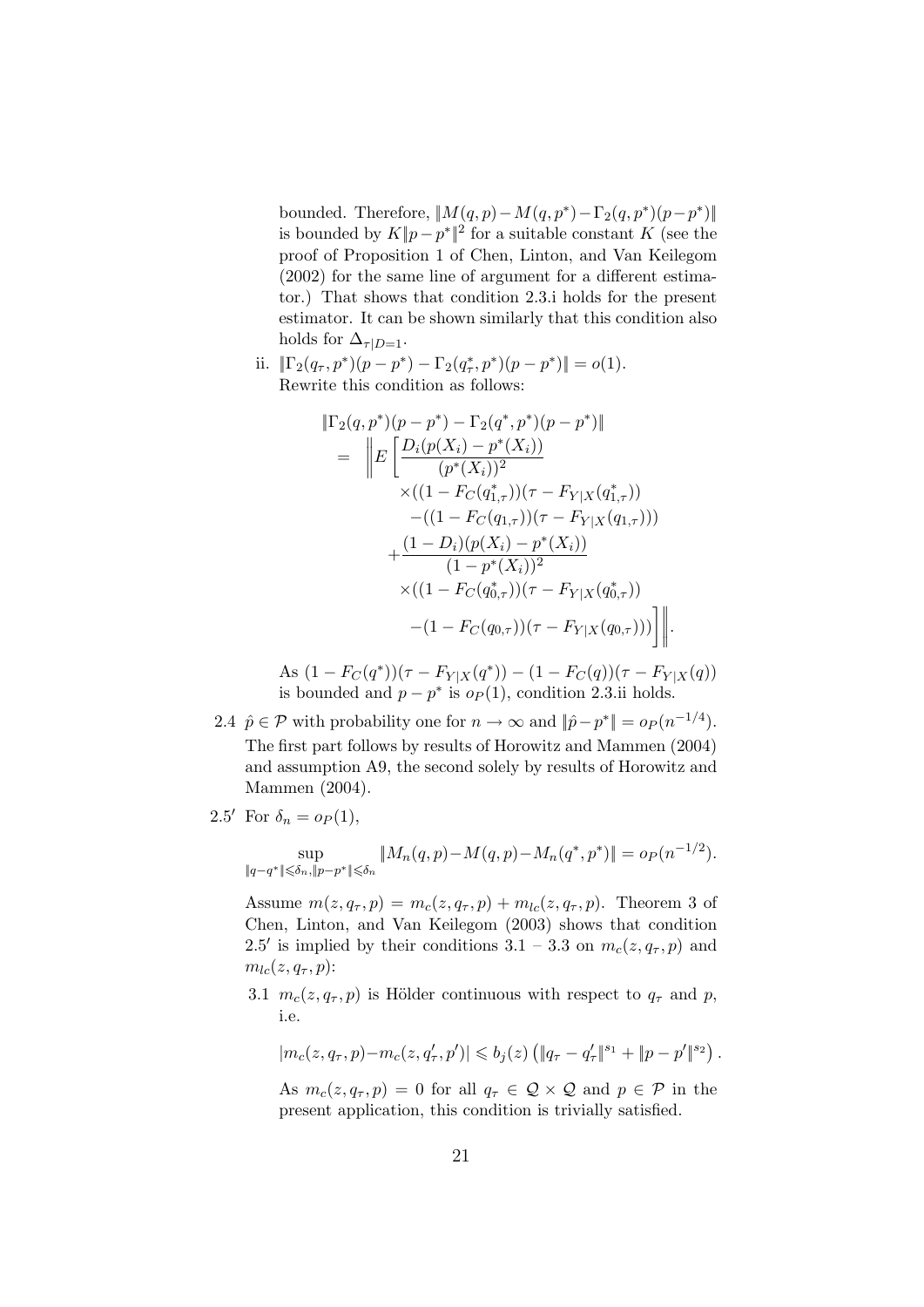3.2  $m_{lc}(z, q_\tau, p)$  is locally uniformly  $L_r(P)$  continuous with respect to  $q_{\tau}$  and p for  $r \geq 2$ , i.e.,

$$
E\left[\sup_{\|q_{\tau}-q_{\tau}^{\prime}\|\leqslant \delta, \|p-p^{\prime}\|\leqslant \delta} |m_{lc}(Z, q_{\tau}^{\prime}, p^{\prime}) - m_{lc}(Z, q_{\tau}, p)|^{r}\right]^{1/r} \leqslant K\delta^{s_{2}},
$$

where in the bounds of conditions 3.1 and 3.2  $b(z)$  is a measurable function such that  $E[b(Z)]^r < \infty$ ,  $s_1, s_2 \in (0, 1]$ , and  $\delta = o(1).$ 

In the following only the first term of  $m_{lc}(z, q_{\tau}, p)$  will be considered, i.e., the term concerning  $q_{\tau}(T_1)$ . It can be shown by similar arguments that the condition holds for the quantile estimator of  $T_0$ , too. As both objective functions depend multiplicatively on  $D$  and on  $1 - D$ , respectively, the cross product term emerging by multiplying out the squared difference vanishes, as  $D(1-D) = 0$ . Therefore, a separate analysis is possible. Abbreviate  $q_{\tau}(T_1)$  in the following by  $q$ .

Rewrite the squared difference  $m_{lc}(Z, q', p') - m_{lc}(Z, q, p)$ of the first term of  $m_{lc}(Z, q, p)$  by adding and subtracting terms as

$$
|m_{lc}(Z, q', p') - m_{lc}(Z, q, p)|^2 =
$$
  
\n
$$
= \left| \frac{D}{p(X)} \mathbf{1}\{q' < C\}(\tau - 1\{\tilde{T} \leq q'\}) \right|
$$
  
\n
$$
- \frac{D}{p(X)} \mathbf{1}\{q < C\}(\tau - 1\{\tilde{T} \leq q\}) \Big|^2
$$
  
\n
$$
= \left| \frac{D}{p'(X)} \mathbf{1}\{q' < C\}(\tau - 1\{\tilde{T} \leq q'\}) \right|
$$
  
\n
$$
- \frac{D}{p'(X)} \mathbf{1}\{q < C\}(\tau - 1\{\tilde{T} \leq q'\})
$$
  
\n
$$
+ \frac{D}{p'(X)} \mathbf{1}\{q < C\}(\tau - 1\{\tilde{T} \leq q'\})
$$
  
\n
$$
- \frac{D}{p'(X)} \mathbf{1}\{q < C\}(\tau - 1\{\tilde{T} \leq q\})
$$
  
\n
$$
+ \frac{D}{p'(X)} \mathbf{1}\{q < C\}(\tau - 1\{\tilde{T} \leq q\})
$$
  
\n
$$
- \frac{D}{p(X)} \mathbf{1}\{q < C\}(\tau - 1\{\tilde{T} \leq q\}) \Big|^2
$$
  
\n
$$
= \left| \frac{D}{p'(X)} \mathbf{1}\{\tilde{T} \leq q'\} (\mathbf{1}\{q' < C\} - 1\{q < C\}) + \frac{D}{p'(X)} \mathbf{1}\{q < C\} (\mathbf{1}\{\tilde{T} \leq q\}) - 1\{\tilde{T} \leq q'\}) \right|
$$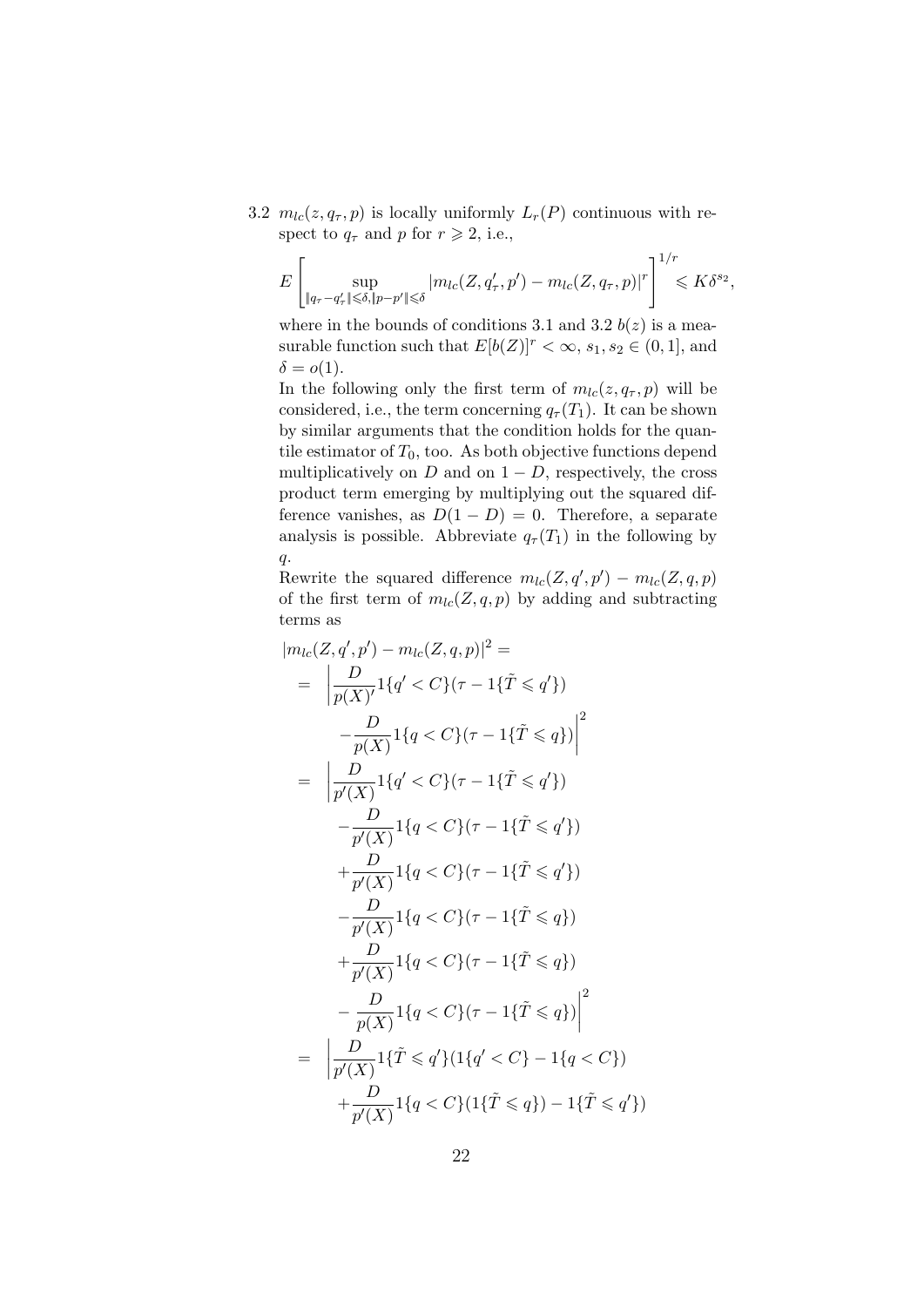$$
+\frac{D(p(X) - p'(X))}{p'(X)p(X)} 1\{q < C\}(\tau - 1\{\tilde{T} \leq q\})\Big|^2
$$
  
\n
$$
\leq D|(K_1(1\{q' < C\} - 1\{q < C\}) + K_2(1\{\tilde{T} \leq q\} - 1\{\tilde{T} \leq q'\}) + K_3(p(X) - p'(X))|^2
$$
  
\n
$$
\leq K_4D(|1\{q' < C\} - 1\{q < C\}| + |1\{\tilde{T} \leq q\} - 1\{\tilde{T} \leq q'\}| + |p(X) - p'(X)|)^2
$$
  
\n
$$
= K_4D(|1\{q' < C\} - 1\{q < C\}|^2 + |p(X) - p'(X)|^2
$$
  
\n
$$
+ |1\{\tilde{T} \leq q\} - 1\{\tilde{T} \leq q'\}|^2 + |p(X) - p'(X)|^2
$$
  
\n
$$
+ 2|1\{q' < C\} - 1\{q < C\}||1\{\tilde{T} \leq q\} - 1\{\tilde{T} \leq q'\}|
$$
  
\n
$$
+ 2|1\{q' < C\} - 1\{q < C\}||p(X) - p'(X)|
$$
  
\n
$$
+ 2|1\{\tilde{T} \leq q\} - 1\{\tilde{T} \leq q'\}||p(X) - p'(X)|
$$
  
\n
$$
+ 2|1\{\tilde{T} \leq q\} - 1\{\tilde{T} \leq q'\}||p(X) - p'(X)|)
$$
  
\n
$$
\leq K_4D(|1\{q' < C\} - 1\{q < C\}|^2 + |p(X) - p'(X)|^2)
$$
  
\n
$$
+ |1\{\tilde{T} \leq q\} - 1\{\tilde{T} \leq q'\}|^2 + |p(X) - p'(X)|^2
$$
  
\n
$$
+ K_5D(|1\{\tilde{T} \leq q\} - 1\{\tilde{T} \leq q'\}| + |p(X) - p'(X)|)
$$

Condition 3.2 will be fulfilled, if  $E[|1\{q' < C\} - 1\{q < C\}|]$ ,  $E[1\{\tilde{T}\leqslant q\}-1\{\tilde{T}\leqslant q'\}]$ , and  $E[|p(X)-p'(X)|]$  are bounded by  $K\delta$ . This will be shown similar to examples 1 and 2 of Chen, Linton, and Van Keilegom (2003). First, note that

$$
q - \delta < q < q + \delta
$$
\n
$$
\Rightarrow 1\{q - \delta < C\} \geqslant 1\{q < C\} \geqslant 1\{q + \delta < C\},
$$
\n
$$
q - \delta < q' < q + \delta
$$
\n
$$
\Rightarrow 1\{q - \delta < C\} \geqslant 1\{q' < C\} \geqslant 1\{q + \delta < C\}.
$$

The second line follows by  $||q - q'|| \leq \delta \leq 1$ , which implies  $q-\delta \leqslant q' \leqslant q+\delta$ . Furthermore, as  $1\{q' < C\} \leqslant 1\{q-\delta < C\}$ and  $1\{q < C\} \geqslant 1\{q + \delta < C\} \Leftrightarrow -1\{q < C\} \leqslant -1\{q + \delta <$  $C$ , it follows that

$$
|1\{q' < C\} - 1\{q < C\}| \le |1\{q - \delta < C\} - 1\{q + \delta < C\}|
$$
\n
$$
= 1\{q - \delta < C\} - 1\{q + \delta < C\},
$$

where the last line follows by the fact that  $1\{q - \delta \leq C\} \geq$  $1\{q + \delta \leq C\}$ . As this expression is equal to one or zero, the square can be dropped. The expectation of this expression is equal to the probability that C lies between  $q - \delta$  and  $q + \delta$ :

$$
E[1\{q - \delta < C\} - 1\{q + \delta < C\}]
$$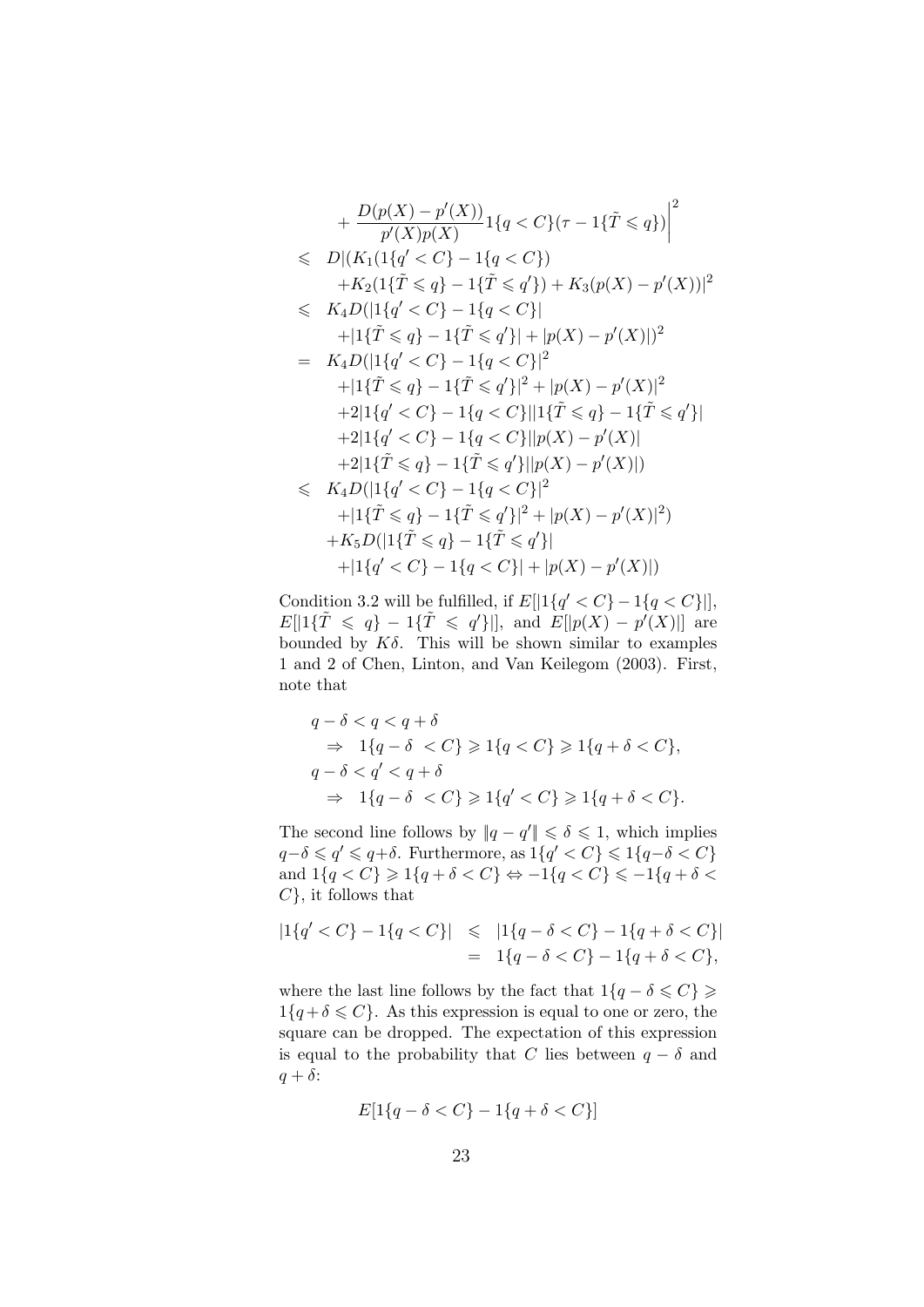$$
= 1 - F_C(q - \delta) - (1 - F_C(q + \delta))
$$
  

$$
= F_C(q + \delta) - F_C(q - \delta)
$$
  

$$
= Pr(q - \delta < C < q + \delta).
$$

This expression is bounded by  $K\delta$  if the distribution of C is Lipschitz continuous.

With these derivations,  $L_r(P)$  continuity of  $m_{lc}(Z, q, p)$  follows immediately. Taking the derivations above into account, the continuity condition for  $E[|1\{q' < C\} - 1\{q \leq$  $C\{\parallel}$  reads as:

$$
E\left[\sup_{\|q-q'\| \leq \delta} |1\{q' < C\} - 1\{q < C\}| \right] \\
\leq E\left[1\{q - \delta < C\} - 1\{q + \delta < C\}\right] \\
= Pr(q - \delta < C < q + \delta) \\
= F_C(q + \delta) - F_C(q - \delta).
$$

This expression is bounded by  $K\delta$  for some  $K > 0$ , if the cumulative distribution function of  $C$  is assumed to be Lipschitz continuous. By the law of iterated expectations, similar arguments show  $L_r(P)$  continuity of  $E[1]\{T\leq$  $q$ } – 1{ $\tilde{T} \leqslant q'$ }||. The condition for  $E[|p(X) - p'(X)|]$  follows directly. For the subpopulation of treated individuals, analoguous derivations are valid. Therefore, condition 3.2 of Theorem 3 of Chen, Linton, and Van Keilegom (2003) holds for the present application.

3.3  $Q$  is a compact subset of  $\mathbb R$  and  $\mathcal P$  has a finite entropy integral.

Compactness of  $Q$  is assumed, the latter condition follows by the fact that the propensity score is a bounded monotone function (see example 2.6.21 of van der Vaart and Wellner  $(1996, p. 149)$ .

2.6  $\sqrt{n}(M_n(q^*, p^*) + \Gamma_2(q^*, p^*)(\hat{p} - p^*)) \xrightarrow{D} \mathcal{N}(0, V)$  for a finite matrix  $V$ .

For  $\Delta_{\tau}$ ,  $M_n(q^*, p^*) + \Gamma_2(q^*, p^*)(\hat{p} - p^*)$  is given by

$$
\frac{1}{n} \sum_{i=1}^{n} \left( \frac{D_i}{p^*(X_i)} \mathbf{1} \{ q_{1,\tau}^* < C_i \} (\tau - 1\{\tilde{T}_i \leqslant q_{1,\tau}^*\}) - \frac{1 - D_i}{1 - p^*(X_i)} \mathbf{1} \{ q_{0,\tau}^* < C_i \} (\tau - 1\{\tilde{T}_i \leqslant q_{0,\tau}^*\}) \right) - E \left[ \frac{D(\hat{p}(X) - p^*(X))}{(p^*(X))^2} (1 - F_C(q_{1,\tau}^*)) (\tau - F_{\tilde{T}|X}(q_{1,\tau}^*)) \right]
$$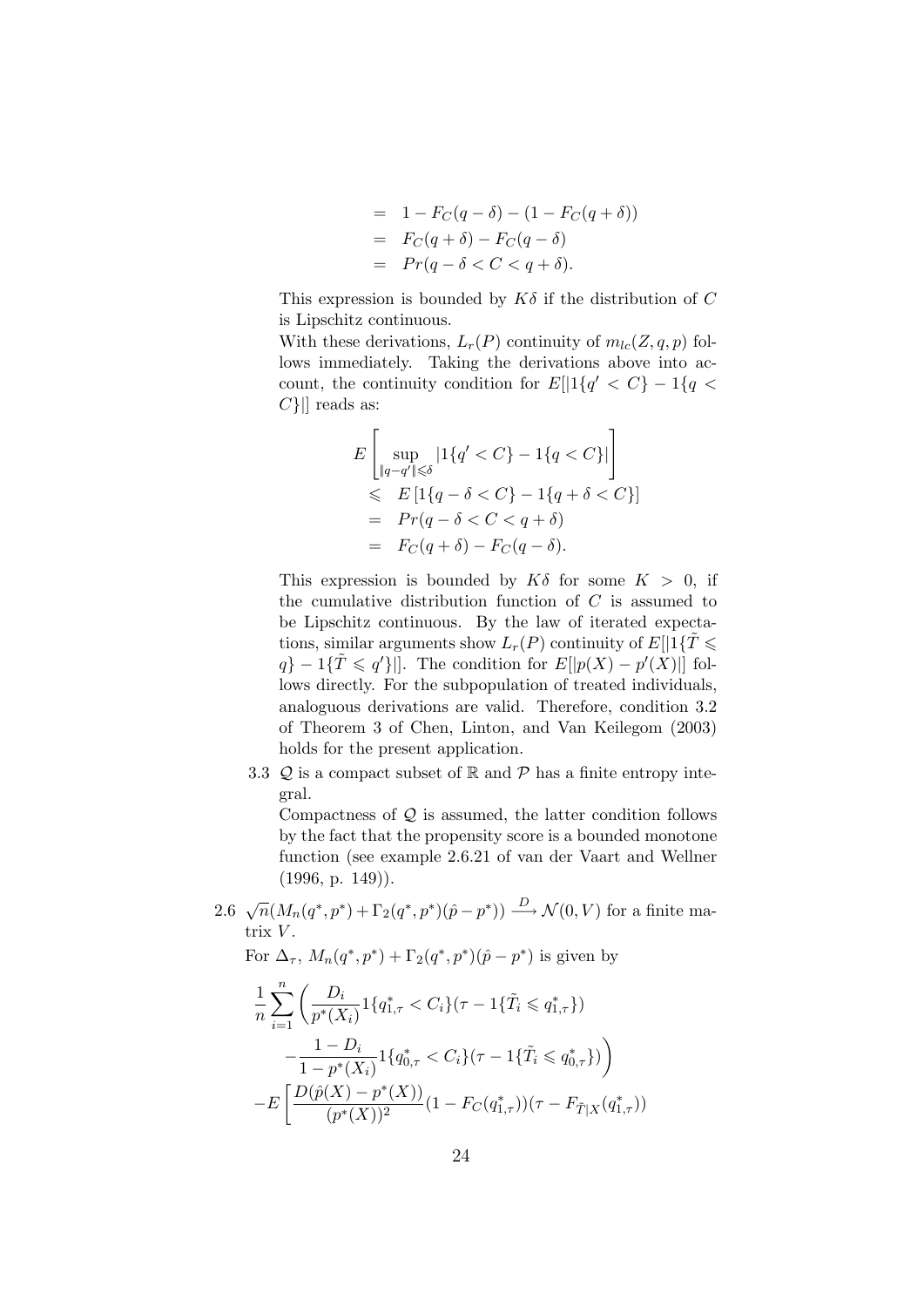$$
+\frac{(1-D)(\hat{p}(X)-p^{*}(X))}{(1-p^{*}(X))^{2}}(1-F_{C}(q^{*}_{0,\tau}))(\tau-F_{\tilde{T}|X}(q^{*}_{0,\tau}))\bigg].
$$

The difference of the estimator  $\hat{p}(X)$  and the true propensity score  $p^*(X)$  can be rewritten by adding and subtracting as

$$
(\hat{p}(X) - E[\hat{p}(X)]) + (E[\hat{p}(X)] - p^*(X)).
$$

The second term is the bias of  $\hat{p}(X)$ . Following a similar argument in Example 1 of Chen, Linton, and Van Keilegom (2003), and using results of Horowitz and Mammen (2004), it follows that  $(E[\hat{p}(X)] - p^*(X))$  is equal to a bounded function times a term of order  $o_P(n^{-1/2})$ . Therefore,  $M_n(q^*,p^*) + \Gamma_2(q^*,p^*)(\hat{p}$ p ∗ ) can be written as

$$
\frac{1}{n} \sum_{i=1}^{n} \left( \frac{D_i}{p^*(X_i)} \mathbf{1} \{ q_{1,\tau}^* < C_i \} (\tau - 1\{\tilde{T}_i \leqslant q_{1,\tau}^*\}) \right. \\
\left. - \frac{1 - D_i}{1 - p^*(X_i)} \mathbf{1} \{ q_{0,\tau}^* < C_i \} (\tau - 1\{\tilde{T}_i \leqslant q_{0,\tau}^*\}) \right) \\
-\mathbb{E} \left[ \frac{D(\hat{p}(X) - E[\hat{p}(X)])}{(p^*(X))^2} (1 - F_C(q_{1,\tau}^*)) (\tau - F_{\tilde{T}|X}(q_{1,\tau}^*)) \right. \\
\left. + \frac{(1 - D)(\hat{p}(X) - E[\hat{p}(X)]}{(1 - p^*(X))^2} (1 - F_C(q_{0,\tau}^*)) (\tau - F_{\tilde{T}|X}(q_{0,\tau}^*)) \right] \\
+ o_P(n^{-1/2}) \\
\equiv \frac{1}{n} \sum_{i=1}^{n} \xi_{\tau,i} + o_P(n^{-1/2}).
$$

An inspection of these terms shows zero mean and boundedness of  $\xi_{\tau,i}$ . Therefore, the expression converges in distribution to  $\mathcal{N}(0, V)$ , where  $V = Var(\xi_{\tau,i})$ . For  $\Delta_{\tau|D=1}$ , the condition is also satisfied (for the expression in this case, see section [2.3\)](#page-8-0). This shows that condition 2.6 holds for the application of the present paper.

Under these conditions asymptotic normality follows by Theorem 2 of Chen, Linton, and Van Keilegom (2003). The asymptotic variances are given in section [2.3.](#page-8-0)

Proof of Theorem 2: The theorem is proved by adding and subtracting some terms to  $\hat{\Omega}_{\tau} - \Omega_{\tau}$  and showing that the resulting diffences are  $op(1)$ .

<span id="page-24-0"></span>
$$
\hat{\Omega}_{\tau} - \Omega_{\tau} = \left(\hat{\Gamma}'_{1,\tau} W \hat{\Gamma}_{1,\tau}\right)^{-1} \hat{\Gamma}'_{1,\tau} W \hat{V}_{\tau} W \hat{\Gamma}_{1,\tau} \left(\hat{\Gamma}'_{1,\tau} W \hat{\Gamma}_{1,\tau}\right)^{-1}
$$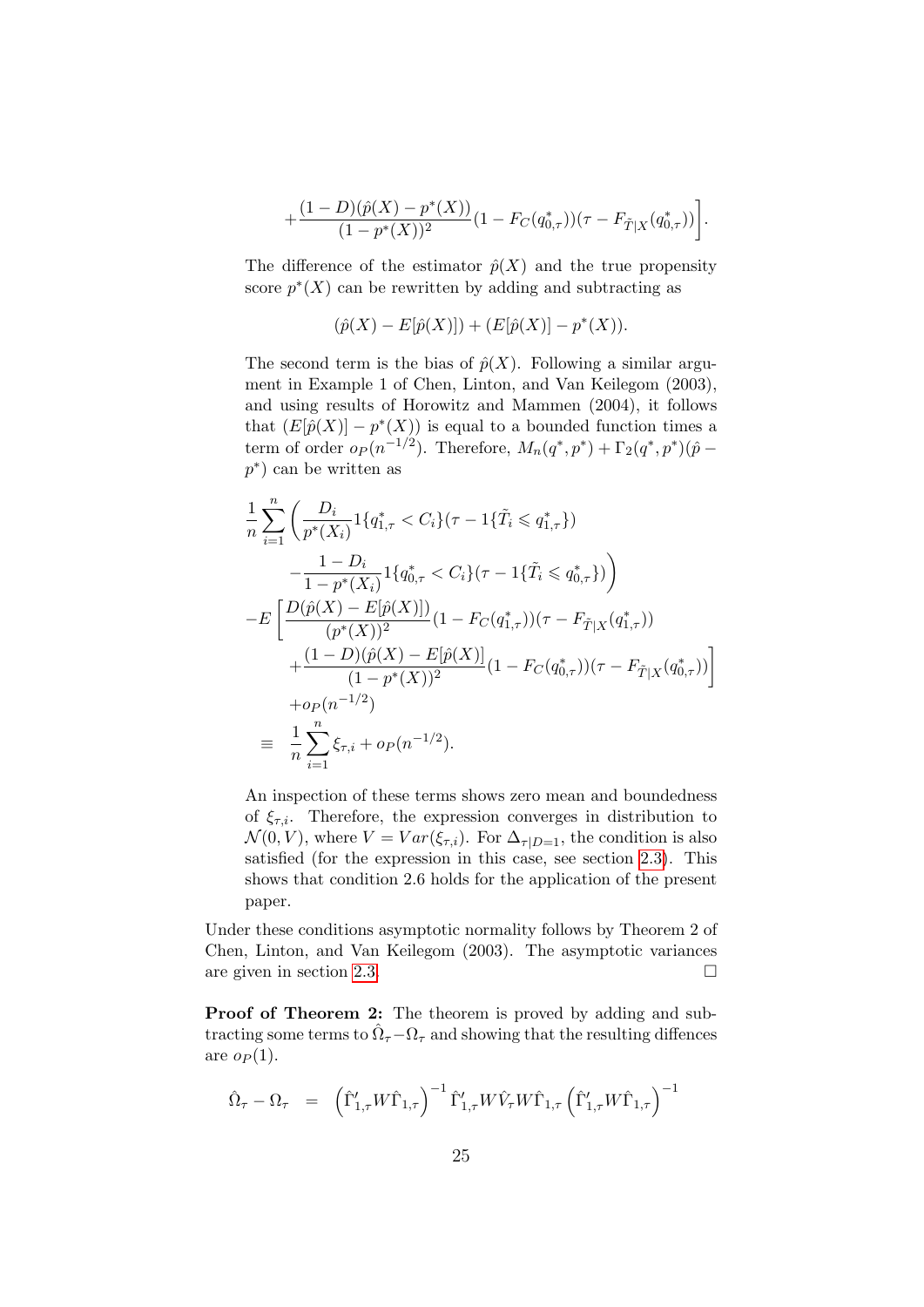$$
-(\Gamma'_{1,\tau}W\Gamma_{1,\tau})^{-1}\Gamma'_{1,\tau}WV_{\tau}W\Gamma_{1,\tau}(\Gamma'_{1,\tau}W\Gamma_{1,\tau})^{-1} \n= (\hat{\Gamma}'_{1,\tau}W\hat{\Gamma}_{1,\tau})^{-1}\hat{\Gamma}'_{1,\tau}W\hat{V}_{\tau}W\hat{\Gamma}_{1,\tau}(\hat{\Gamma}'_{1,\tau}W\hat{\Gamma}_{1,\tau})^{-1} \n- (\Gamma'_{1,\tau}W\Gamma_{1,\tau})^{-1}\hat{\Gamma}'_{1,\tau}W\hat{V}_{\tau}W\hat{\Gamma}_{1,\tau}(\hat{\Gamma}'_{1,\tau}W\hat{\Gamma}_{1,\tau})^{-1} \n+ (\Gamma'_{1,\tau}W\Gamma_{1,\tau})^{-1}\hat{\Gamma}'_{1,\tau}W\hat{V}_{\tau}W\hat{\Gamma}_{1,\tau}(\hat{\Gamma}'_{1,\tau}W\hat{\Gamma}_{1,\tau})^{-1} \n- (\Gamma'_{1,\tau}W\Gamma_{1,\tau})^{-1}\hat{\Gamma}'_{1,\tau}W\hat{V}_{\tau}W\hat{\Gamma}_{1,\tau}(\Gamma'_{1,\tau}W\Gamma_{1,\tau})^{-1} \n+ (\Gamma'_{1,\tau}W\Gamma_{1,\tau})^{-1}\hat{\Gamma}'_{1,\tau}W\hat{V}_{\tau}W\hat{\Gamma}_{1,\tau}(\Gamma'_{1,\tau}W\Gamma_{1,\tau})^{-1} \n- (\Gamma'_{1,\tau}W\Gamma_{1,\tau})^{-1}\hat{\Gamma}'_{1,\tau}WV_{\tau}W\Gamma_{1,\tau}(\Gamma'_{1,\tau}W\Gamma_{1,\tau})^{-1} \n- (\Gamma'_{1,\tau}W\Gamma_{1,\tau})^{-1}\Gamma'_{1,\tau}WV_{\tau}W\Gamma_{1,\tau}(\Gamma'_{1,\tau}W\Gamma_{1,\tau})^{-1} \n\leq (\hat{\Gamma}'_{1,\tau}W\hat{\Gamma}_{1,\tau})^{-1} - (\Gamma'_{1,\tau}W\Gamma_{1,\tau})^{-1}) \times \hat{\Gamma}'_{1,\tau}W\hat{V}_{1,\tau}W\hat{\Gamma}_{1,\tau}(\hat{\Gamma}'_{1,\tau}W\hat{\Gamma}_{1,\tau})^{-1} \qquad (6) \n+ (\hat{\Gamma}'_{1,\tau}W\hat{\Gamma}_{1,\tau})^{-1}\hat{\Gamma}'_{1,\tau}W\hat{V}_{\tau}W\hat{\Gamma}_{1,\tau} \times ((\hat{\Gamma}'_{1,\tau}W\hat{\Gamma}_{1,\tau})^{-1} - (\Gamma'_{
$$

Consider eqs. [\(6\)](#page-24-0) and [\(7\)](#page-24-0) first. For these terms to be stochastically negligible, it has to be shown that the following difference is  $o_P(1)$ :

$$
\left(\hat{\Gamma}'_{1,\tau}W\hat{\Gamma}_{1,\tau}\right)^{-1}-\left(\Gamma'_{1,\tau}W\Gamma_{1,\tau}\right)^{-1}.
$$

As it follows from  $A_n \stackrel{P}{\rightarrow} A$  that  $A_n^{-1} \stackrel{P}{\rightarrow} A^{-1}$  (see Davidson (1994, p. 287), the difference in eqs. [\(6\)](#page-24-0) and [\(7\)](#page-24-0) is  $o_P(1)$  if

$$
\hat{\Gamma}'_{1,\tau} W \hat{\Gamma}_{1,\tau} - \Gamma'_{1,\tau} W \Gamma_{1,\tau}
$$

is  $o_P(1)$ . By adding and subtracting, this is equivalent to

$$
\hat{\Gamma}'_{1,\tau} W \hat{\Gamma}_{1,\tau} - \Gamma'_{1,\tau} W \Gamma_{1,\tau} \n= \hat{\Gamma}'_{1,\tau} W \hat{\Gamma}_{1,\tau} - \Gamma'_{1,\tau} W \hat{\Gamma}_{1,\tau} + \Gamma'_{1,\tau} W \hat{\Gamma}_{1,\tau} - \Gamma'_{1,\tau} W \Gamma_{1,\tau} \n= \left( \hat{\Gamma}_{1,\tau} - \Gamma_{1,\tau} \right)' W \hat{\Gamma}_{1,\tau} + \Gamma'_{1,\tau} W \left( \hat{\Gamma}_{1,\tau} - \Gamma_{1,\tau} \right).
$$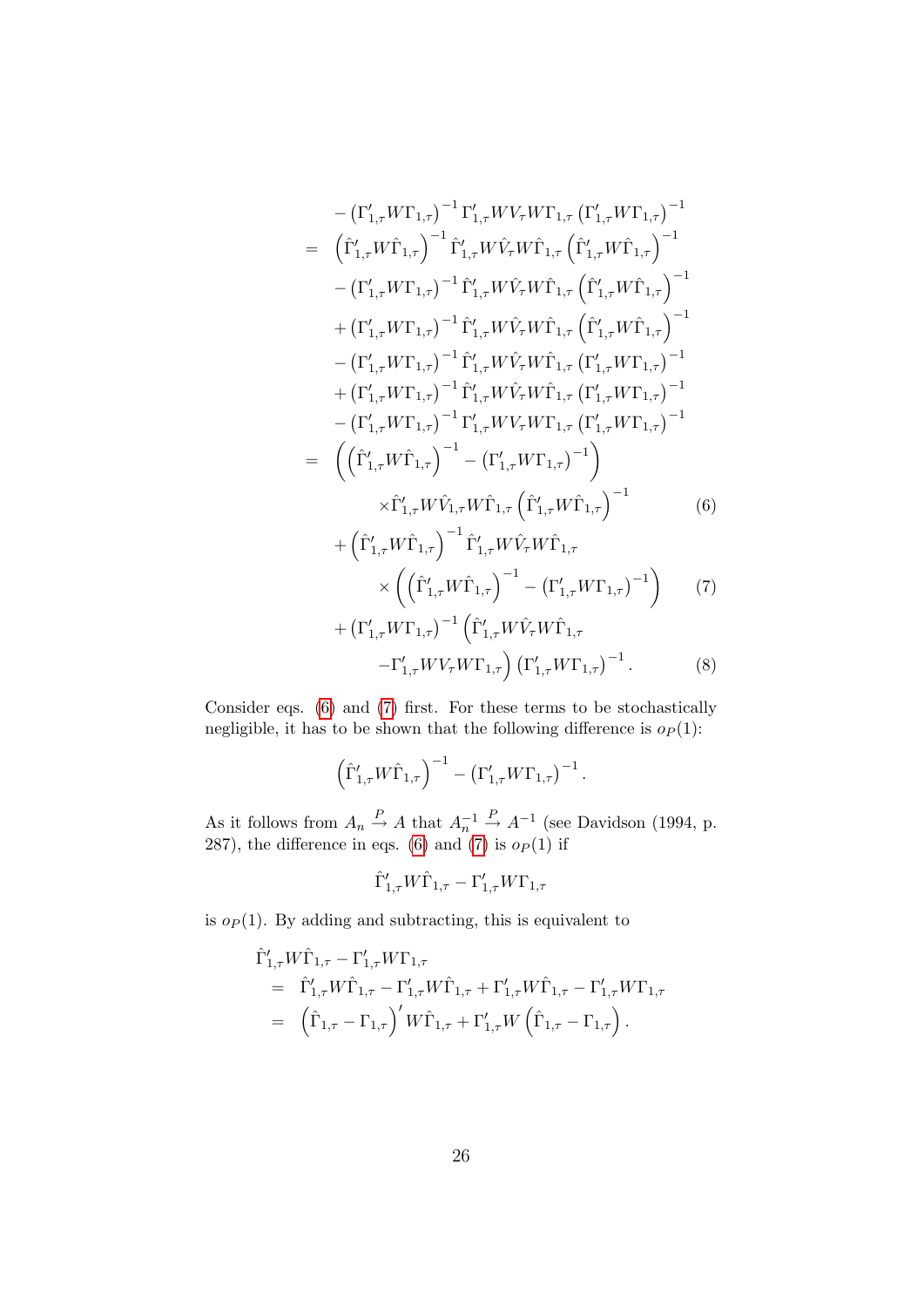The difference  $\hat{\Gamma}_{1,\tau}-\Gamma_{1,\tau}$  is given by:

$$
\hat{\Gamma}_{1,\tau} - \Gamma_{1,\tau} = \begin{pmatrix}\n-\hat{E}\left[\frac{D_i}{\hat{p}(X_i)}(\hat{f}_C(\hat{q}_{1,\tau})(\tau - \hat{F}_{\tilde{T}|X}(\hat{q}_{1,\tau}))\right. \\
\left. + (1 - \hat{F}_C(\hat{q}_{1,\tau}))\hat{f}_{\tilde{T}|X}(\hat{q}_{1,\tau}))\right] \\
-\hat{E}\left[\frac{1 - D_i}{1 - \hat{p}(X_i)}(\hat{f}_C(\hat{q}_{0,\tau})(\tau - \hat{F}_{\tilde{T}|X}(\hat{q}_{0,\tau}))\right. \\
\left. + (1 - \hat{F}_C(\hat{q}_{0,\tau}))\hat{f}_{\tilde{T}|X}(\hat{q}_{0,\tau}))\right] \\
\left. - \left(\frac{-E\left[\frac{D}{p^*(X)}(f_C(q_{1,\tau}^*)(\tau - F_{\tilde{T}|X}(q_{1,\tau}^*))\right. \\
\left. + (1 - F_C(q_{1,\tau}^*))f_{\tilde{T}|X}(q_{1,\tau}^*))\right]\right. \\
\left. - E\left[\frac{1 - D}{1 - p^*(X)}(f_C(q_{0,\tau}^*)(\tau - F_{\tilde{T}|X}(q_{0,\tau}^*))\right.\right) \\
\left. + (1 - F_C(q_{0,\tau}^*))f_{\tilde{T}|X}(q_{0,\tau}^*))\right]\right)\n\end{pmatrix}.
$$

Only the first element of this vector will be considered in the following, as the second can be bounded similarly. Again, the difference is rewritten by adding and subtracting a number of terms:

$$
E\left[\frac{D}{p^*(X)}(f_C(q_{1,\tau}^*)(\tau - F_{\tilde{T}|X}(q_{1,\tau}^*)) + (1 - F_C(q_{1,\tau}^*))f_{\tilde{T}|X}(q_{1,\tau}^*))\right]
$$
  
\n
$$
-\hat{E}\left[\frac{D_i}{\hat{p}(X_i)}(\hat{f}_C(\hat{q}_{1,\tau})(\tau - \hat{F}_{\tilde{T}|X}(\hat{q}_{1,\tau})) + (1 - \hat{F}_C(\hat{q}_{1,\tau}))\hat{f}_{\tilde{T}|X}(\hat{q}_{1,\tau}))\right]
$$
  
\n
$$
= E\left[\frac{D}{p^*(X)}(f_C(q_{1,\tau}^*)(\tau - F_{\tilde{T}|X}(q_{1,\tau}^*)) + (1 - F_C(q_{1,\tau}^*))f_{\tilde{T}|X}(q_{1,\tau}^*))\right]
$$
  
\n
$$
-\hat{E}\left[\frac{D}{p^*(X)}(f_C(q_{1,\tau}^*)(\tau - F_{\tilde{T}|X}(q_{1,\tau}^*)) + (1 - F_C(q_{1,\tau}^*))f_{\tilde{T}|X}(q_{1,\tau}^*))\right]
$$
  
\n
$$
+\hat{E}\left[\frac{D}{p^*(X)}(f_C(q_{1,\tau}^*)(\tau - F_{\tilde{T}|X}(q_{1,\tau}^*)) + (1 - F_C(q_{1,\tau}^*))f_{\tilde{T}|X}(q_{1,\tau}^*))\right]
$$
  
\n
$$
-\hat{E}\left[\frac{D_i}{\hat{p}(X_i)}(\hat{f}_C(\hat{q}_{1,\tau})(\tau - \hat{F}_{\tilde{T}|X}(\hat{q}_{1,\tau})) + (1 - \hat{F}_C(\hat{q}_{1,\tau}))\hat{f}_{\tilde{T}|X}(\hat{q}_{1,\tau}))\right]
$$

.

The first two equations of this expression are asymptotically equal to zero in probability by convergence of the sample mean to the expectation, i.e., because  $E[A] = \hat{E}[A] + op(1)$ . The difference of the last two will be stochastically negligible if the terms within the brackets converge to each other, which again can be shown by an add-and-subtract strategy:

$$
\frac{D}{p^*(X)}(f_C(q_{1,\tau}^*)(\tau - F_{\tilde{T}|X}(q_{1,\tau}^*)) + (1 - F_C(q_{1,\tau}^*))f_{\tilde{T}|X}(q_{1,\tau}^*))
$$
\n
$$
-\frac{D_i}{\hat{p}(X_i)}(\hat{f}_C(\hat{q}_{1,\tau})(\tau - \hat{F}_{\tilde{T}|X}(\hat{q}_{1,\tau})) + (1 - \hat{F}_C(\hat{q}_{1,\tau}))\hat{f}_{\tilde{T}|X}(\hat{q}_{1,\tau}))
$$
\n
$$
= \frac{D}{p^*(X)}(f_C(q_{1,\tau}^*)(\tau - F_{\tilde{T}|X}(q_{1,\tau}^*)) + (1 - F_C(q_{1,\tau}^*))f_{\tilde{T}|X}(q_{1,\tau}^*))
$$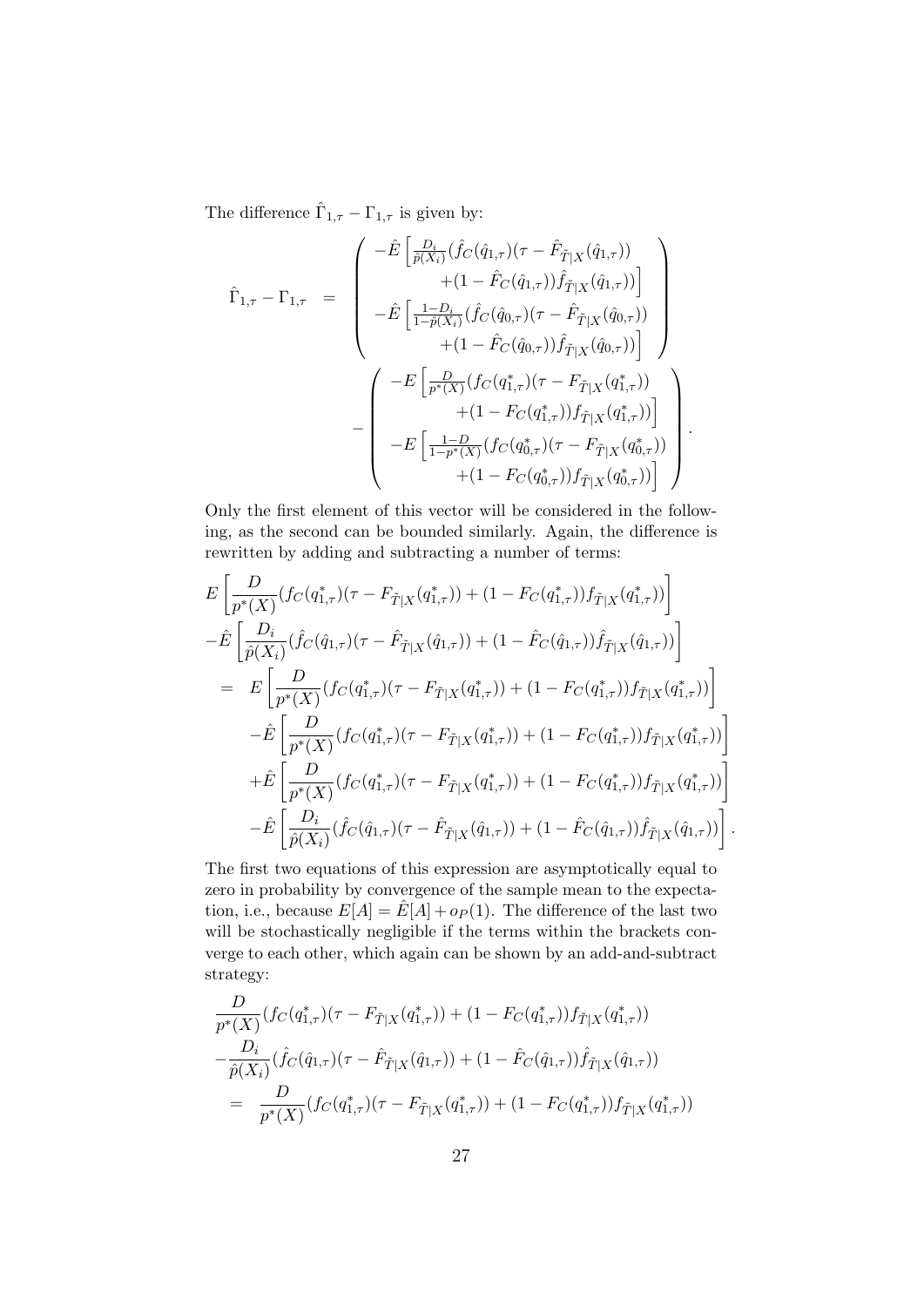$$
-\frac{D}{\hat{p}(X)}(f_C(q_{1,\tau}^*)(\tau - F_{\tilde{T}|X}(q_{1,\tau}^*)) + (1 - F_C(q_{1,\tau}^*))f_{\tilde{T}|X}(q_{1,\tau}^*))
$$
  
+ 
$$
\frac{D}{\hat{p}(X)}(f_C(q_{1,\tau}^*)(\tau - F_{\tilde{T}|X}(q_{1,\tau}^*)) + (1 - F_C(q_{1,\tau}^*))f_{\tilde{T}|X}(q_{1,\tau}^*))
$$
  
- 
$$
\frac{D_i}{\hat{p}(X_i)}(\hat{f}_C(\hat{q}_{1,\tau})(\tau - \hat{F}_{\tilde{T}|X}(\hat{q}_{1,\tau})) + (1 - \hat{F}_C(\hat{q}_{1,\tau}))\hat{f}_{\tilde{T}|X}(\hat{q}_{1,\tau})).
$$

The first two lines are bounded by

$$
K\left(\frac{D}{p^*(X)} - \frac{D}{\hat{p}(X)}\right) = K\frac{D(\hat{p}(X) - p^*(X))}{\hat{p}(X)} = o_P(1).
$$

To bound the second difference, consider:

$$
(fc(q_{1,\tau}^*)(\tau - F_{\tilde{T}|X}(q_{1,\tau}^*)) + (1 - F_C(q_{1,\tau}^*))f_{\tilde{T}|X}(q_{1,\tau}^*))
$$
  

$$
-(\hat{f}_C(\hat{q}_{1,\tau})(\tau - \hat{F}_{\tilde{T}|X}(\hat{q}_{1,\tau})) + (1 - \hat{F}_C(\hat{q}_{1,\tau}))\hat{f}_{\tilde{T}|X}(\hat{q}_{1,\tau}))
$$
  

$$
= (fc(q_{1,\tau}^*)(\tau - F_{\tilde{T}|X}(q_{1,\tau}^*)) - (\hat{f}_C(\hat{q}_{1,\tau})(\tau - \hat{F}_{\tilde{T}|X}(\hat{q}_{1,\tau}))
$$
  

$$
+(1 - F_C(q_{1,\tau}^*))f_{\tilde{T}|X}(q_{1,\tau}^*)) - (1 - \hat{F}_C(\hat{q}_{1,\tau}))\hat{f}_{\tilde{T}|X}(\hat{q}_{1,\tau})).
$$

Only the first line will be considered in the following, as the second can be bounded similarly:

$$
f_C(q_{1,\tau}^*)(\tau - F_{\tilde{T}|X}(q_{1,\tau}^*)) - \hat{f}_C(\hat{q}_{1,\tau})(\tau - \hat{F}_{\tilde{T}|X}(\hat{q}_{1,\tau}))
$$
  
\n
$$
= f_C(q_{1,\tau}^*)(\tau - F_{\tilde{T}|X}(q_{1,\tau}^*)) - f_C(q_{1,\tau}^*)(\tau - F_{\tilde{T}|X}(\hat{q}_{1,\tau}))
$$
  
\n
$$
+ f_C(q_{1,\tau}^*)(\tau - F_{\tilde{T}|X}(\hat{q}_{1,\tau})) - f_C(q_{1,\tau}^*)(\tau - \hat{F}_{\tilde{T}|X}(\hat{q}_{1,\tau}))
$$
  
\n
$$
+ f_C(q_{1,\tau}^*)(\tau - \hat{F}_{\tilde{T}|X}(\hat{q}_{1,\tau})) - f_C(\hat{q}_{1,\tau})(\tau - \hat{F}_{\tilde{T}|X}(\hat{q}_{1,\tau}))
$$
  
\n
$$
+ f_C(\hat{q}_{1,\tau})(\tau - \hat{F}_{\tilde{T}|X}(\hat{q}_{1,\tau})) - \hat{f}_C(\hat{q}_{1,\tau})(\tau - \hat{F}_{\tilde{T}|X}(\hat{q}_{1,\tau}))
$$
  
\n
$$
= f_C(q_{1,\tau}^*)(F_{\tilde{T}|X}(\hat{q}_{1,\tau}) - F_{\tilde{T}|X}(\hat{q}_{1,\tau}))
$$
  
\n
$$
+ f_C(q_{1,\tau}^*)(\hat{F}_{\tilde{T}|X}(\hat{q}_{1,\tau}) - F_{\tilde{T}|X}(\hat{q}_{1,\tau}))
$$
  
\n
$$
+ (f_C(q_{1,\tau}^*) - f_C(\hat{q}_{1,\tau})) (\tau - \hat{F}_{\tilde{T}|X}(\hat{q}_{1,\tau}))
$$
  
\n
$$
+ (f_C(\hat{q}_{1,\tau}) - \hat{f}_C(\hat{q}_{1,\tau})) (\tau - \hat{F}_{\tilde{T}|X}(\hat{q}_{1,\tau})).
$$

The first line converges to zero by consistency of  $\hat{q}_{1,\tau}$  and if the distribution of  $\tilde{T}$  is sufficiently smooth, the second by consistency of the estimator of the cumulative distribution function, the third by consistency of  $\hat{q}_{1,\tau}$  and smoothness of the density of the censoring time, and the last by consistency of the kernel density estimators.

Finally, consider eq. [\(8\)](#page-24-0). This will be asymptotically zero if the middle term is  $o_P(1)$ . By the same strategy as above, this part can be rewritten as

$$
\hat{\Gamma}'_{1,\tau}W\hat{V}_{\tau}W\hat{\Gamma}_{1,\tau}-\Gamma'_{1,\tau}WV_{\tau}W\Gamma_{1,\tau}
$$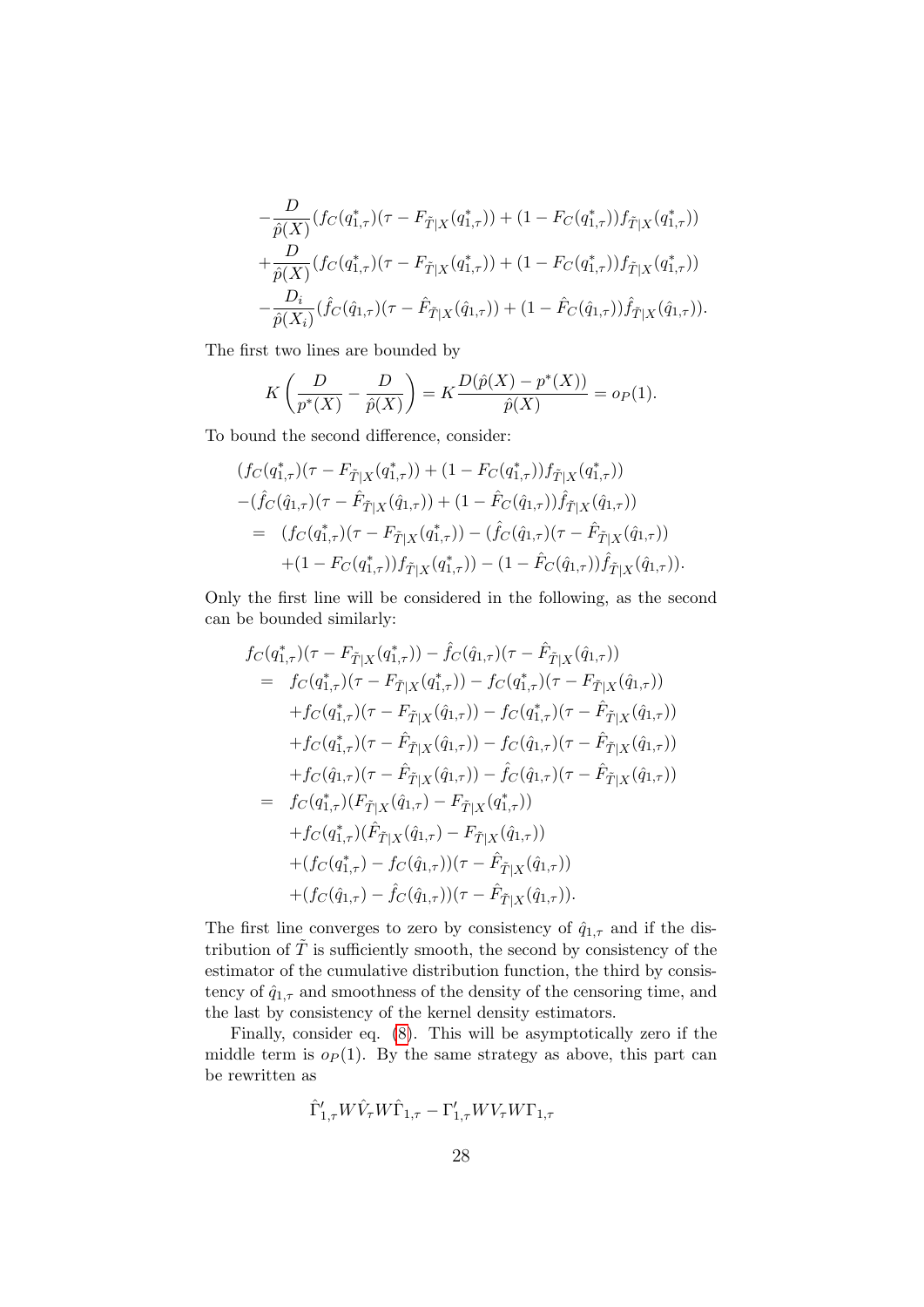$$
= \hat{\Gamma}'_{1,\tau} W \hat{V}_{\tau} W \hat{\Gamma}_{1,\tau} - \Gamma'_{1,\tau} W \hat{V}_{\tau} W \hat{\Gamma}_{1,\tau} + \Gamma'_{1,\tau} W \hat{V}_{\tau} W \hat{\Gamma}_{1,\tau} - \Gamma'_{1,\tau} W V_{\tau} W \hat{\Gamma}_{1,\tau} + \Gamma'_{1,\tau} W V_{\tau} W \hat{\Gamma}_{1,\tau} - \Gamma'_{1,\tau} W V_{\tau} W \Gamma_{1,\tau} = (\hat{\Gamma}_{1,\tau} - \Gamma_{1,\tau})' W \hat{V}_{\tau} W \hat{\Gamma}_{1,\tau} + \Gamma'_{1,\tau} W (\hat{V}_{\tau} - V_{\tau}) W \hat{\Gamma}_{1,\tau} + \Gamma'_{1,\tau} W V_{\tau} W (\hat{\Gamma}_{1,\tau} - \Gamma_{1,\tau}).
$$

Convergence of  $\hat{\Gamma}_{1,\tau}-\Gamma_{1,\tau}$  to zero was shown just above. Rewrite the difference in the middle equation by inserting the definitions as

$$
\hat{V}_{\tau} - V_{\tau} = \frac{1}{n} \sum_{i=1}^{n} \xi_i^2 - \left(\frac{1}{n} \sum_{i=1}^{n} \xi_i\right)^2 - \left(E[\xi^2] - E[\xi]^2\right)
$$
\n
$$
= \frac{1}{n} \sum_{i=1}^{n} \xi_i^2 - E[\xi^2] - \left(\left(\frac{1}{n} \sum_{i=1}^{n} \xi_i\right)^2 - E[\xi]^2\right).
$$

As  $\xi_i^2 < \infty$ , the first difference is  $o_P(1)$  by a law of large numbers. The second difference converges also stochastically to zero by a law of large numbers together with the fact that for  $A_n \stackrel{P}{\rightarrow} A$ , it also holds that  $g(A_n) \stackrel{P}{\rightarrow} g(A)$  for a measurable function  $g(\cdot)$  which is continuous at the limit of the argument (see Theorem 18.10 of Davidson (1994, p. 286)). This shows consistency of the variance estimator of  $\Delta_{\tau}$ . Similarly, consistency of  $\Omega_{\tau|D=1}$  can be shown, which completes the proof of Theorem 2.

Proof of Theorem 3: The first claim of Theorem 3 follows, if the conditions of Theorem 4 of Chernozhukov and Hansen (2006) are met. These conditions state that  $\sqrt{n}(\hat{\Delta}_{(\cdot)} - \Delta_{(\cdot)}) \Rightarrow b(\cdot)$  and  $\sqrt{n}(\hat{a}(\cdot) - \Delta_{(\cdot)})$  $a(\cdot) \Rightarrow d(\cdot)$ , where  $b(\cdot)$  and  $d(\cdot)$  are mean zero Gaussian processes. This follows if  $\Delta_{(.)}$  and  $a(.)$  belong to Donsker classes.

 $\Delta_{\tau}$  consists of the reciprocal of the propensity score and a term with an indicator function. The first term form a Donsker class by Examples 2.6.21 (p. 149) and 2.10.9 (p. 192) of van der Vaart and Wellner (1996). Similarly, the second term is a Donsker class. By Theorem 2.10.6 of van der Vaart and Wellner (1996, p. 192), the product of both terms is also a Donsker class. This shows the first part of the condition of Theorem 4 of Chernozhukov and Hansen (2006) holds in the present application. The second part (i.e., convergence of  $a(.)$  does not differ from Chernozhukov and Hansen (2006). For the case  $a(\cdot) = \Delta_{(\cdot)|D=1}$ , the result follows by the Donsker property of  $\Delta_{\tau|D=1}$ . Therefore, the first claim of Theorem 3 is shown and convergence of  $S_n$  to  $f(v(\cdot))$  holds.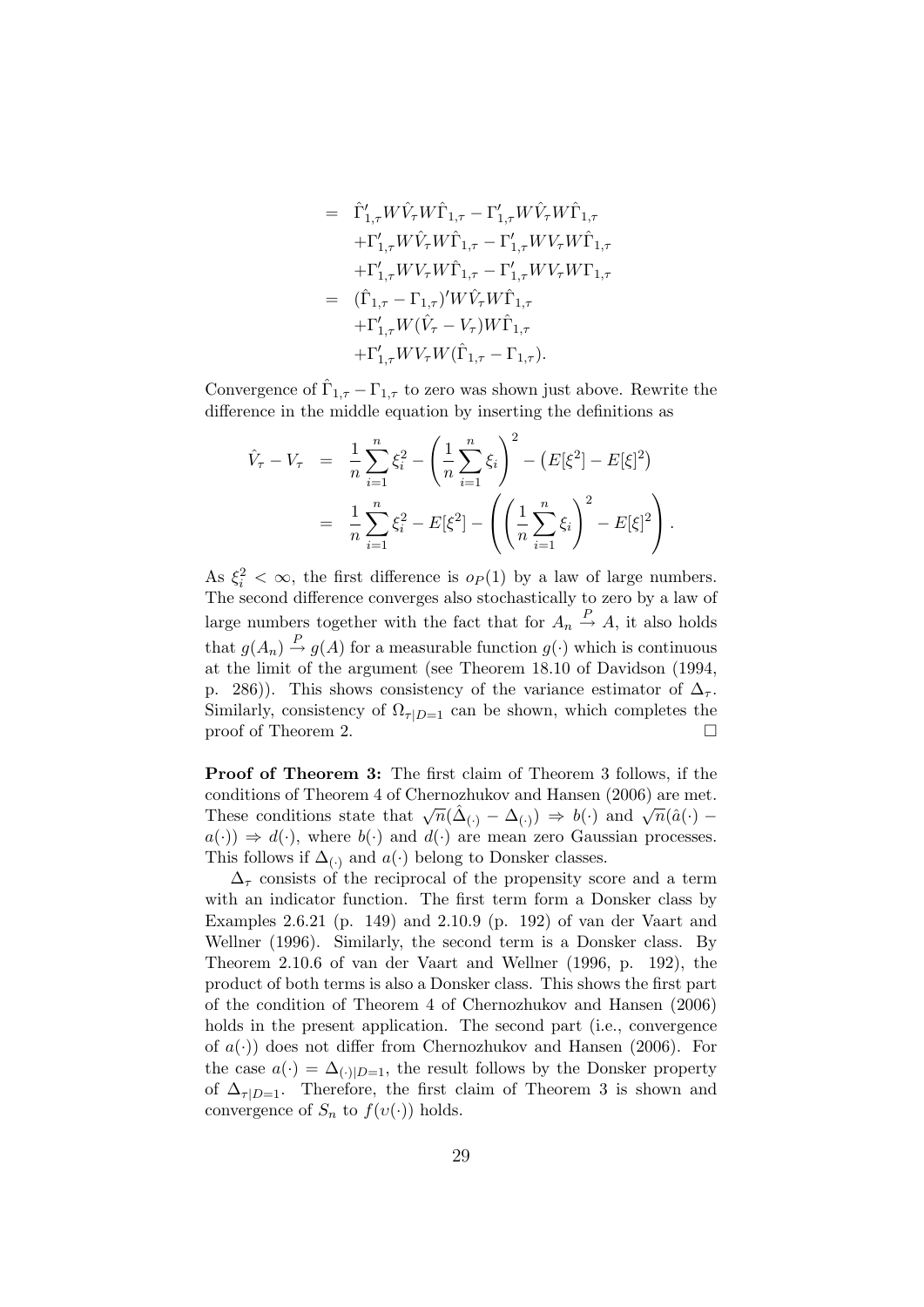Now, convergence of the bootstrap test statistics is shown. By the Donsker property of the test statistic, the bootstapped test statistic converges to the true test statistic (See van der Vaart (1998, Theorem 23.7, p. 333; see also van der Vaart and Wellner (1996, sec. 3.6) and Kosorok (2006, sec. 10). Now, the claims of the theorem can be shown as in the proof of Theorem 4 of Chernozhukov and Hansen  $(2006)$ . Therefore, Theorem 3 is proven.

## References

- Abadie, A. (2002): "Bootstrap Tests for Distributional Treatment Effects in Instrumental Variable Models," Journal of the American Statistical Association, 97, 284–292.
- Abbring, J. H. (2003): "Dynamic Econometric Program Evaluation," IZA Discussion Paper No. 804.
- (2006): "The Event-History Approach to Program Evaluation," Tinbergen Institute Discussion Paper 2006-057/3.
- (2007): "Mixed Hitting–Time Models," Cemmap Working Paper CWP 15/07.
- Abbring, J. H., and G. van den Berg (2003a): "The Nonparametric Identification of Treatment Effects in Duration Models," Econometrica, 71, 1491–1517.
- (2003b): "A Simple Procedure for the Evaluation of Treatment Effects on Duration Variables," IFAU Working Paper 2003:19.
- (2004): "Analyzing the Effect of Dynamically Assigned Treatments Using Duration Models, Binary Treatment Models, and Panel Data," Empirical Economics, 29, 5–20.
- (2005): "Social Experiments and Instrumental Variables with Duration Outcomes," Tinbergen Institute Discussion Paper 2005- 047/3.
- Chen, X., O. Linton, and I. Van Keilegom (2002): "Estimation of Semiparametric Models when the Criterion Function is not Smooth," Discussion Paper 0204, Institut de Statistique, Université Catholique de Louvain.

(2003): "Estimation of Semiparametric Models when the Criterion Function is not Smooth," Econometrica, 71, 1591–1608.

- Chernozhukov, V., and C. Hansen (2005): "An IV Model of Quantile Treatment Effects," Econometrica, 73, 245–261.
- Chernozhukov, V., and I. Fernandez-Val (2005): "Subsampling Inference on Quantile Regression Processes," Sankhya, 67, 253–276.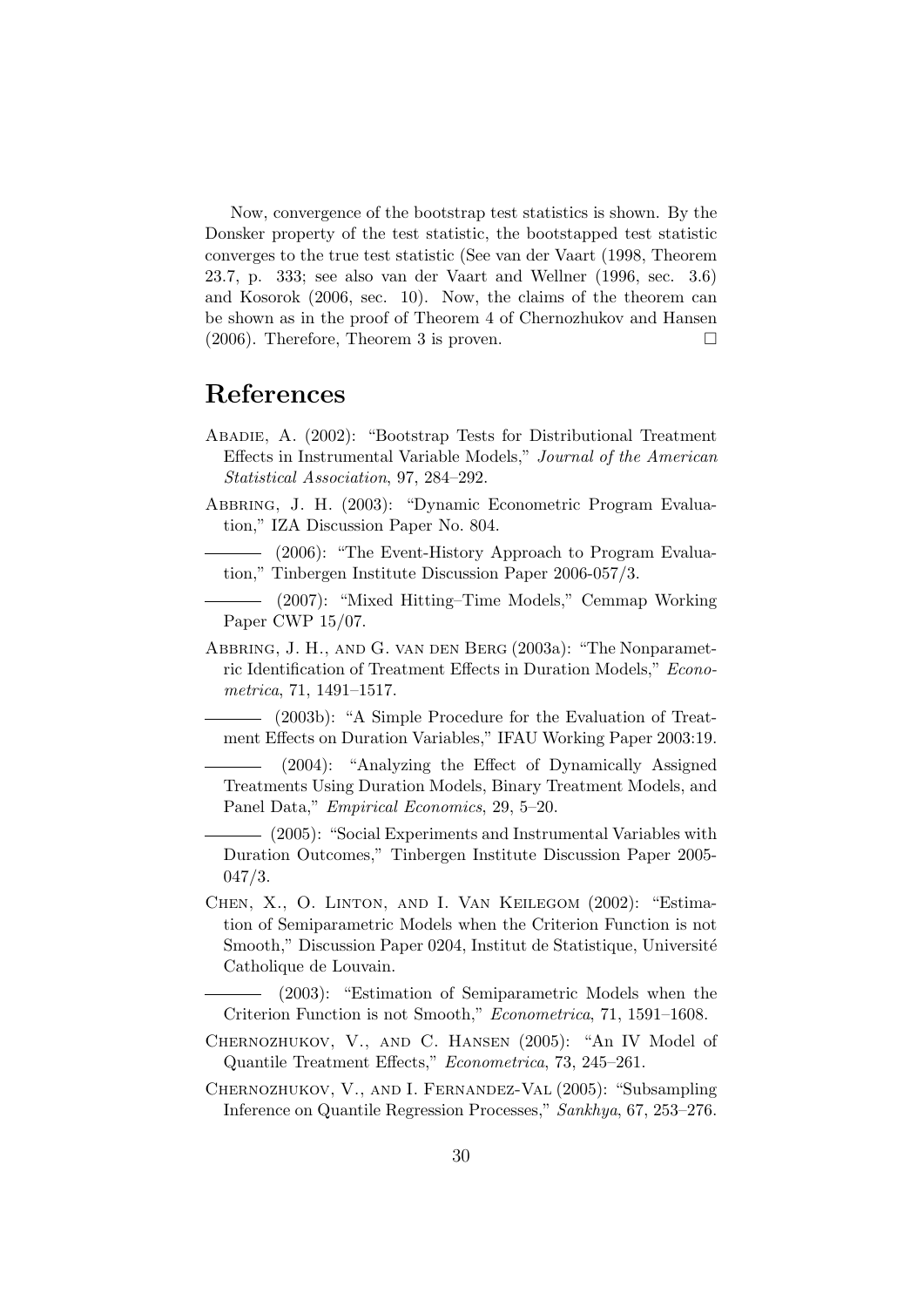- Chernozhukov, V., and C. Hansen (2006): "Instrumental Quantile Regression Inference for Structural and Treatment Effect Models," Journal of Econometrics, 132, 491–525.
- DAVIDSON, J. (1994): Stochastic Limit Theory. Oxford University Press, Oxford.
- Efron, B., and I. M. Johnstone (1990): "Fisher's Information in Terms of the Hazard Rate," Annals of Statistics, 18, 38–62.
- Firpo, S. (2007): "Efficient Semiparametric Estimation of Quantile Treatment Effects," Econometrica, 75, 259–276.
- Fitzenberger, B., and R. A. Wilke (2005): "Using Quantile Regression for Duration Analysis," ZEW Discussion Paper 05-65, ZEW Mannheim.
- FRÖLICH, M. (2005): "Matching Estimators and Optimal Bandwidth Choice," Statistics and Computing, 15, 197–215.
- HIRANO, K., G. W. IMBENS, AND G. RIDDER (2003): "Efficient Estimation of Average Treatment Effects Using the Estimated Propensity Score," Econometrica, 71, 1161–1189.
- HONORÉ, B., S. KHAN, AND J. L. POWELL (2002): "Quantile Regression Under Random Censoring," Journal of Econometrics, 109, 67–105.
- HOROWITZ, J. H., AND E. MAMMEN (2004): "Nonparametric Estimation of an Additive Model with a Link Function," Annals of Statistics, 32, 2412–2443.
- Horowitz, J. H., and G. R. Neumann (1987): "Semiparametric Estimation of Employment Duration Models," Econometric Re $views, 6, 5–84, and 257–270, with discussion.$
- Ichimura, H., and O. Linton (2005): "Asymptotic Expansions for Some Semiparametric Program Evaluation Estimators," in Identification and Inference for Econometric Models, ed. by D. W. K. Andrews, and J. H. Stock, pp. 149–170. Cambridge University Press, Cambridge.
- IMBENS, G., W. NEWEY, AND G. RIDDER (2005): "Mean-squareerror Calculations for Average Treatment Effects," IEPR Working Paper 05.34.
- Imbens, G. W. (2004): "Nonparametric Estimation of Average Treatment Effects under Exogeneity: A Review," Review of Economics and Statistics, 86, 4–29.
- Kiefer, N. M. (1988): "Economic Duration Data and Hazard Functions," Journal of Economic Literature, 26, 646–679.